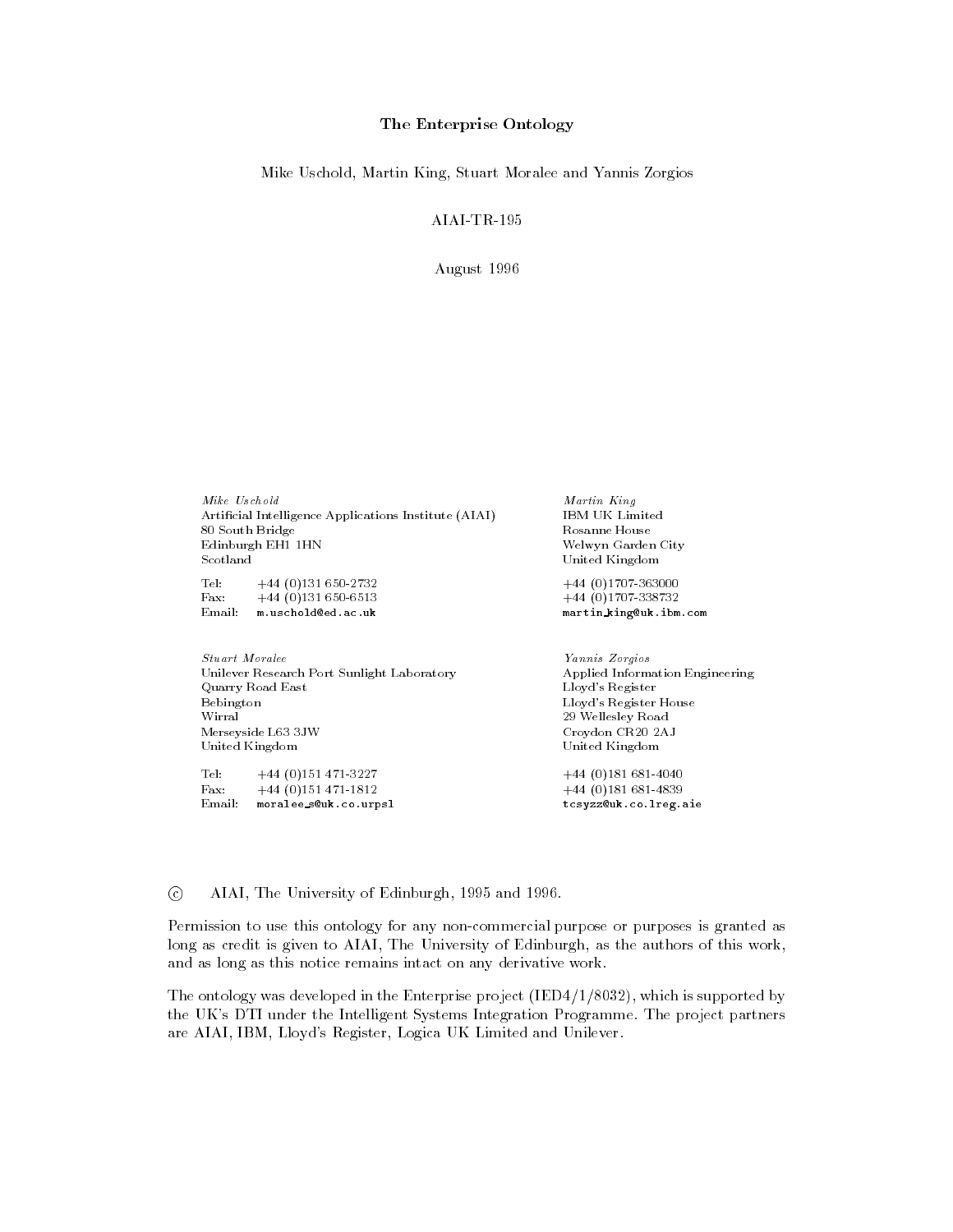#### Abstract

This document presents the Enterprise Ontology, a collection of terms and definitions relevant to business enterprises It was developed as part of the Enterprise Project, a collaborative effort to provide a framework for enterprise modelling. The Enterprise Ontology will serve as a basis for this framework which includes methodsand a computer toolset for enterprise modelling

We give an overview of the Enterprise Project, elaborate on the intended use of the Ontology, and discuss the process we went through to build it. The scope of the Enterprise Ontology is limited to those core concepts required for the project howeverit is expected that it will appeal to a wider audience It should not be considered staticduring the course of the project, the Enterprise Ontology will be further refined and extended

Keywords - Enterprise modelling, enterprise integration, ontology.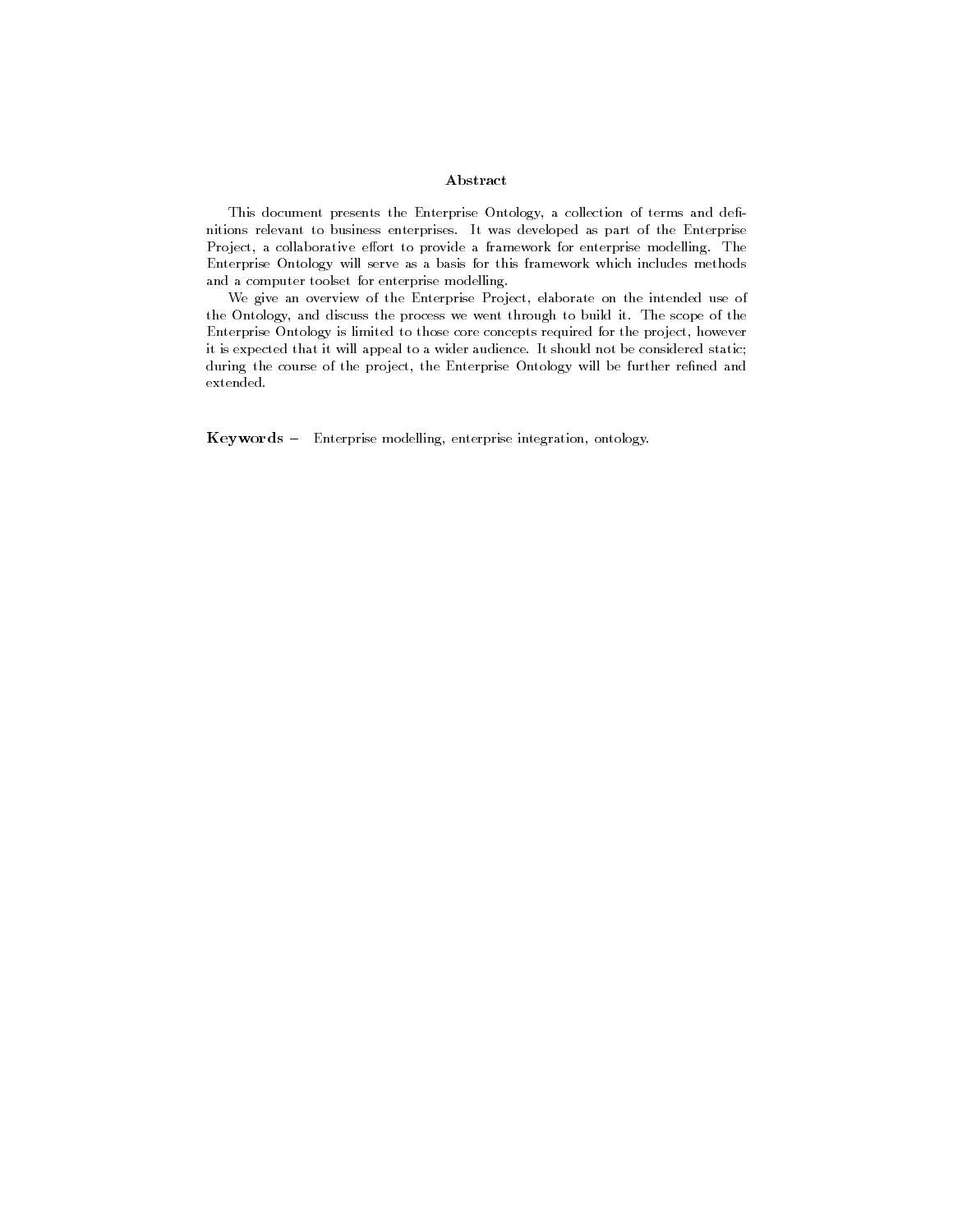## Preface to Version

Version - was used as an informal specication for coding the Enterprise Ontology This version -- reects the relatively minor changes that were identied during the coding process It remains essentially informal and is intended to serve as accurate documentation for the code suitable for nontechnical readers Version -- of this document is consistent

 $\mu(\mu p)/\mu ww$ aiai.ea.ac.uk/ $\sim$ entprise/enterprise/ontology.html. As further changes are made to the code, this document may become partially out of date.

Overall, there have been many minor changes and some significant ones. Though given in a less formal style, considerable effort has been made to ensure that the material here is consistent with the natural language documentation in the code Details of the main changes are given in  $\S~8$ .

In summary the main dierences between versions -- and - are

 $\bullet$  -Many terms and definitions were rationalised during the coding process. Some terms have been removed; some new ones have been introduced, some have been moved to different sections, or to different places in the same sections.

A major exception to this is the Time section which has not been updated

- $\bullet$  There is a major new section (§ 8) reporting on the process of coding the ontology and giving details of
	- how the Meta-Ontology was coded
	- $-$  what the relationship is between the code and the natural language version in this document.
- $\bullet$  -fhere is a new appendix which indicates what formal terms in the code correspond to  $$ the terms presented here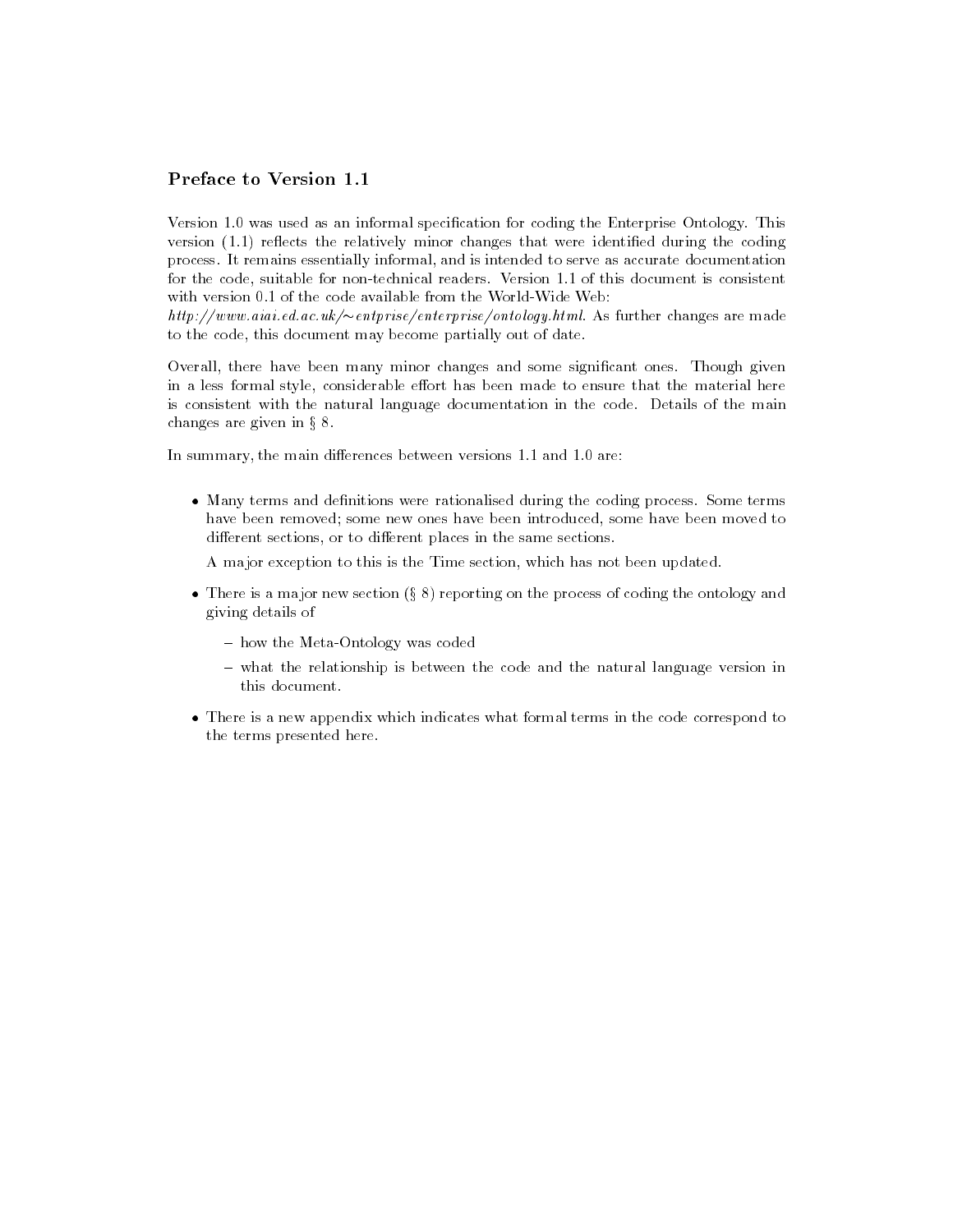# Contents

| 1        |     | Introduction<br>$\mathbf 1$                                                                                                                                                                                                                       |                |  |  |
|----------|-----|---------------------------------------------------------------------------------------------------------------------------------------------------------------------------------------------------------------------------------------------------|----------------|--|--|
|          | 1.1 | $\mathbf 1$                                                                                                                                                                                                                                       |                |  |  |
|          | 1.2 | The Role of the Ontology entering the service is a service of the Ontology entering the service is a service of                                                                                                                                   | $\mathbf{1}$   |  |  |
|          | 1.3 | Development of the Ontology environmental example 20 and the Contract of the Ontology environment of the Ontology environment of the Ontology environment of the Ontology environment of the Ontology environment of the Ontol                    | $\overline{2}$ |  |  |
|          |     | 1.3.1<br>Scope response to the contract of the contract of the contract of the contract of the contract of the contract of the contract of the contract of the contract of the contract of the contract of the contract of the contrac            | $\overline{2}$ |  |  |
|          |     | 1.3.2                                                                                                                                                                                                                                             | 3              |  |  |
|          |     | 1.3.3                                                                                                                                                                                                                                             | 4              |  |  |
|          | 1.4 |                                                                                                                                                                                                                                                   | 4              |  |  |
|          | 1.5 |                                                                                                                                                                                                                                                   | 5              |  |  |
|          |     | 1.5.1                                                                                                                                                                                                                                             | 6              |  |  |
|          | 1.6 |                                                                                                                                                                                                                                                   | 6              |  |  |
|          | 1.7 | 7                                                                                                                                                                                                                                                 |                |  |  |
|          |     | 1.7.1                                                                                                                                                                                                                                             | 7              |  |  |
|          |     | 1.7.2<br><b>Organisation</b> because the contract of the contract of the contract of the contract of the contract of the contract of the contract of the contract of the contract of the contract of the contract of the contract of the con<br>9 |                |  |  |
|          |     | 1.7.3<br>10                                                                                                                                                                                                                                       |                |  |  |
|          |     | 1.7.4<br>10                                                                                                                                                                                                                                       |                |  |  |
|          |     | 1.7.5<br>11                                                                                                                                                                                                                                       |                |  |  |
|          |     | 1.7.6<br>11                                                                                                                                                                                                                                       |                |  |  |
|          |     |                                                                                                                                                                                                                                                   |                |  |  |
| $\bf{2}$ |     | Meta Ontology<br>12                                                                                                                                                                                                                               |                |  |  |
|          | 2.1 | 12                                                                                                                                                                                                                                                |                |  |  |
|          | 2.2 | 14<br>.<br>The main term of the company of the company of the company of the company of the company of the company of the<br>Actors                                                                                                               |                |  |  |
|          | 23  | 15<br>Related Terms researchers and containing and a series are a series and a series of the Relation of the Relation                                                                                                                             |                |  |  |
|          |     | 2.3.1<br>15                                                                                                                                                                                                                                       |                |  |  |
|          |     | 2.3.2<br>Borderline Terms<br>16                                                                                                                                                                                                                   |                |  |  |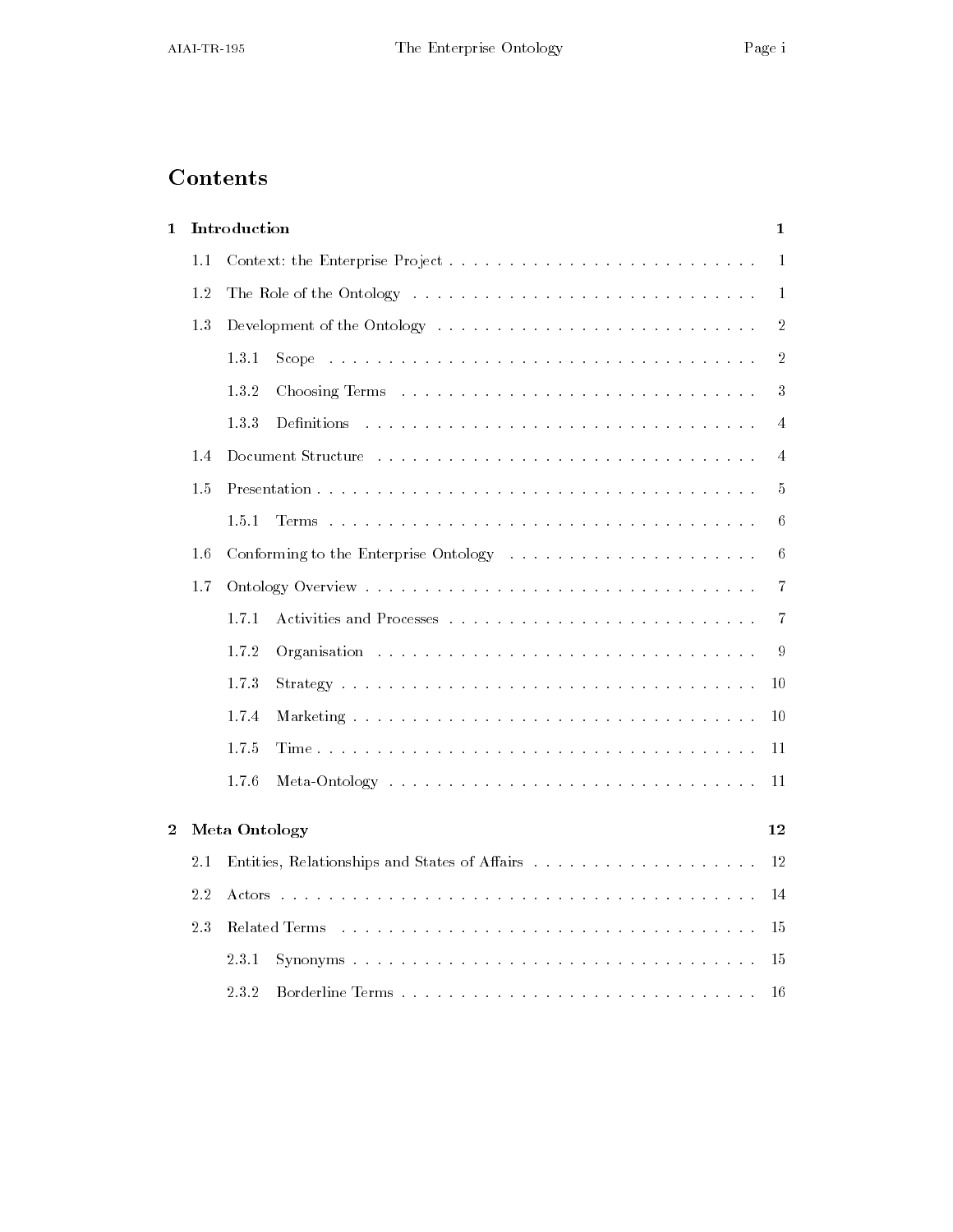| 3 |                                                                                              | Activity, Plan, Capability and Resource<br>16                                                                          |     |  |
|---|----------------------------------------------------------------------------------------------|------------------------------------------------------------------------------------------------------------------------|-----|--|
|   | 3.1                                                                                          |                                                                                                                        | -16 |  |
|   | 3.2                                                                                          |                                                                                                                        | 19  |  |
|   | 3.3                                                                                          |                                                                                                                        | -20 |  |
|   | 3.4                                                                                          |                                                                                                                        | 20  |  |
|   | 3.5                                                                                          |                                                                                                                        | -21 |  |
|   |                                                                                              | 3.5.1                                                                                                                  | -21 |  |
|   |                                                                                              | 3.5.2                                                                                                                  | -21 |  |
|   |                                                                                              | 3.5.3                                                                                                                  | 21  |  |
| 4 | Organisation                                                                                 |                                                                                                                        | 21  |  |
|   | 4.1                                                                                          |                                                                                                                        | 22  |  |
|   | 4.2                                                                                          |                                                                                                                        | 23  |  |
|   | 4.3<br>Related Terms research resources in the contract of the contract of the Related Terms |                                                                                                                        | 26  |  |
|   |                                                                                              | 4.3.1                                                                                                                  | 26  |  |
|   |                                                                                              | 4.3.2                                                                                                                  | -26 |  |
| 5 | Strategy                                                                                     |                                                                                                                        | 26  |  |
|   | 5.1                                                                                          |                                                                                                                        | -26 |  |
|   | 5.2                                                                                          |                                                                                                                        | 29  |  |
|   | 53                                                                                           |                                                                                                                        | 30  |  |
|   |                                                                                              | 531                                                                                                                    | 30  |  |
|   |                                                                                              | 532                                                                                                                    | 30  |  |
| 6 |                                                                                              | Marketing                                                                                                              | 30  |  |
|   | 6.1                                                                                          | Sales<br>a constitution de la constitución de la constitución de la constitución de la constitución de la constitución | 30  |  |
|   |                                                                                              | 6.1.1                                                                                                                  | 31  |  |
|   | 6.2                                                                                          |                                                                                                                        | 33  |  |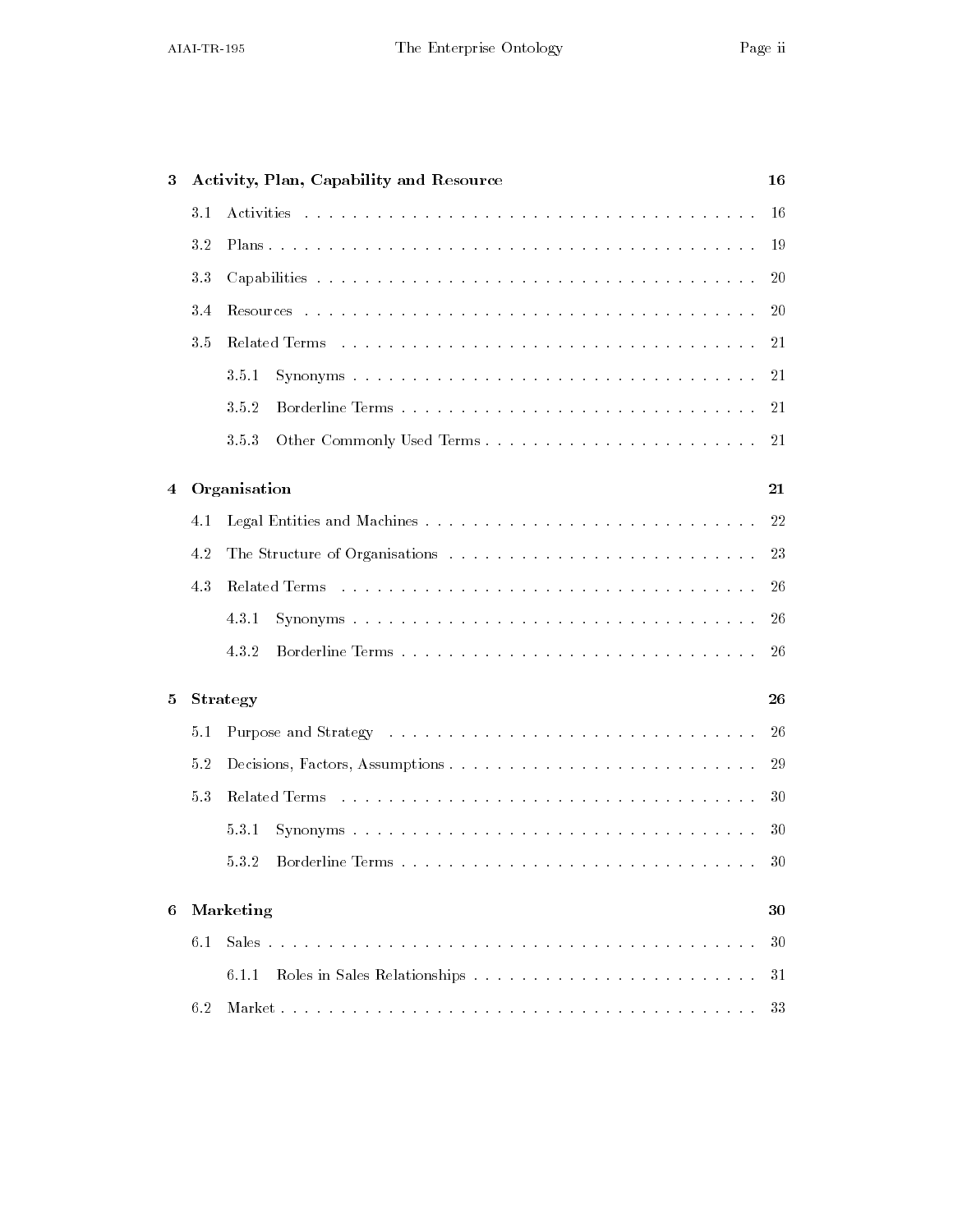|   | 6.3        | Related Terms<br>34<br>a constitution de la constitución de la constitución de la constitución de la constitución de la constitución |                                                                                                                                          |    |
|---|------------|--------------------------------------------------------------------------------------------------------------------------------------|------------------------------------------------------------------------------------------------------------------------------------------|----|
|   |            | 6.3.1                                                                                                                                |                                                                                                                                          | 34 |
|   |            | 6.3.2                                                                                                                                | Borderline Terms<br>.<br>The contract of the contract of the contract of the contract of the contract of the contract of the contract of | 34 |
|   |            | 6.3.3                                                                                                                                |                                                                                                                                          | 35 |
| 7 | Time       |                                                                                                                                      |                                                                                                                                          | 35 |
|   | 7.1        |                                                                                                                                      |                                                                                                                                          | 35 |
|   | 7.2        |                                                                                                                                      | Durations and Intervals (Alternative Alternative Alternative Alternative Alternative Alternative Alternative A                           | 36 |
|   | 7.3        |                                                                                                                                      |                                                                                                                                          | 37 |
|   | 7.4        |                                                                                                                                      |                                                                                                                                          | 38 |
| 8 |            |                                                                                                                                      | Coding the Enterprise Ontology                                                                                                           | 38 |
|   | 8.1        |                                                                                                                                      |                                                                                                                                          | 39 |
|   |            | 8.1.1                                                                                                                                |                                                                                                                                          | 40 |
|   |            | 8.1.2                                                                                                                                |                                                                                                                                          | 40 |
|   |            | 8.1.3                                                                                                                                | State of Affairs research research in the contract of a ffairs research in the state of Affairs research in the state of $\mathbb{R}^n$  | 41 |
|   | 8.2        |                                                                                                                                      |                                                                                                                                          | 43 |
|   |            | 8.2.1                                                                                                                                |                                                                                                                                          | 43 |
|   |            | 8.2.2                                                                                                                                |                                                                                                                                          | 44 |
|   |            | 8.2.3                                                                                                                                |                                                                                                                                          | 44 |
| 9 | Conclusion |                                                                                                                                      |                                                                                                                                          | 46 |
|   | 9.1        |                                                                                                                                      |                                                                                                                                          | 46 |
|   | 9.2        |                                                                                                                                      |                                                                                                                                          | 46 |
|   | 93         |                                                                                                                                      |                                                                                                                                          | 47 |
|   |            |                                                                                                                                      | A Term Encodings                                                                                                                         | 49 |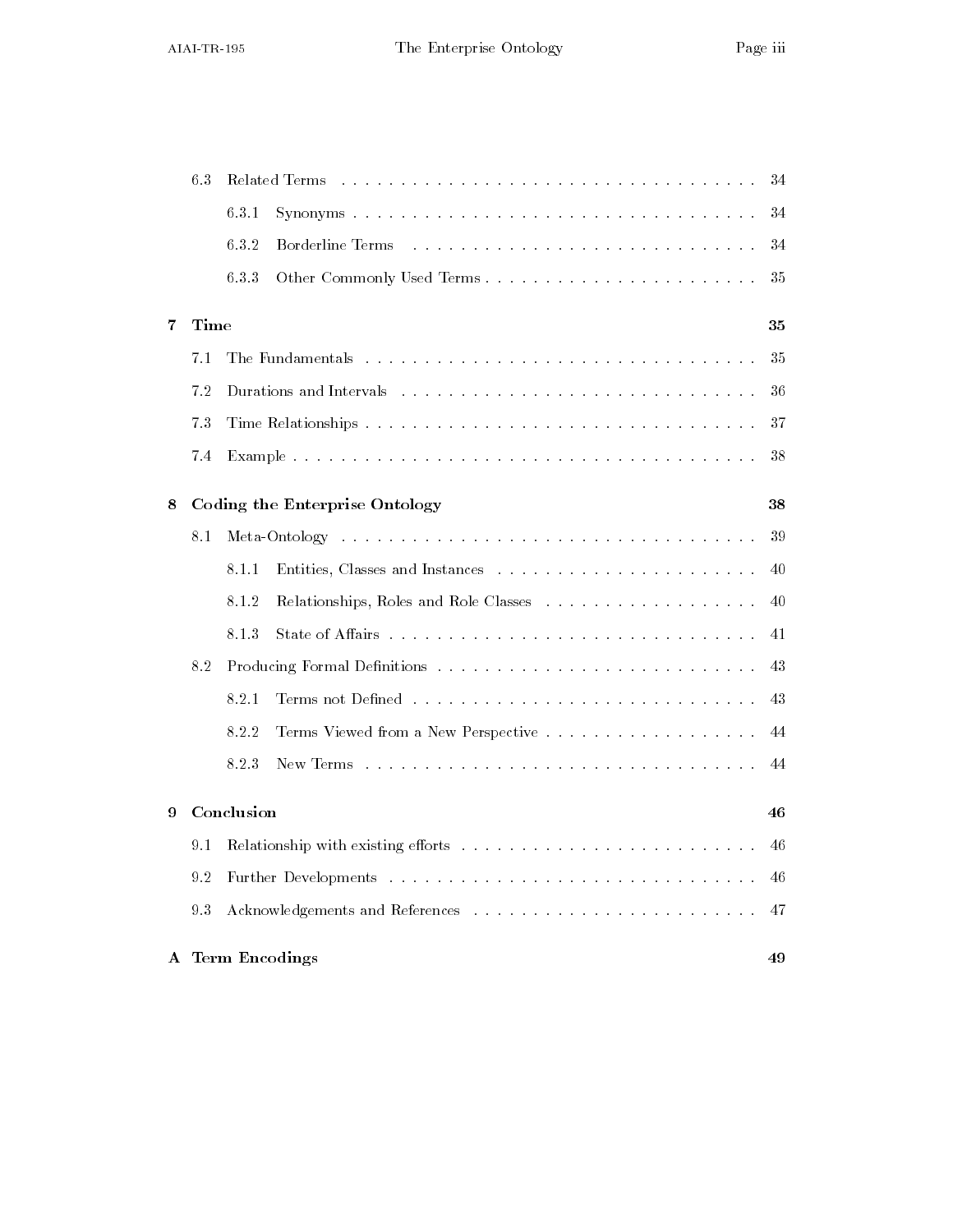# $\mathbf{1}$

This document presents the Enterprise Ontology, a collection of terms and definitions relevant to business enterprises. It was developed as part of the Enterprise Project, a collaborative effort to provide a method and a computer toolset for enterprise modelling.

Version - of this document served as a specication for the subsequent coding of the Enterprise Ontology in the formal language: Ontolingua. This version reflects the relatively small number of changes to the Enterprise Ontology identified while coding.

Permission to use this ontology for any purpose is granted so long as - credit is given to AIAI, University of Edinburgh and 2) this notice remains intact on any derivative work.

#### $1.1$ Context- the Enterprise Pro ject

The overall objective of the Enterprise Project is to improve and where necessary replace existing modelling methods with a framework for integrating methods and tools which are appropriate to enterprise modelling and the management of change. This framework is based on an ontology for enterprise modelling

A goal of the Enterprise Project is to provide a computer-based toolset which will help capture aspects of a business and analyse these to identify and compare options for the meeting the business requirements The toolset will provide task management support to users by helping them perform enterprise modelling activities and guiding them through the toolset facilities These facilities will enable

- $\bullet$  capture and description of an enterprise (e.g. its processes, strategy, organisational structure, resources, goals, constraints and environment);
- $\bullet$  specifications of business problems/requirements, consistent with the ontology;  $\hspace{0.1mm}$
- $\bullet$  -identification and evaluation of solution options and alternative design and implementation paths at strategic, tactical and operational levels;
- $\bullet$  representations for the definition of relevant metrics and advanced simulation support.

The Enterprise Project is led by AIAI at the University of Edinburgh and the partners are IBM UK, Lloyd's Register, Logica and Unilever. The project is supported by the Department of Trade and Industry. Further information is available on the World Wide Web at:  $\mathit{nu}$ ://www.aiai.ed.ac.uk/ $\sim$ eniprise/enierprise/.

## 1.2 The Role of the Ontology

The major role of the Enterprise Ontology is to act as a communication medium; in particular, between: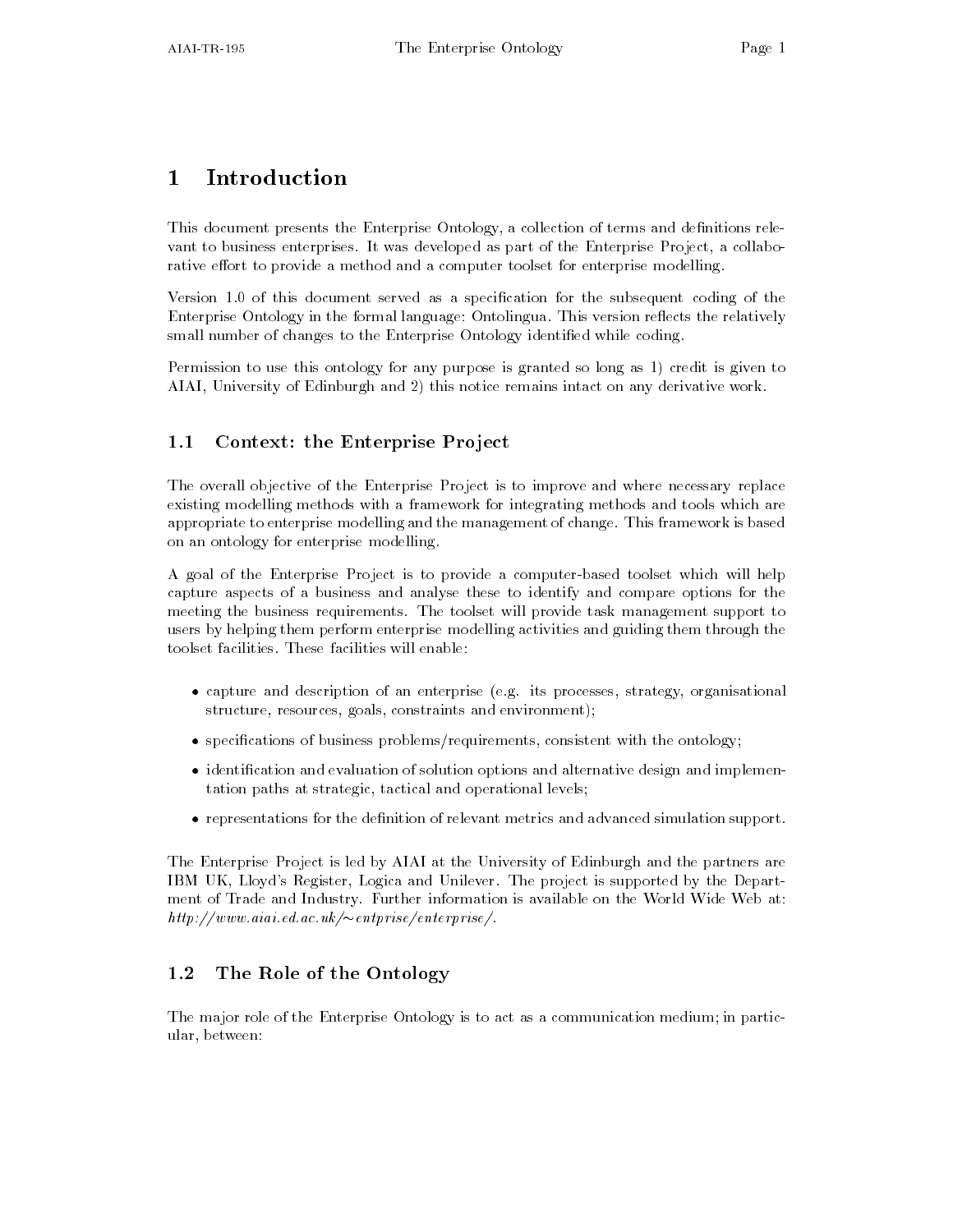- $\bullet$  different people, including users and developers, across different enterprises;
- $\bullet\,$  people and implemented computational systems;  $\,$
- $\bullet$  different implemented computational systems (including modules of the Enterprise  $\hspace{0.1mm}$ toolset, DBMS, spreadsheet etc.)

Also, and very importantly, the Ontology is intended to assist:

- $\bullet$  acquisition, representation, and manipulation of enterprise knowledge; such assistance is via the provision of a consistent core of basic concepts and language constructs
- $\bullet\,$  structuring and organising libraries of knowledge;  $\,$
- $\bullet$  the explanation of the rationale, inputs and outputs of the Enterprise toolset modules.

The following are potential future uses of the Enterprise Ontology that are outside the scope of this project

- $\bullet$  the transition of research knowledge and systems into operational prototypes;
- $\bullet$  the analysis of the internal structures, algorithms, and inputs and outputs of implemented systems, in theoretical and conceptual terms.

The Enterprise Ontology should not be considered static; it is an evolving definition of terms. It will be further refined and extended as the Enterprise Project progresses.

Ontologies can be thought of as codified knowledge on a library shelf. As we expect that the Enterprise Ontology will be of interest to a wider audience it may itself be put on a library shelf in the future for use by others. However, this potential for wider use has not influenced the development of the Ontology directly.

## 1.3 Development of the Ontology

Here we briefly describe the process we went through in developing the Enterprise Ontology. Further details may be found in the paper: "Towards a Methodology for Building Ontologies", available from the World-Wide Web:

 $\mu$ , and  $\mu$  and  $\mu$  and  $\mu$  are  $\mu$  and  $\mu$  are  $\mu$  and  $\mu$  and  $\mu$  and  $\mu$  and  $\mu$  and  $\mu$  and  $\mu$  and  $\mu$  and  $\mu$  and  $\mu$  and  $\mu$  and  $\mu$  and  $\mu$  and  $\mu$  and  $\mu$  and  $\mu$  and  $\mu$  and  $\mu$  and  $\mu$ 

### 1.3.1 Scope

Considerable time and effort has been devoted to deciding the scope and boundaries for the Ontology We began by brainstorming to identify as many potentially important concepts as possible. This produced a totally unstructured list of words and phrases corresponding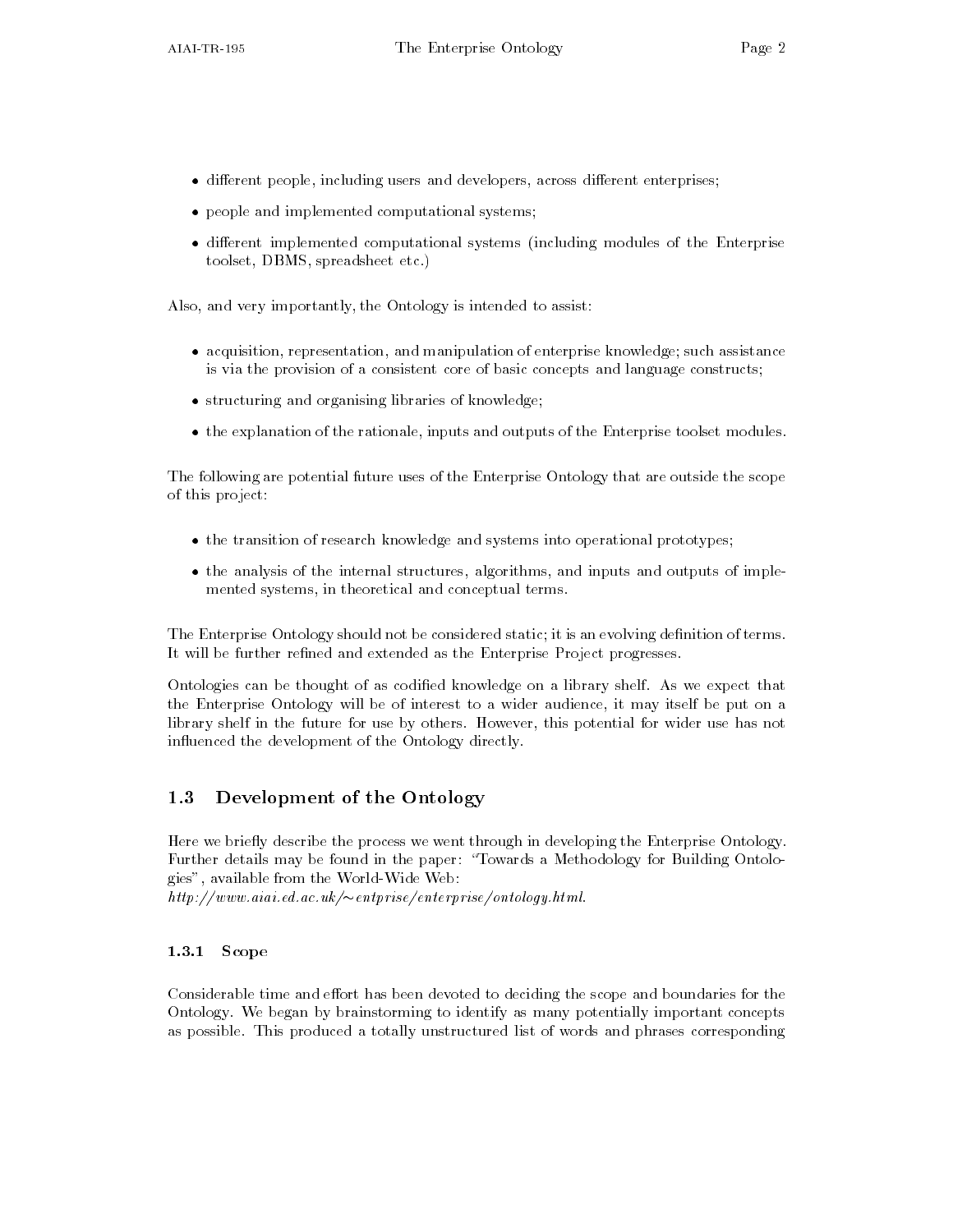to a wide variety of concepts relevant to Enterprises These were then grouped into various more or less distinct work areas such that there was more similarity in meaning and a need to terms to terms within an area thank with an anti-time areas (i.g. terms), measuring,  $\sim$ Organisation). Within each work area, the terms were assigned priorities indicating the importance of including them in the Ontology At this point many terms were discarded and duplicates i-e- nearly synonymous terms were removed

These work areas were dealt with one by one. For each concept, terms were chosen, and definitions given. The original work areas evolved somewhat, as new terms were added, and others removed or moved to other areas Eventually these work areas became the major structuring element for the Ontology and is reflected in the major sections of this document.

Within each work area, various important questions were addressed. What basic or core concepts are required? What mix of terms having a wide or general meaning and terms having a narrow or specific meaning are required?

Many factors influenced the choice of terms in the Ontology. The ultimate criterion is the judgement of what concepts are likely to be sufficiently important to the Enterprise Project and be capable of a common agreement on their meaning. Many words in common use in enterprise management have been judged to have no sufficiently widely recognised or acceptable meaning to be included in the Ontology This does not mean they cannot be used in the project. It does mean that the meaning of such words in the context of their use will have to be related to the terms in the Ontology all of whose meanings are shared. This document attempts to give guidance on how this can be done where a potential need for this has been recognised

#### 1.3.2 Choosing Terms

The terms in the Enterprise Ontology have been chosen as far as possible to match the natural use of English words by people managing enterprises. This is often difficult. For a term to be used in an ontology, it should ideally have one meaning precisely defined. Real people managing enterprises often use words very exibly i-e- with varying meanings Much of the time the particular meaning of suchaword used in a particular context is correctly interpreted without the hearer realising the word is potentially ambiguous On other occasions mis-understanding may occur, but even then, will often be corrected by common sense very quickly

Therefore some of the terms used in the Enterprise Ontology may not be the natural choice for a particular concept for a particular reader. For example, a widely used word may be given a more limited meaning, a surprisingly wide meaning, or even specifically excluded from the Ontology in favour of some other word. Sometimes important concepts are identified for which there is no obvious name; in such cases unusual words or phrases may be introduced and frequently referred to

However, the choices for terms, far from being arbitrary, were reached only after much consideration. The main criteria for deciding were to conform to common usage and to avoid ambiguity. Ultimately there are no absolutely correct choices; they can only be the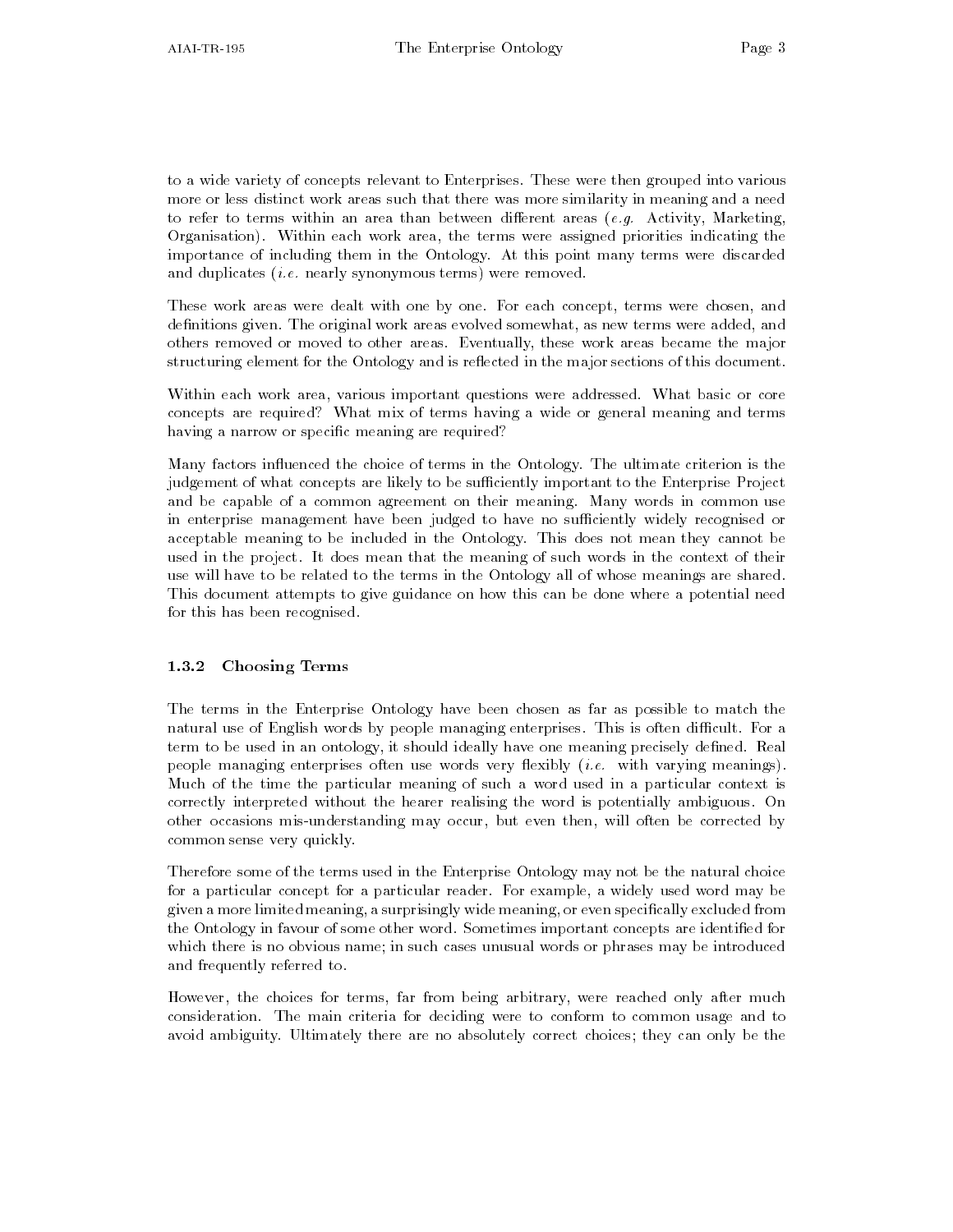result of careful judgement

#### 1.3.3 Definitions

The purpose of the definitions in an ontology are very different from that of dictionary definitions. The latter report how words are used; ontology definitions have a normative role. They define how a limited set of terms are to be used in relation to each other. Each definition in an ontology requires careful understanding in relationship to the other definitions in the ontology Therefore to understand the Enterprise Ontology requires a willingness to suspend preconceptions based on the dictionary meaning and/or other common usage of terms.

Within each work area, the Ontology has been developed by trying to identify a small number of concepts central to the subject of the section (this is called 'basic' in categorisation theory). For example, 'person' is basic, whereas 'teenager' is more specific, and 'living organism' is more general. A basic term is defined first and then the related terms are defined as far as possible using the basic terms already dened These other terms may be more general or more specific. The degree to which the definition of a term depends on other terms, and whether they themselves are dependent on more basic ones, provides an indication of how far a term is from the 'core' of the Ontology. The basic terms have been defined with the minimum possible reliance on other terms however some dependence has been unavoidable

Very importantly, the definitions themselves, which capture the many concepts, need to be expressed in as precise a language as possible Such precision was gained through the identification and use of a small number of building blocks including such notions as: an Entity, a Relationship, a State Of Affairs and a Role. Insofar as such terms are the language primitives used for expressing the definitions in an ontology, they are collectively referred to as a 'meta-ontology'.

The Enterprise Meta-Ontology has been kept as small as possible. Frequently, the definition of an Ontology term will be given using the metaontological terms e-g- an Activity is an Entity; Legal Ownership is a Relationship between a Legal Entity (owner) and an Entity (owned). However, sometimes the technical precision of this approach was sacrificed for readability and the relevant meta-ontological categories are implicit.

The natural language denitions in version - of this document served as a specication for the subsequent coding of the Ontology in a formal language. In the code, all terms are defined using the concepts in the Meta-Ontology. The coding effort identified a relatively small number of the  $\pi$  are  $\pi$  the Ontology which are referred in this version  $\tau$ 

#### Document Structure  $1.4$

The central content of this document is in the sections containing definitions of terms forming the Ontology. As noted above, the structure corresponds directly to the work areas. Within each section, the terms have been grouped so that terms closely related to each other appear close together as far as possible. This is largely a pragmatic judgement. The relationships are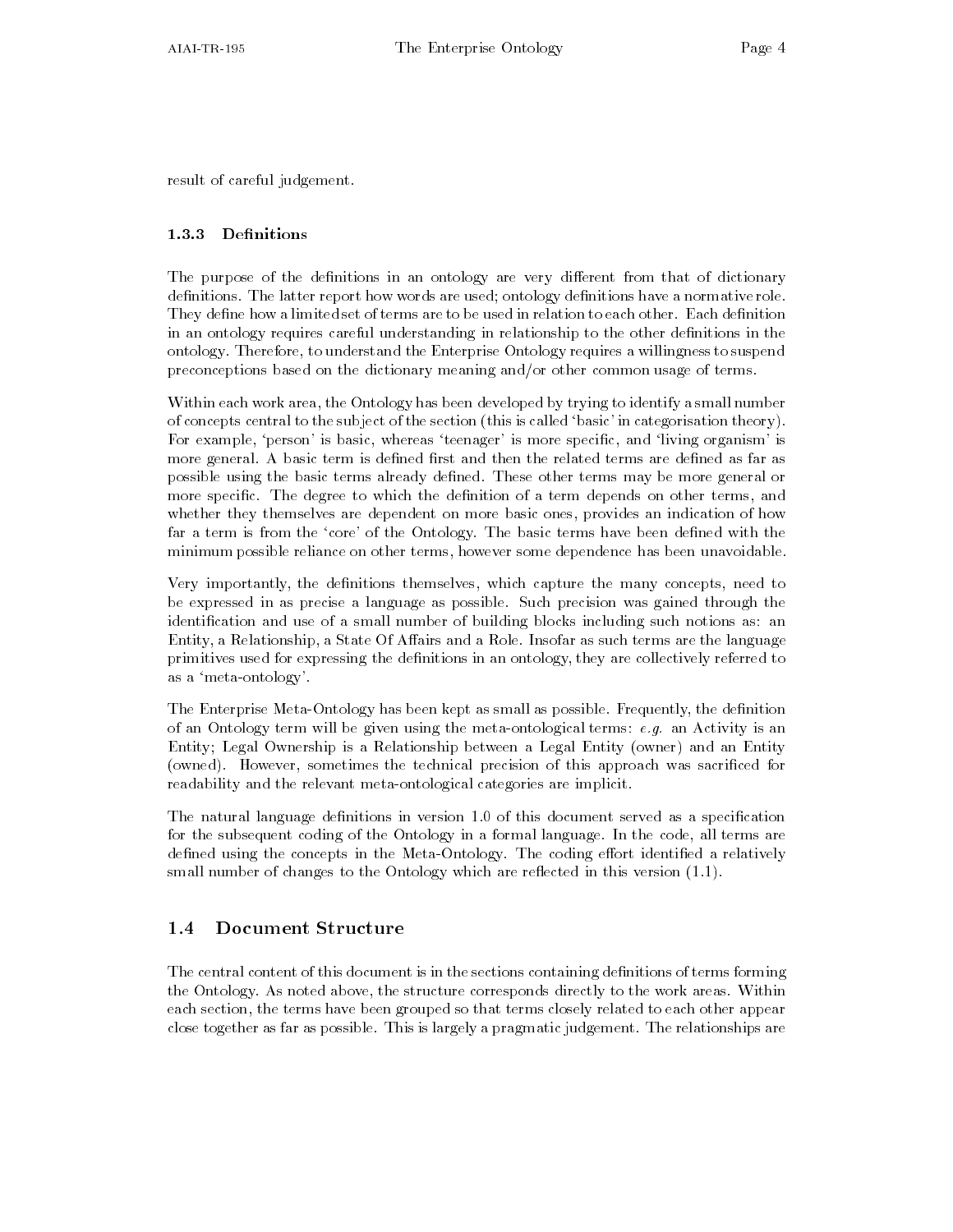a complex web and there is no perfect way to organise the terms to avoid references between sections. However, the groupings were first chosen by experience and common sense and have continued to appear valid and useful with minor modification as the Ontology has developed. These sections exist only for convenience of exposition; no meaning is to be inferred from the fact that a particular term appears in one section rather than another The major sections in this document describing the content of the Enterprise Ontology are as follows

- $\S$  2:  $Meta-Ontology$  terms used to define the terms of the Ontology e-g-manuscript Relationship Relationship Relationship Relationship Relationship Relationship Relationship Rela
- $\S$  3: Activity, Plan, Capability and Resource terms related to processes and planning e-g- Activity Planning Authority Resource Allocation
- $\S$  4: Organisation Terms related to how Organisations are structured e-g- Person Legal Entity Organisational Unit Manage Ownership
- $\S$  5: *Strategy* Terms related to high level planning for an enterprise e-g- Purpose Mission Decision Critical Success Factor
- $\S$  6: Marketing Terms related to marketing and selling goods and services Sale; Customer; Price; Brand; Promotion
- $§ 7: Time Terms related to time$ e-g- Time Point Duration Date After Earliest Start Time

In § 8 we summarise our experiences in converting the natural language description of the Ontology in this document into the formal language: Ontolingua. We also clarify the relationship between this natural language description and the formal version

A preliminary version of the Ontolingua code is now available for browsing via the Enterprise Ontology page on the World-Wide Web:

 $\mu(\mu p)/\mu w$ ww.atat.ea.ac.uk/ $\sim$ entprise/enterprise/ontology.html Eventually we intend for it to be placed in the Library of Ontologies in the Ontology Editor provided by Stanford University's Knowledge Systems Lab (KSL).

### 1.5 Presentation

In the main sections presenting the Ontology, each term is introduced with a definition. Within each section, we proceed by defining the terms that we regard as most basic first, and then define other terms using these basic ones.

The definitions are written in carefully chosen English with other Ontology terms in UPPER case. A term is defined using a base word, however for convenience of exposition, we use grammatical variations also in upper case as if they were themselves ocially dened e-g-ACHIEVE, ACHIEVEMENT).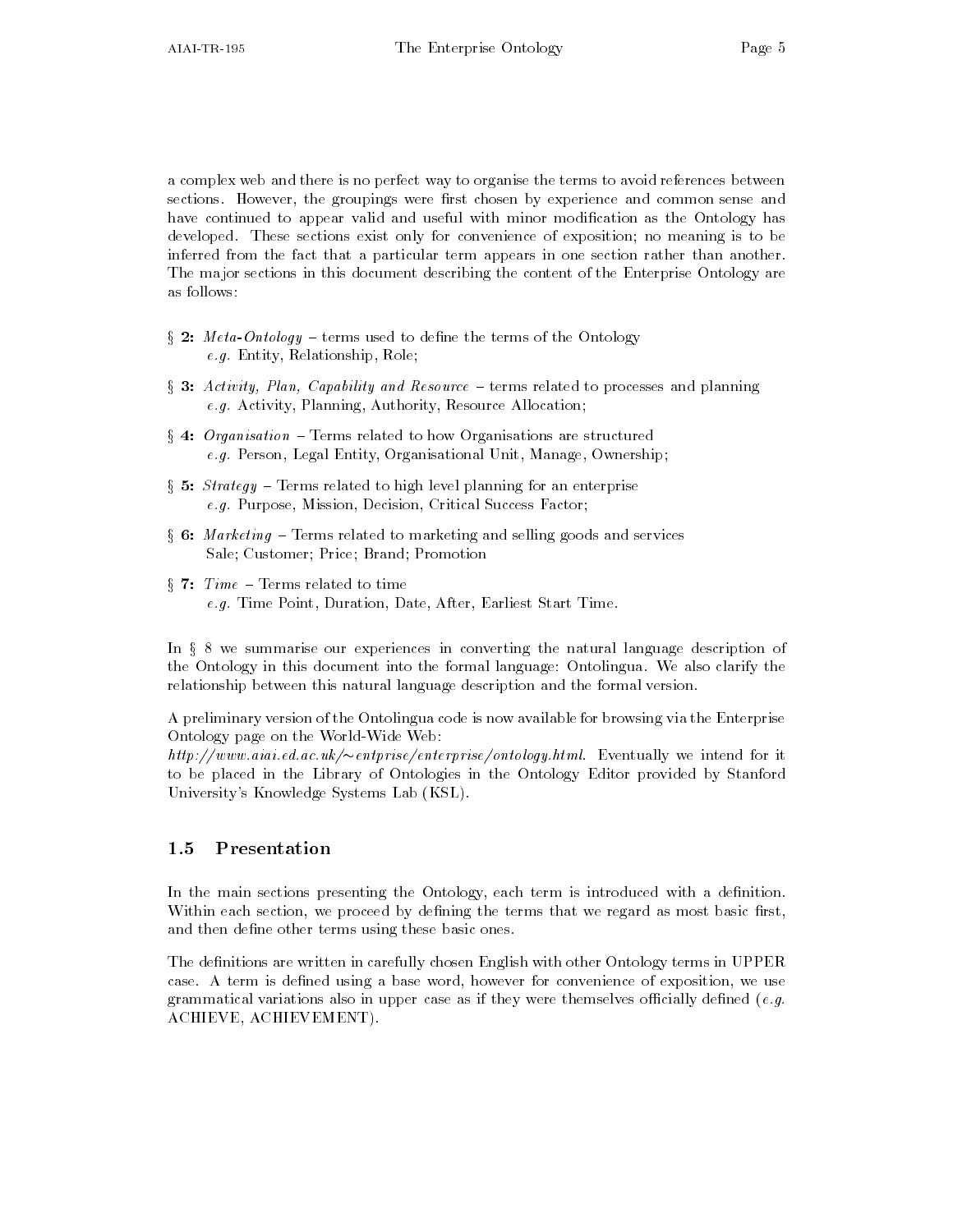In general, any officially defined term will be presented in upper case throughout the document. However, in  $\S 2$ , which describes the Meta-Ontology, terms defined in the main Ontology sections are Capitalised rather than being in full upper case e-g- Activity not 'ACTIVITY'). Conversely, terms defined in the Meta-Ontology are capitalised when used in the main Ontology denitions e-g- Role not ROLE

Occasionally, we will use a word informally that is also used as an official term in the Ontology. The general rule is that official terms that appear in lower case, and all other words, should be interpreted in their dictionary sense in the light of their context.

The definition of each term is intended to be necessary and sufficient as far as this is possible in natural language. However, in many cases it is felt essential to provide clarification or additional information. This is done as notes following the definition.

#### $1.5.1$ **Terms**

The central purpose of the Enterprise Ontology is to achieve effective sharing of meaning. The Enterprise Ontology consists mainly of

Defined Terms: Terms explicitly included in the Enterprise Ontology. In addition to the natural language definition provided here, there is also a formally coded definition.

Related Terms To better understand the Enterprise Ontology it is helpful to know how its terms and concepts relate to the terms and concepts widely used in other contexts e-gother ontologies). Therefore, at the end of each section we list a number of related terms that are fairly commonly used but are not defined in the Enterprise Ontology. Where possible, we specify the relationship between these terms and those in the Enterprise Ontology These related terms fall into three categories

- Synonyms Terms recognised as widely used in enterprises that are not dened in the Ontology, but which are considered the same or very close in meaning to defined terms.
- 2. Borderline Terms: Terms for which we make an attempt to show how they might be defined using Ontology terms. However, because they are deemed insufficiently important for sharing, are not formally included in the Ontology.
- 3. Other Commonly Used Terms: A list of commonly used terms that were not defined.

#### $1.6$ Conforming to the Enterprise Ontology

Defined Terms Conforming to the Enterprise Ontology requires conforming with the definitions of the main terms comprising the Enterprise Ontology.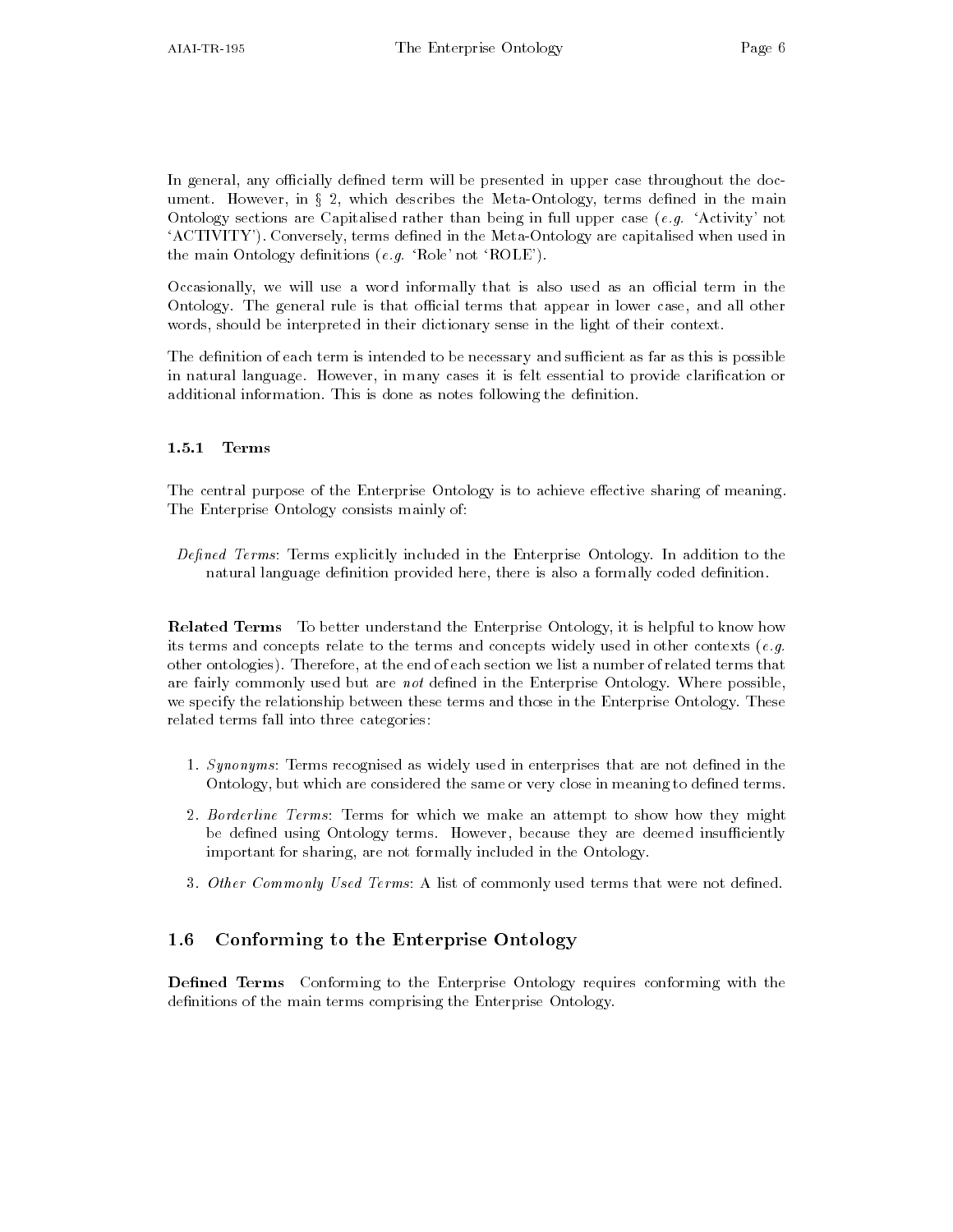Synonyms Ideally, for a given concept for which there is already a formally defined term, users should use that term. This ensures maximum ease of sharing. There may be a strong preference for using another term e-g- one listed as a synonym in the Enterprise Ontology in which case the Enterprise Ontology needs to be extended to include the new term. Given a convenient mechanism in the formal language, the new term should be formally defined as a synonym of the existing defined term. Alternatively, the new term can be created as a sub-class of the existing defined term. If there is nothing different about the sub-class, then it is de facto the same class, and effectively a synonym.

To increase sharing possibilities, users should avoid using one of the synonyms listed in the Enterprise Ontology and giving it a *different* meaning from that of the defined term it is synonymous with

**Borderline Terms** The user may choose to use any of these terms, but must explicitly adopt a definition. Conforming with the Enterprise ontology does not require this to be the provided definition, but this is recommended to increase potential sharability.

#### $1.7$ Ontology Overview

As already mentioned, the sections are as follows:

- Meta Ontology
- $\bullet$  Activity, Plan, Capability, and Resource
- $\bullet$  -Organisation –
- $\bullet$  Strategy  $\hspace{0.1em}$
- Marketing
- Time

See gure - for a table listing of all the concepts dened in the Enterprise Ontology organised by major section

For initial understanding, the Meta-Ontology will be dealt with last in this overview. The main concepts of each section and the main relationships between them are given in the following sections. Some readers may prefer to go directly to the main sections, and read this section as a summary

#### $1.7.1$   Activities and Processes

The central term is ACTIVITY. This is intended to capture the notion of anything that involves actual doing in particular including action An ACTIVITY can have happened in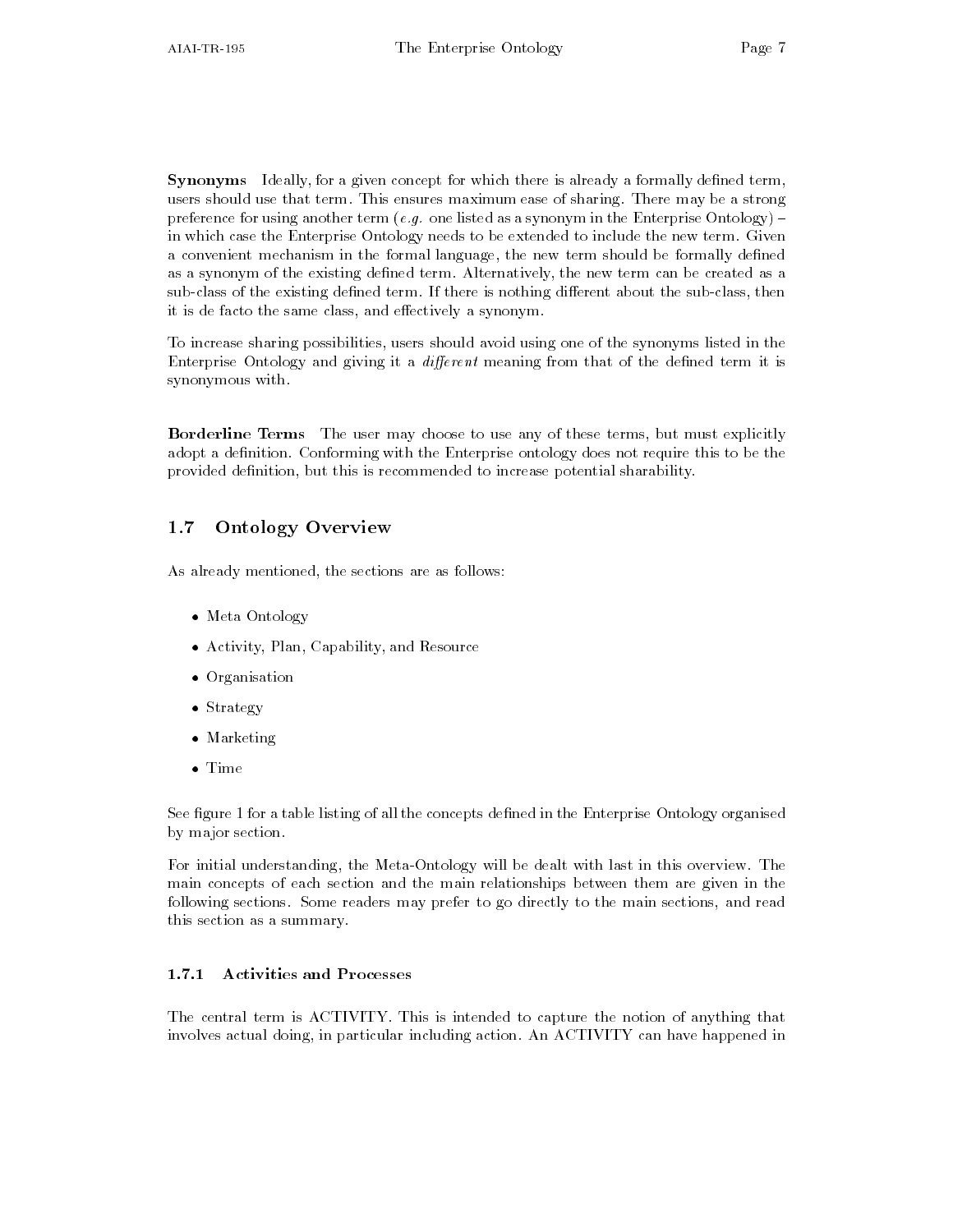| ACTIVITY etc.            | <i>ORGANISATION</i>     | <i>STRATEGY</i>         | <i>MARKETING</i> | <b>TIME</b>       |
|--------------------------|-------------------------|-------------------------|------------------|-------------------|
| Activity                 | $\overline{\rm Person}$ | Purpose                 | Sale             | Time Line         |
| Activity                 | Machine                 | Hold Purpose            | Potential Sale   | Time Point        |
| Specification            |                         |                         |                  |                   |
| Execute                  | Corporation             | Intended                | For Sale         | Calendar          |
|                          |                         | Purpose                 |                  | Date              |
| <b>Executed Activity</b> | Partnership             | Purpose-Holder          | Sale Offer       | Relative          |
| Specification            |                         |                         |                  | Time Point        |
| T-Begin                  | Partner                 | Strategic Purpose       | Vendor           | Duration          |
|                          |                         |                         |                  |                   |
| T-End                    | Legal Entity            | Objective               | Actual           | Duration          |
|                          |                         |                         | $C$ ustomer      | Bounds            |
| Pre-Condition            | Organisational          | Vision                  | Potential        | Time              |
|                          | Unit                    |                         | Customer         | Interval          |
| Effect                   | Manage                  | Mission                 | $C$ ustomer      | Before            |
| Doer                     | Delegate                | Goal                    | Reseller         | Same or           |
|                          |                         |                         |                  | Before            |
| Sub-Activity             | Management              | Help Achieve            | Product          | After             |
|                          | Link                    |                         |                  |                   |
| Authority                | Legal                   | Strategy                | Asking           | Same or           |
|                          | Ownership               |                         | Price            | After             |
| Activity                 | Non-Legal               | Strategic               | Sale             | Distance          |
| Owner                    | Ownership               | Planning                | Price            |                   |
| Event                    | Ownership               | Strategic               | Market           | Earliest          |
|                          |                         | Action                  |                  | <b>Start Time</b> |
| Plan                     | Owner                   | Decision                | Segmentation     | ${\rm L}$ atest   |
|                          |                         |                         | Variable         | <b>Start Time</b> |
| Sub-Plan                 | Asset                   | Assumption              | Market           | Earliest          |
|                          |                         |                         | Segment          | End Time          |
| Planning                 | Stakeholder             | Critical                | Market           | Latest            |
|                          |                         | Assumption              | Research         | End Time          |
| Process                  | Employment              | Non-Critical            | Brand            | Interval          |
| Specification            | Contract                | Assumption              |                  | Before            |
| Capability               | $_{\rm Share}$          | Influence Factor        | Image            | Interval          |
|                          |                         |                         |                  | During            |
| Skill                    | Shareholder             | Critical                | Feature          | Interval          |
|                          |                         | <b>Influence Factor</b> |                  | Overlaps          |
| Resource                 |                         | Non-Critical            | Need             | Interval          |
|                          |                         | Influence Factor        |                  | Disjoint          |
| Resource                 |                         | Critical Success        | Market Need      |                   |
| Allocation               |                         | Factor                  |                  |                   |
| Resource                 |                         | Risk                    | Promotion        |                   |
| Substitute               |                         |                         |                  |                   |
|                          |                         |                         | Competitor       |                   |

This table contains al l terms formal ly dened in the Enterprise Ontology- Within each column, the terms are listed in the same order as they appear in the main sections of this document-between terms that happen terms that happen terms that happen terms that happen terms that happen terms that happen terms that happen terms that happen terms that happen terms that happen terms that happen terms

Figure - Overview of Enterprise Ontology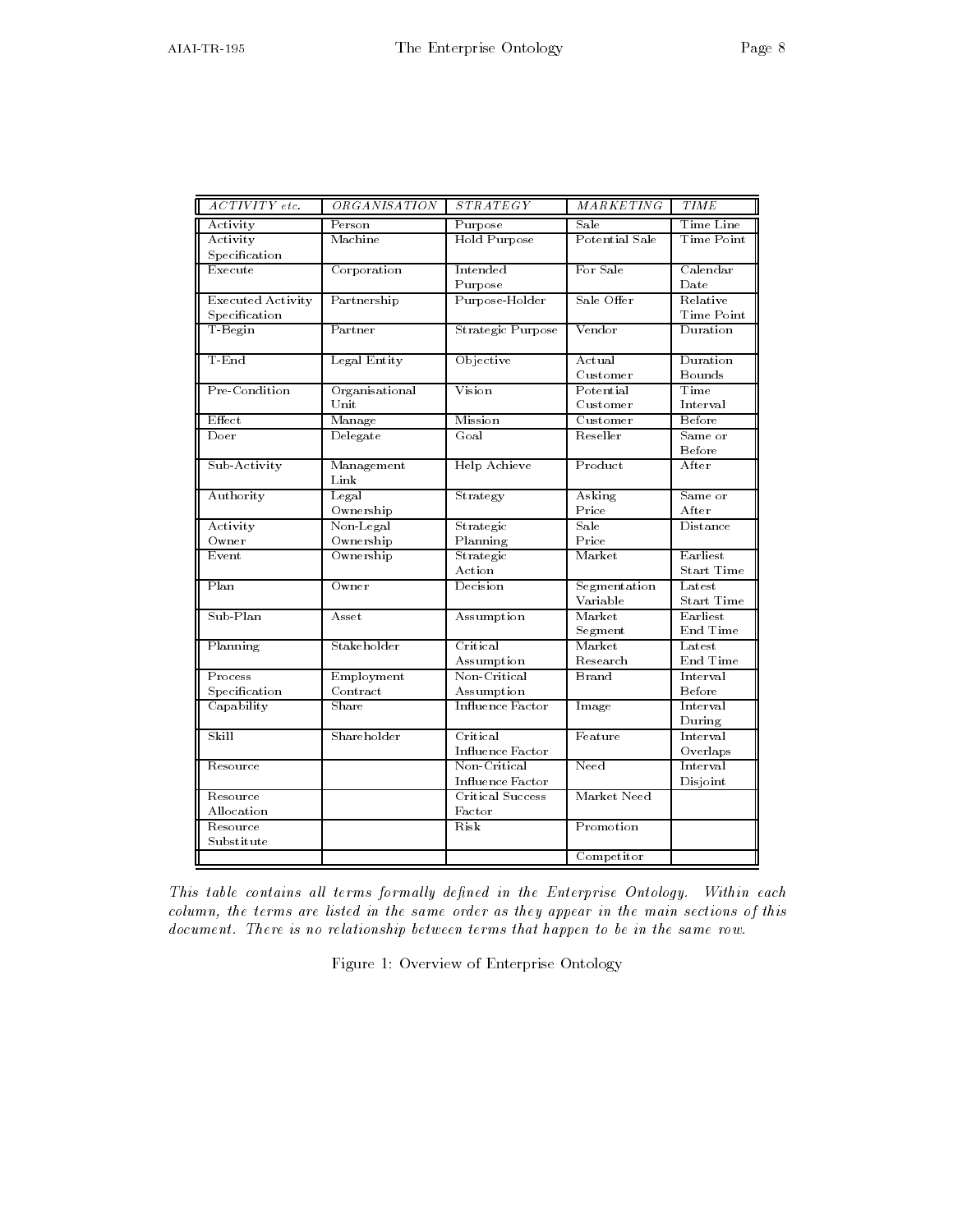the past and may be happening in the present. The term can also be used to refer to a hypothetical future ACTIVITY. However, there is a need to refer explicitly to specifications or plans for ACTIVITIES. This is called an ACTIVITY SPECIFICATION. Like a recipe, it specifies at some level of detail one or more possible ACTIVITIES. An EXECUTED ACTIVITY SPECIFICATION must have a corresponding ACTIVITY, the thing done.

The concept of ACTIVITY is closely linked with the idea of the DOER which EXECUTES an ACTIVITY SPECIFICATION by performing the specified ACTIVITIES. A DOER may be a PERSON, ORGANISATIONAL UNIT or MACHINE. These terms are defined in the Organisation section and may collectively be referred to as [POTENTIAL] ACTORS (see  $\S~1.7.6$ ).

The ability of a POTENTIAL ACTOR to be the DOER of an ACTIVITY is denoted by CAPABILITY (or SKILL if the DOER is a PERSON). ACTORS may have other Roles in respect of an ACTIVITY such as ACTIVITY OWNER

Also closely related to ACTIVITY is RESOURCE, which is something that can be used or consumed in an ACTIVITY An ACTIVITY can also have outputs or EFFECTS An ACTIVITY is linked to a TIME INTERVAL, which is defined in the Time section  $(\S 7)$ . An ACTIVITY may take a short or a long time, and may be simple or complex. Complex ACTIVITIES may be de-composed into many SUB-ACTIVITIES.

An ACTIVITY SPECIFICATION with an INTENDED PURPOSE (defined in § 5 on Strategy), is called a PLAN. The concept of being able to repeatedly EXECUTE the same PLAN is captured in the term PROCESS SPECIFICATION

Control of doing of ACTIVITIES is important to enterprises. For this, we define AUTHOR-ITY to be the right of an Actor to perform one or more ACTIVITIES e-g- as specied in a PLAN

#### 1.7.2 Organisation

Central to the Organisation section are concepts of LEGAL ENTITY and ORGANISA TIONAL UNIT (abbreviated as OU). Both of these refer to things which have a "gestalt" whether they are individual or composite. They differ in that a LEGAL ENTITY is recognised as having rights and responsibilities in the world at large and by legal jurisdictions in particular, whereas ORGANISATION UNIT need only have full recognition within an organisation

LEGAL ENTITY includes PERSON and CORPORATION Larger LEGAL ENTITIES may wholly own other smaller LEGAL ENTITIES. ORGANISATION UNITS may be large and complex, even transcending LEGAL ENTITIES. Large OUs will normally be seen as being made up from smaller ones. The smallest may correspond to a single PERSON, in fact a particular PERSON could be seen as corresponding with more than one small OU

A MACHINE is a non-human, non-legal ENTITY that may play certain Roles otherwise played by a PERSON or OU e-g- perform an ACTIVITY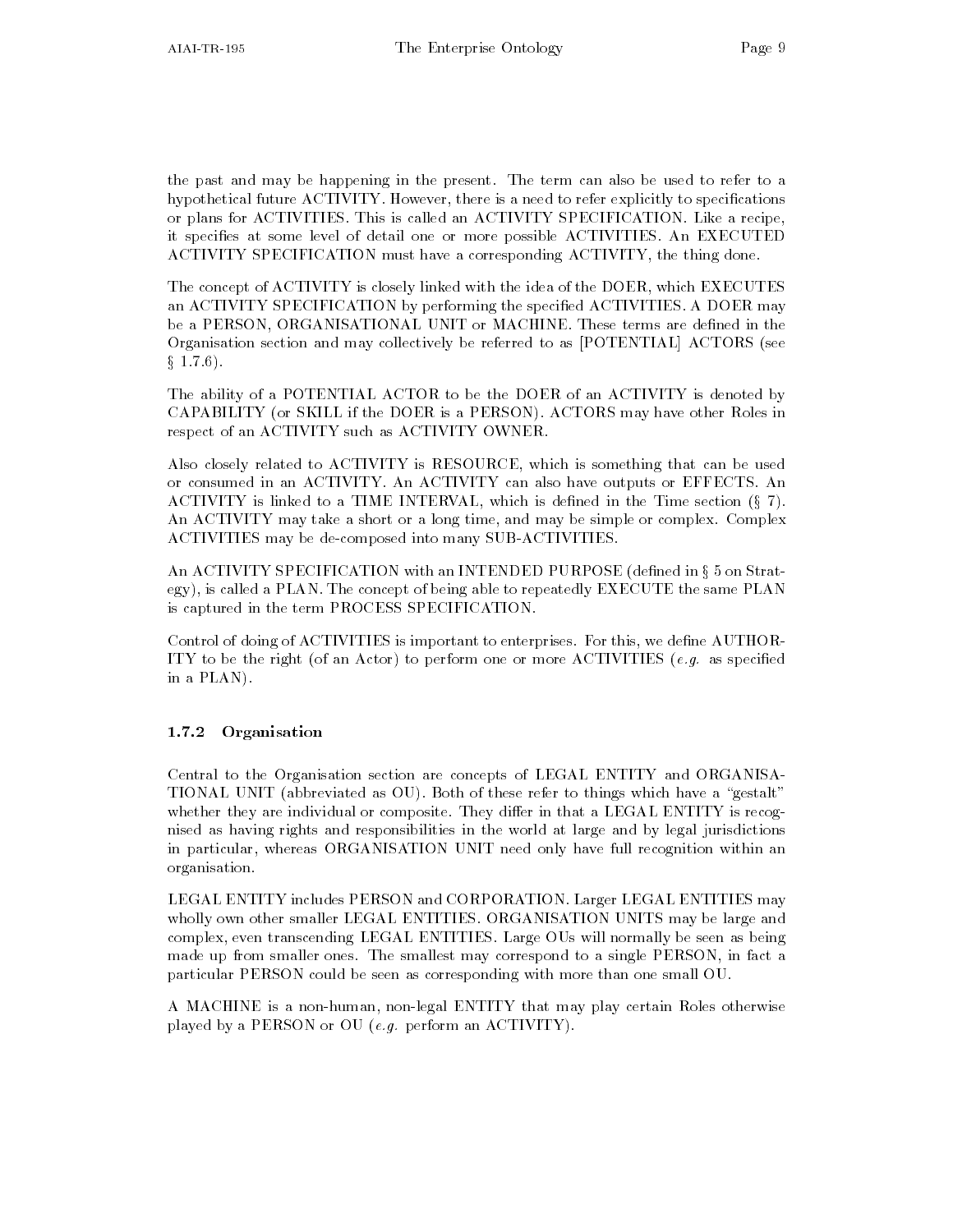The OWNERSHIP of rights and responsibilities may only from the legal point of view lie with a LEGAL ENTITY. Within an organisation, rights and responsibilities for RE-SOURCES may be allocated to OUs. Therefore OWNERSHIP is defined to include this, with LEGAL and NON-LEGAL OWNERSHIP defined to enable the distinction where needed. OUs may be responsible for ACTIVITIES

Within an organisation the management structure is represented by MANAGEMENT LINKS The term MANAGE represents assigning PURPOSES to OUs A pattern of MANAGE MENT LINKS between OUs determines an organisational structure This can include mul tiple MANAGEMENT LINKS into any one OU with constraints on the different kinds of PURPOSES assigned through each link

### 1.7.3 Strategy

The central concept of the Strategy section is PURPOSE. PURPOSE captures two related notions. One, is the intended reason for EXECUTING an ACTIVITY SPECIFICATION, i-e- what a PLAN is for The other is something that an ORGANISATION UNIT can be responsible for (defined in the Organisation section). A STRATEGIC PURPOSE is one declared to be of strategic importance STRATEGIC PURPOSES tend to be on a relatively high level on long time scale Other PURPOSES may be detailed and short term or anything in between

Like an OU, a PURPOSE can be composed or decomposed. That is, one statement of PURPOSE may relate to something which can also be seen to HELP ACHIEVE some grander PURPOSE. By this means, a spectrum of widely used terms like VISION, MISSION, GOAL, and OBJECTIVE can be represented without there being shared agreement on precisely how these terms are used

STRATEGY is defined as a PLAN to ACHIEVE a STRATEGIC PURPOSE. Based on the concept of PLAN from the Activity section, the concepts key to STRATEGIC PLANNING can be represented with the terms DECISION ASSUMPTION RISK and various kinds of FACTOR.

### 1.7.4 Marketing

The central concept of the Marketing section is SALE. A SALE is an agreement between two LEGAL ENTITIES for the exchange of a PRODUCT for a SALE PRICE Normally the PRODUCT is a good or service and the SALE PRICE is monetary, however other possibilities are included. The LEGAL ENTITIES play the (usually distinct) Roles of VENDOR and CUSTOMER. A SALE can have been agreed in the past, and a future POTENTIAL SALE can be envisaged, whether or not the actual PRODUCT can be identified, or even exists. A PRODUCT targeted at a specific CUSTOMER is referred to as a SALE OFFER, otherwise it is just FOR SALE

The MARKET is all SALES and POTENTIAL SALES within a scope of interest. The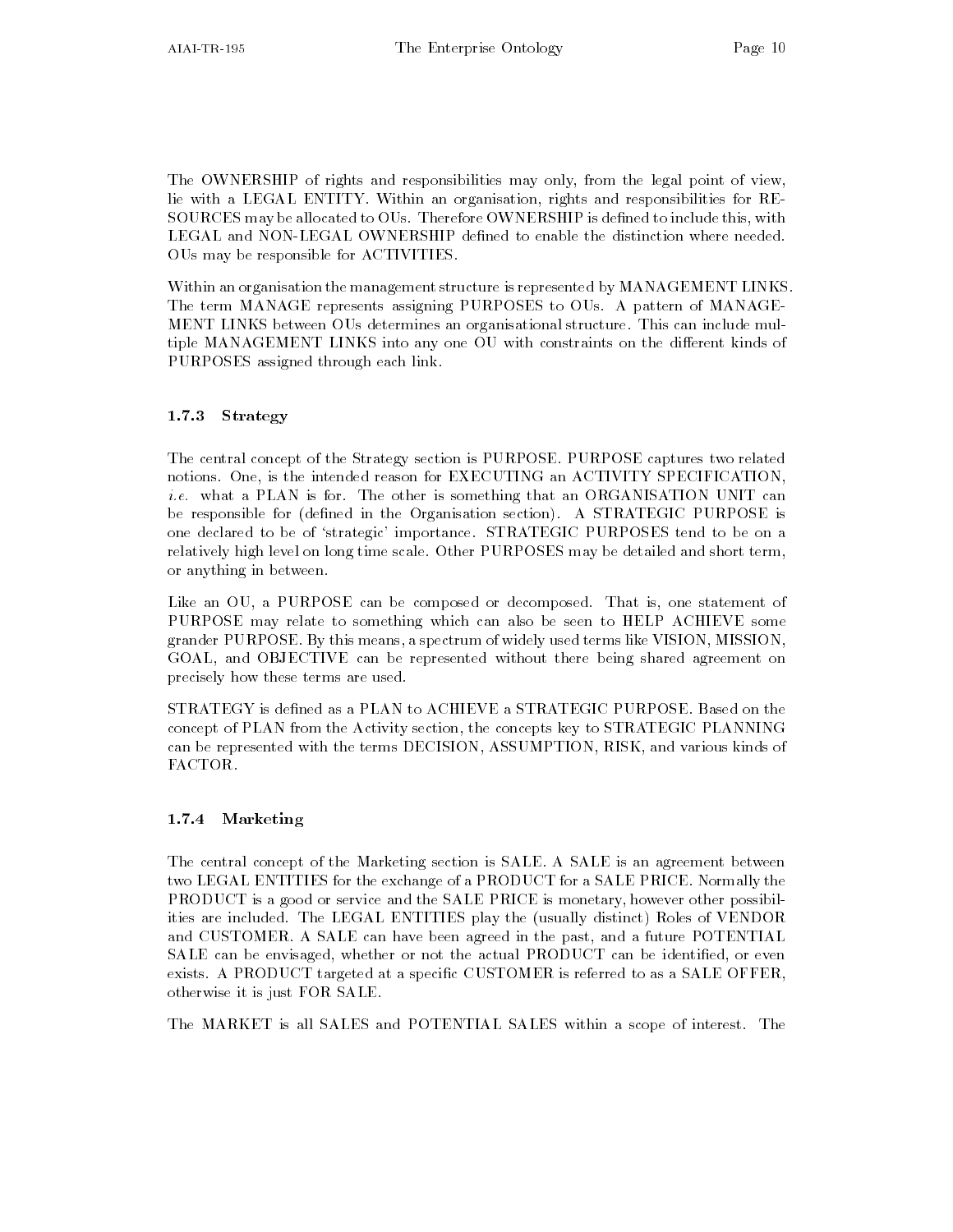MARKET may include SALES by COMPETITORS The MARKET may be decomposed into MARKET SEGMENTS in many ways in many levels of detail This can be done by any properties of the PRODUCT, VENDOR, CUSTOMER, SALE PRICE or of anything else associated with a SALE. These properties are SEGMENTATION VARIABLES.

Analysis of a MARKET may involve understanding of FEATURES of PRODUCTS NEEDS of CUSTOMERS and IMAGES of BRANDS PRODUCTS or VENDORS PROMOTIONS are ACTIVITIES whose PURPOSES relate to the IMAGE in a MARKET

### 1.7.5 Time

The basic concepts of the Time section are TIME LINE and TIME POINT From these are derived DURATION, TIME INTERVAL, CALENDAR DATE, and other concepts which may be required to relate to the other terms of the Ontology The important notions of before and after are represented as Relationships between TIME POINTS; the notions of disjoint, during, overlaps are represented as Relationships between TIME INTERVALS.

### 1.7.6 Meta-Ontology

The basic concept of the Meta-Ontology is ENTITY. This is in a sense the catch-all for all other concepts In creating the Ontology some concepts will be seen as standing in their own right independent of others (e.g. PERSON). These will be directly classed as ENTITIES. Other concepts will more naturally be seen as a RELATIONSHIP between two or more other ENTITIES (e.g. SALE). Thus though SALE could legitimately be described as an ENTITY it is more precisely characterised by being described as RELATIONSHIP

Within a RELATIONSHIP, an ENTITY may have a ROLE (e.g. a Person may be Customer in a Sale). Alternatively, an ENTITY may be seen as an ATTRIBUTE of another ENTITY (e.g. Date of birth of a Person).

Certain ROLES in RELATIONSHIPS are special in that the playing of these ROLES entails some notion of doing or cognition e-g- performing an Activity or holding an Assumption Only certain ENTITIES can play such ROLES; currently this includes Persons, OUs and in some cases Machines. We refer an ENTITY playing such a ROLE as a ACTOR (roughly synonymous with 'agent' in other ontology work). A ROLE played by an ACTOR is an ACTOR ROLE

To accommodate the needs of a multiplicity of users and viewpoints now and in the future new ACTOR ROLES may commonly arise as new RELATIONSHIPS are introduced into or used in conjunction with the Ontology New major kinds of ACTOR ENTITIES may also arise, though perhaps less frequently.

Collectively the fact that one or more ENTITIES are participating in one or more RE LATIONSHIPS with one or more other ENTITIES, describes a situation, which we call a , allegs a statement is a greater of the side of the said to hold of hold in the said  $\{1,2,3,4,5\}$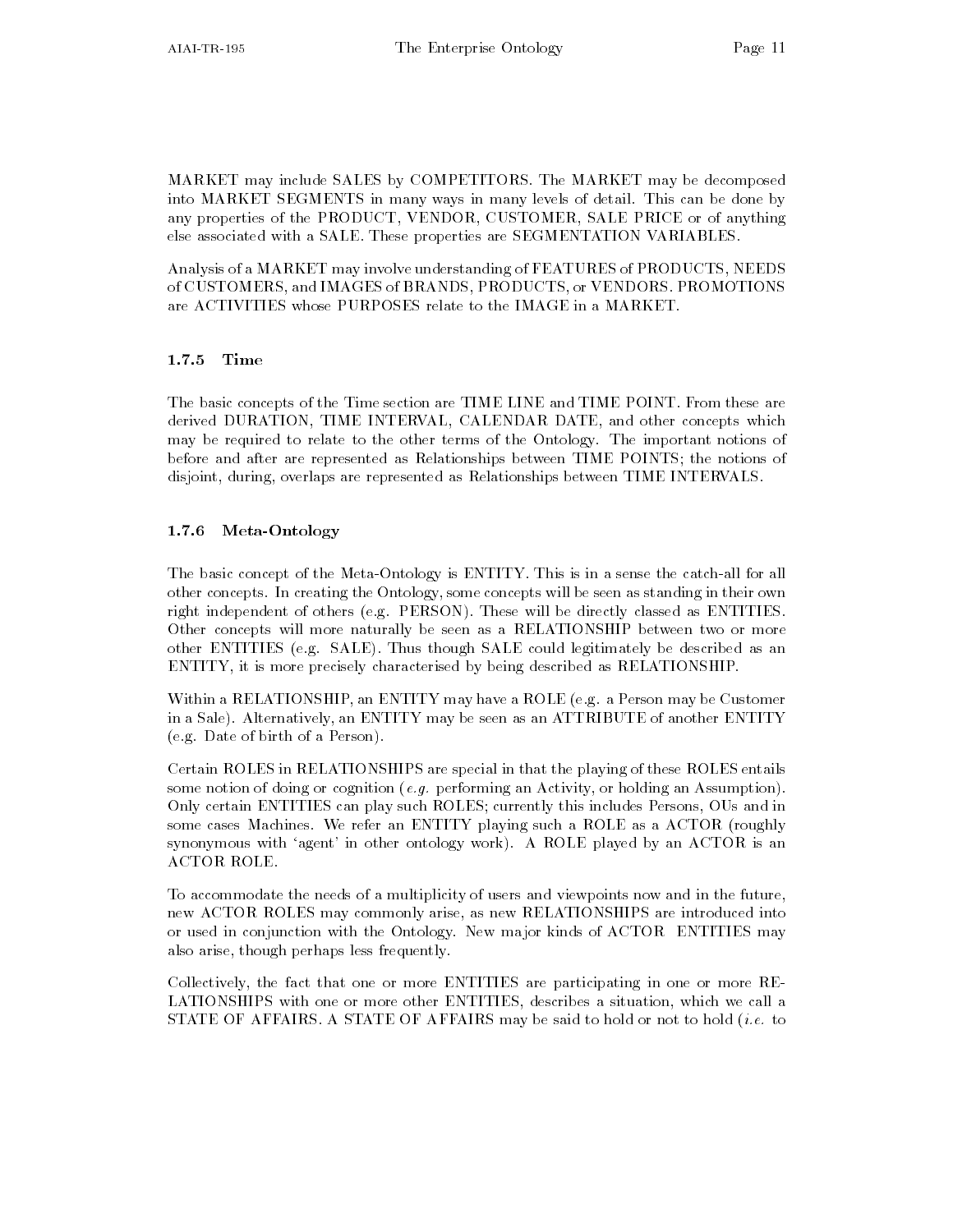be true or false

As has previously been mentioned, the terms in the Ontology have not been explicitly defined in terms of this Meta-Ontology unless this has seemed the most natural choice for a particular term. However, the Meta-Ontology has been implicit in much of the work leading to the choice of terms and definitions. When the Ontology is coded in a formal language, it is expected that the relationship between the terms and the Meta-Ontology will become more explicit

#### $\overline{2}$ Meta Ontology

In this section, we present the main terms and concepts used to define the Enterprise Ontology itself. In  $\S 2.1$ , we introduce the main concepts and building blocks: ENTITIES, RELATIONSHIPS, and STATE of AFFAIRS. In § 2.2 we discuss special ACTOR ROLES in some RELATIONSHIPS which entail some notion of doing or cognition They are played by ACTORS

#### $2.1$ Entities Relationships and States of A airs

The Enterprise Ontology is composed of a set of ENTITIES and a set of RELATIONSHIPS between ENTITIES ENTITIES can play ROLES in RELATIONSHIPS An ATTRIBUTE is a special kind of RELATIONSHIP A STATE OF AFFAIRS is a situation characterised by any combination of ENTITIES being in any number of RELATIONSHIPS with one another

**ENTITY:** a fundamental thing in the domain being modelled.

Examples:

- $\bullet$  a human being is an ENIIIY
- $\bullet$  a plan is an ENIIIY

 $Notes:$ 

- An ENTITY may participate in RELATIONSHIPS with our participate in RELATIONSHIPS with our participate in RELATIONSHIPS with our participate in RELATIONSHIPS with our participate in RELATIONSHIPS with our participate in R
- 2. We intentionally avoid distinguishing between a type of ENTITY, and a particular ENTITY of a certain type. In the main, we use the word ENTITY with explicit reference to a particular thing; however, most references to ENTITY in this Ontology implicitly define a category or type of ENTITY.

**RELATIONSHIP**: the way that two or more ENTITIES can be associated with each other

Examples:

 $\bullet$  -flave-Capability is a relationship between a Person and an Activity denoting that the Person is able to perform the Activity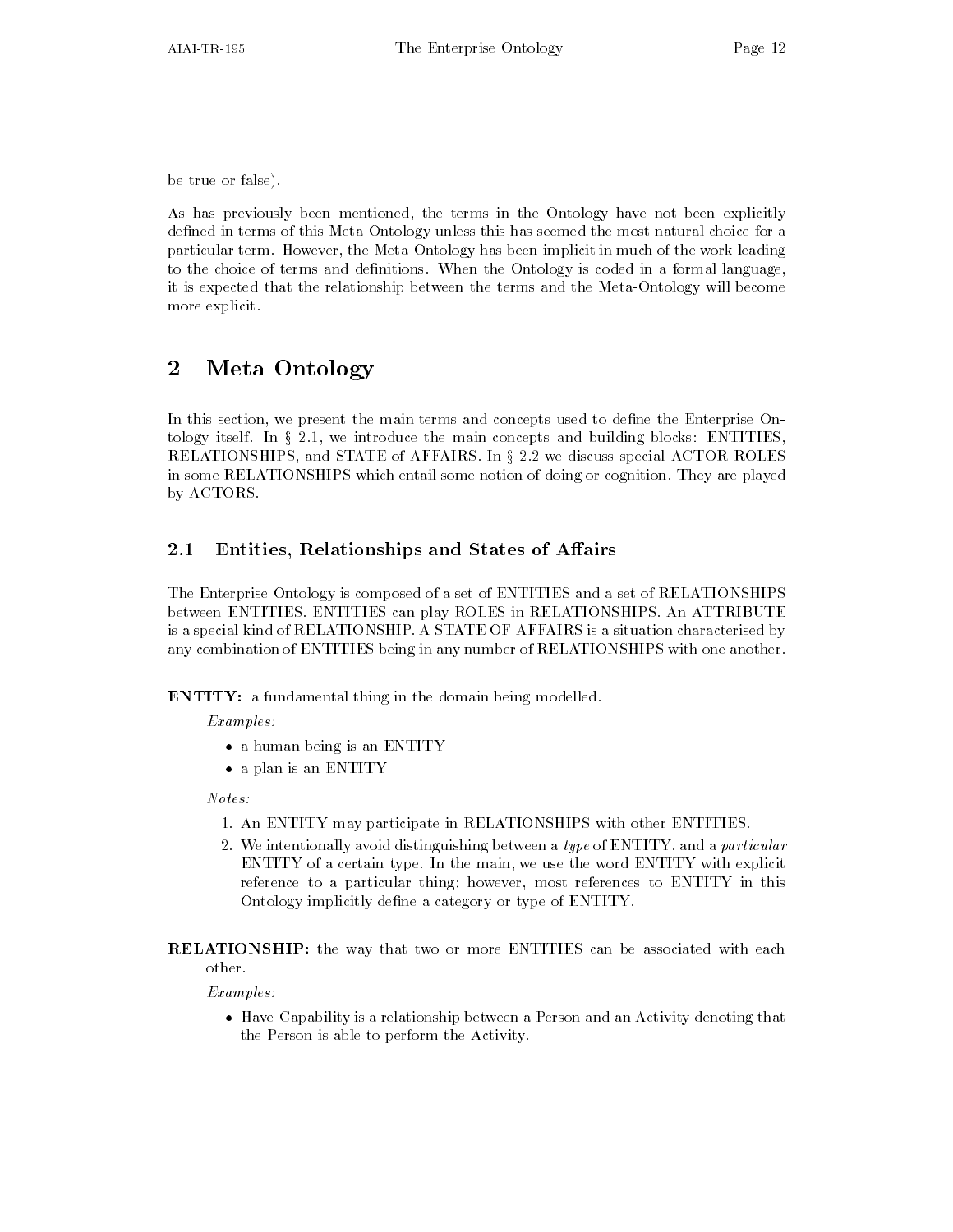$\bullet$  a Sale is a relationship constituting an agreement between two Legal Entities to  $$ exchange a Product for a Sale Price

 $Notes:$ 

- A RELATIONSHIP is itself an ENTITY that can participate in further RELA TIONSHIPS.
- 2. In natural language the word 'relationship' has many meanings. The following are important but logically distinct concepts that 'relationship' commonly refers  $to$ :
	- $\bullet$  the kind of relationship (closest to above definition);  $\hspace{0.1mm}$
	- $\bullet$  a name given to the kind of relationship (e.g. -Marriage , Have-Capability );  $\bullet$
	- $\bullet$  a particular relationship between particular EN IIIIES.

Examples

- Bill and Hillary Clinton are in a Marriage relationship.
- Einstein was in a Have-Capability relationship with the Activity of thinking

Further distinctions can be made reflecting the use of the mathematical concept of a tuple. For example, in mathematics, the set of all tuples related in a certain way is a useful concept (e.g. the set of all married couples).

In this document, these distinctions are ignored; in particular, we will use the word 'Relationship' fairly loosely, including various of the above meanings. It should be clear from context what we mean, and thus no problems of ambiguity. In  $\S 8$  we explain how these concepts are formalised.

ROLE: the way in which an ENTITY participates in a RELATIONSHIP.

Examples:

• Vendor is a ROLE played by an ENTITY in a Sale RELATIONSHIP (see  $\S$  6).

- a participating entity is said to be playing the ROLE.
- 2. Strictly speaking, the correct way to refer to an Entity playing a particular ROLE, is to use a phrase like 'the Entity playing the Vendor ROLE'. This is awkward, and instead, we will often use the shorter phrase 'the Vendor'.

ATTRIBUTE: a RELATIONSHIP between two ENTITIES (referred to as the 'attributed' and 'value' ENTITIES) with the following property:

 $\bullet$  within the scope of interest of the model, for any particular attributed ENTITY the RELATIONSHIP may exist with only one value ENTITY

Examples:

 $\bullet$  Date of Birth is an ATTRIBUTE associating only one Date with a given Person.

Notes

 $\bullet$  from a mathematical perspective, an ATTRIBUTE is a function.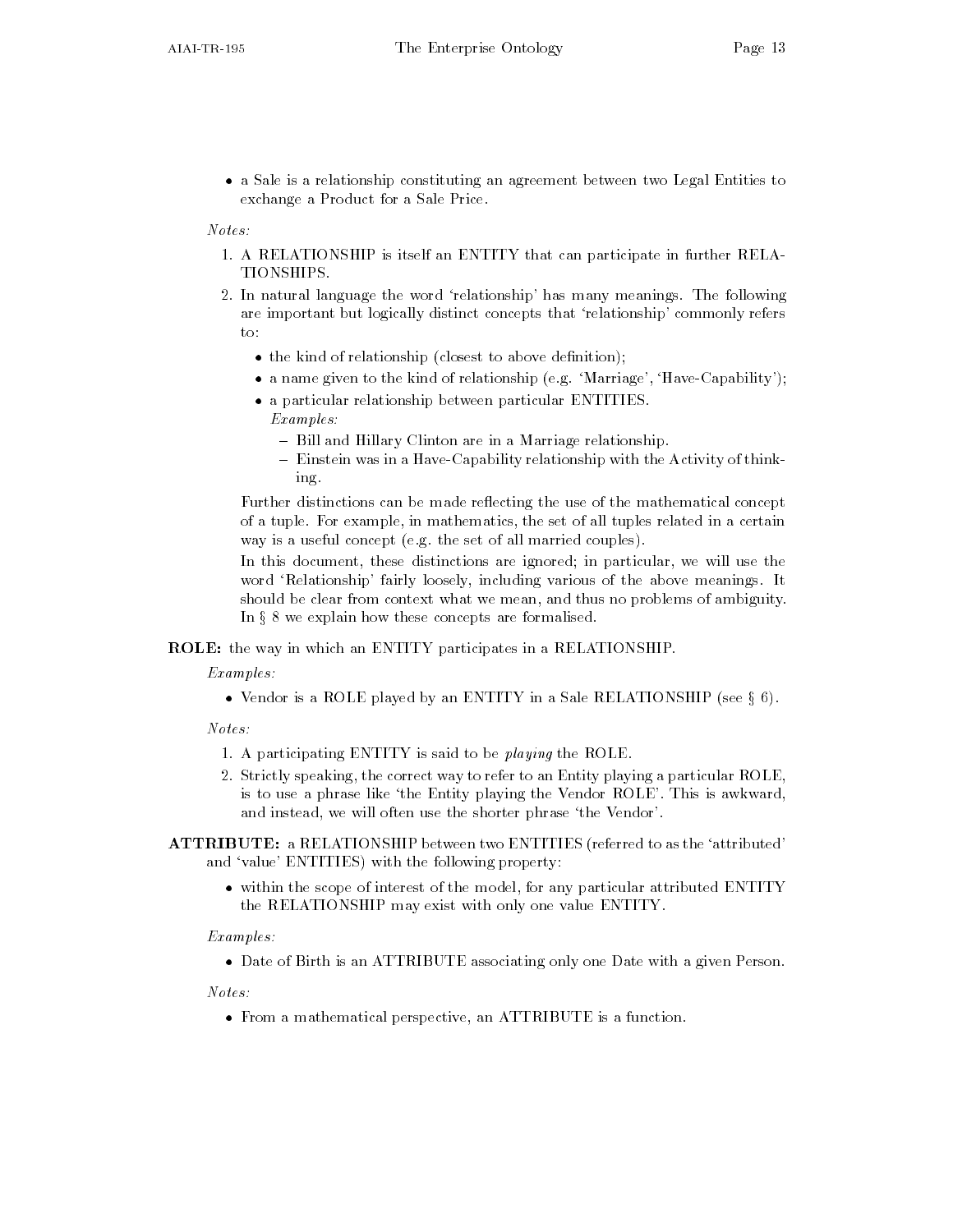STATE OF AFFAIRS: a situation; the following is necessarily true of a STATE OF AFFAIRS

- $\bullet$  it consists of a set of KELATIONSHIPS between particular ENTITIES; e-,, Joe Bloggs can in the Have Capability Relationship Relationship Relationship Relationship Relationship with the Activity: bricklaying.')
- $\bullet$  it can be said to hold, or be true (and conversely to not hold or to be false)  $-$

Achieve the realisation of a State Of Aairs i-dependent of  $A$  and  $A$  are a State Of Aairs i-dependent of  $A$ 

 $Notes:$ 

- When the State Of Aairs is a PURPOSE one would frequently say it is being 'accomplished'.

### 2.2 Actors

Certain ROLES in RELATIONSHIPS are special in that the playing of these ROLES entails doing or cognition. These are called ACTOR ROLES; ENTITIES playing such roles are called ACTORS.

ACTOR ROLE: A kind of ROLE in a RELATIONSHIP whereby the playing of the ROLE entails some notion of doing or cognition

 $Notes:$ 

- Some of the important RELATIONSHIPS in the Enterprise Ontology that have **ACTOR ROLES** are:

| <i>RELATIONSHIPS:</i> | ACTOR ROLES: |
|-----------------------|--------------|
| Perform-Activity      | performer    |
| Have-Capability       | haver        |
| Hold-Authority        | holder       |
| Delegate              | delegator    |
|                       | delegatee    |
| Hold Purpose          | holder       |
| Hold-Assumption       | holder       |
| Ownership             | owner        |

- 2. Users of the Ontology who define RELATIONSHIPS should indicate which ROLES are ACTOR ROLES
- ACTOR: an ENTITY that actually plays an ACTOR ROLE in a RELATIONSHIP.

 $Notes:$ 

- whether or not a given Entitle is an ACTOR or not depends on what Relative TIONSHIPS it is participating in at a given point in time The same ENTITY might be an ACTOR at one time but not at another time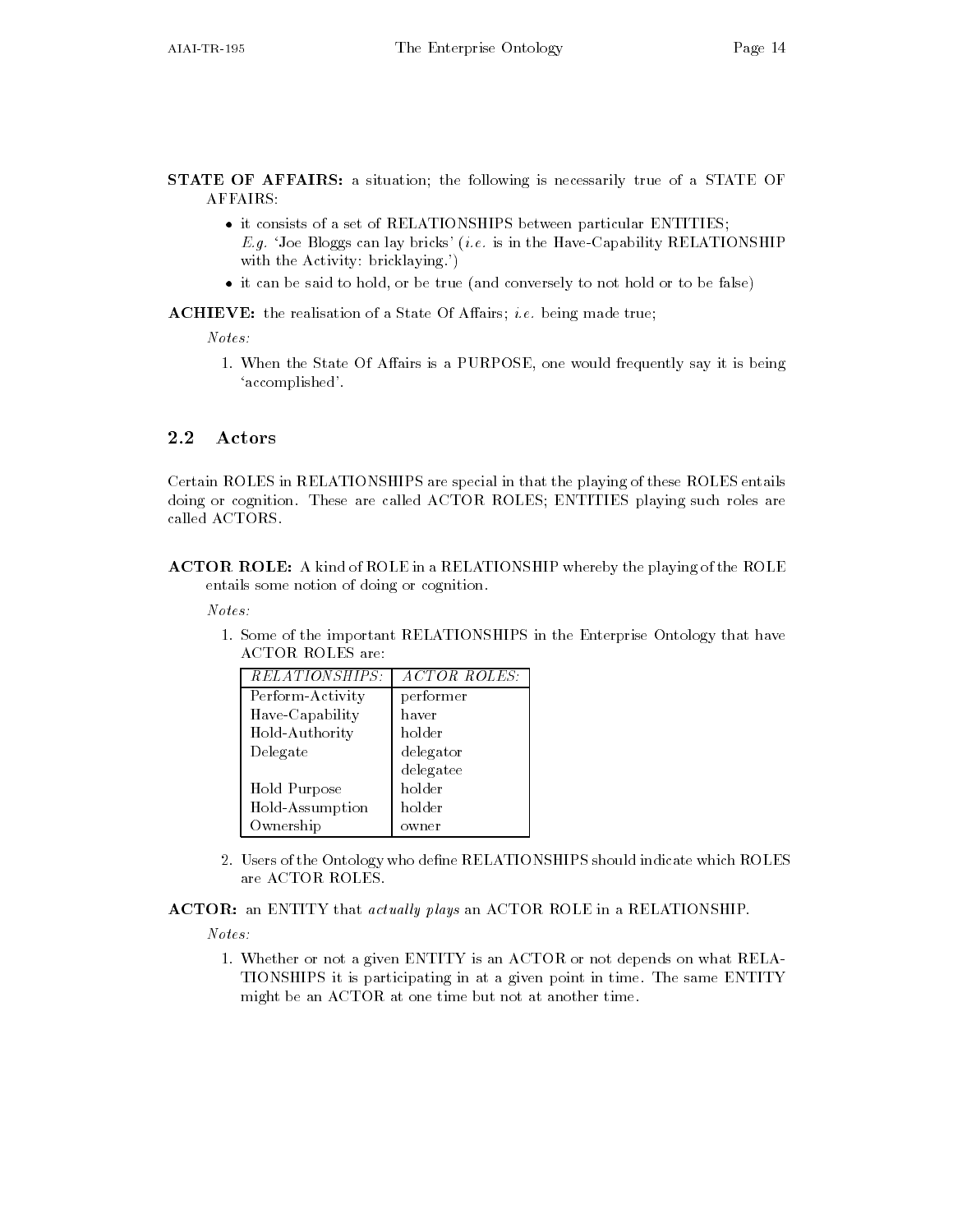**POTENTIAL ACTOR:** an ENTITY that can play an ACTOR ROLE in a RELATIONe-let include the common common common or an entity of cognition is possible to

- An ENTITY is either always a POTENTIAL ACTOR or never one It does not depend on what RELATIONSHIPS it is participating in (unlike ACTOR).
- 2. The set of POTENTIAL ACTORS currently includes, but is not necessarily limited to the following
	- $\bullet$  Person
	- Organisational Unit
	- $\bullet$  Machine
- If users of the Ontology require other ENTITIES to be ACTORS they should review the Ontology RELATIONSHIPS using the ACTOR ROLE to ensure the addition is valid for them If it is then the new kind of ENTITY must be added to the above list of POTENTIAL ACTORS
- A more elaborate classication of POTENTIAL ACTORS might consist of two main types: Natural and Artificial, the latter being synonymous with Machines. Animals, of which Person could be a special type would come under the former category as would *Gravity* which is rather different, and might be classified separately as  $In-Animate$ . Artificial POTENTIAL ACTORS might be further classied e-g- into physical and conceptual Machines
- 5. Some ACTOR ROLES can be played by only some of the above POTENTIAL ACTORS. For example, it may not be allowed for a MACHINE to own something. Where agreement exists, such restrictions may be specified in the Ontology itself; alternatively they may be specified later by individual users.

#### 2.3.1  Synonyms

- $\bullet$  Class (in Object-Oriented systems e.g.: Ontolingua)  $\propto$  $Concept$  (in Description Logics): a kind or type of ENTITY
- Instance, Individual: ENIIIY
- $\bullet$  Relation, Predicate: RELATIONSHIP
- $\bullet$  *State*: STATE OF AFFAIRS
- $\bullet$  5lot (in Object-Oriented systems):  $\text{ALIRIBULE}$ ;
- $\bullet$  *Role* (in Description Logics): similar to  $\mathrm{ALIRIBUL}$ ; Roles in Description Logics may have more than one value
- $\bullet$  Agent ACTOR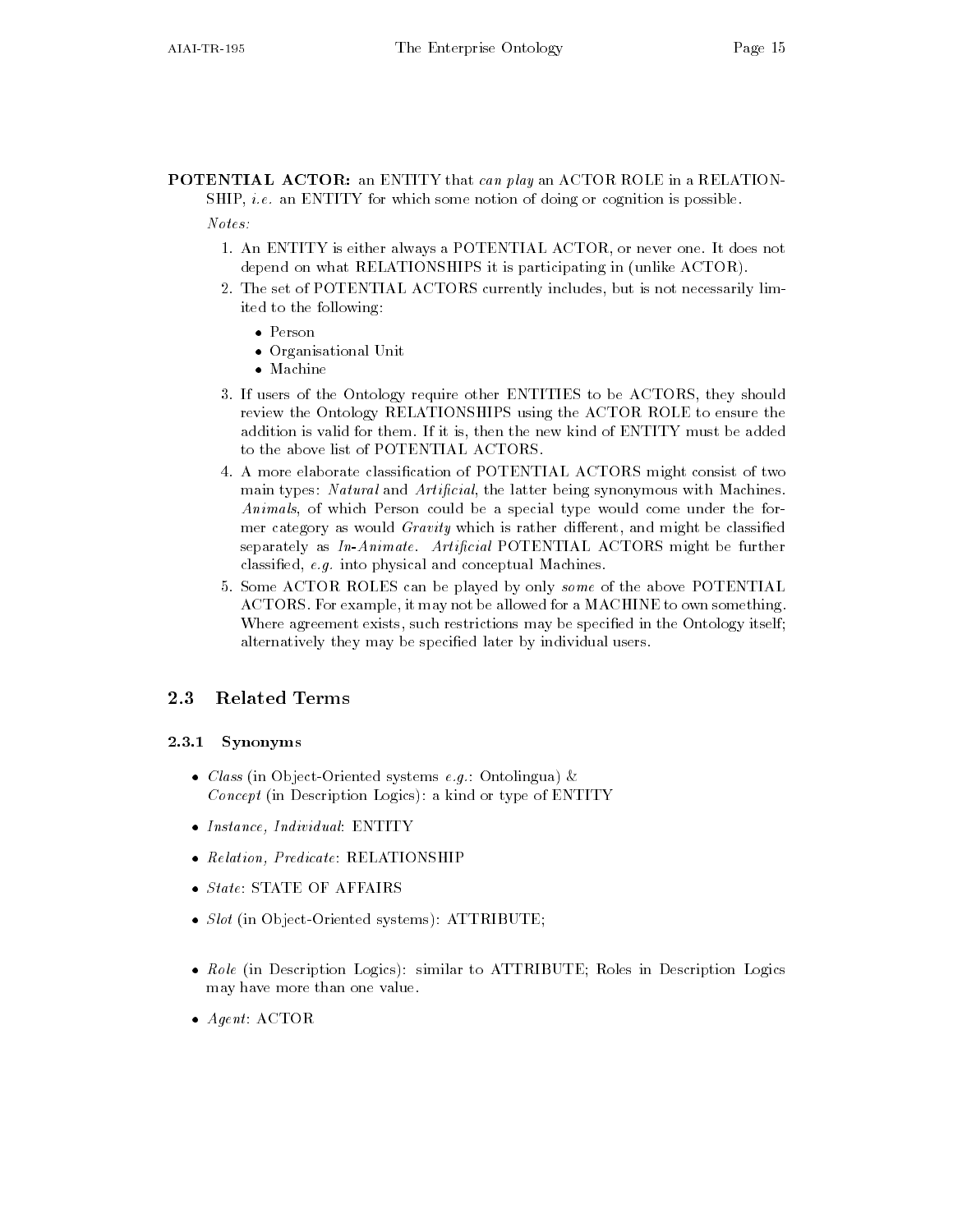#### Borderline Terms

- mathematical Function an ATTRIBUTE is a function though not all functions need to be ATTRIBUTES

#### 3 Activity, Plan, Capability and Resource

In this section, we present the central concepts of an ACTIVITY, which is something actually done, and an ACTIVITY SPECIFICATION, which is like a recipe describing something to do. Most activity/planning/process ontologies only have a representation for the latter. To allow convenient modelling of process enactment and/or keeping of historical records of past activities in the carrying is represented instances of the actual doing i-carrying i-di-di-'recipes'; this is what ACTIVITY is for.

We also present various important Relationships between ACTIVITIES and other ENTI TIES Important related concepts are PLAN which is an ACTIVITY SPECIFICATION with an INTENDED PURPOSE; CAPABILITY to perform ACTIVITIES, and RESOURCE which is something that can be used or consumed during an ACTIVITY

#### $3.1$ Activities

ACTIVITY: something done over a particular TIME INTERVAL. The following may pertain to an ACTIVITY

- has PRE-CONDITION(5);
- $\bullet$  has EFFECT(5);
- $\bullet$  is performed by one or more DULKS;
- $\bullet$  is decomposed into more detailed SUB-ACTIVITIES
- $\bullet$  entails use and/or consumption of RESOURCES
- $\bullet$  has AUIHORIIY requirements  $-$
- $\bullet$  is associated with an  $|{\rm ACIIVII}|\ {\rm OWhEK}$
- $\bullet\,$  has a measured efficiency  $\hspace{0.1mm}$

#### Notes

- an ACTIVITY can have happened in the past may be happening in the present and a hypothetical future ACTIVITY may be envisaged
- 2. The word 'something' in the above definition is deliberately general; we mean to include mental activities, for example.
- 3. We wish to allow PURPOSE-free ACTIVITY, such as water flowing down a hill. An association between an ACTIVITY and a PURPOSE can be made by match ing the INTENDED PURPOSE of a PLAN to the EFFECT(S) of ACTIVITIES specified in the PLAN.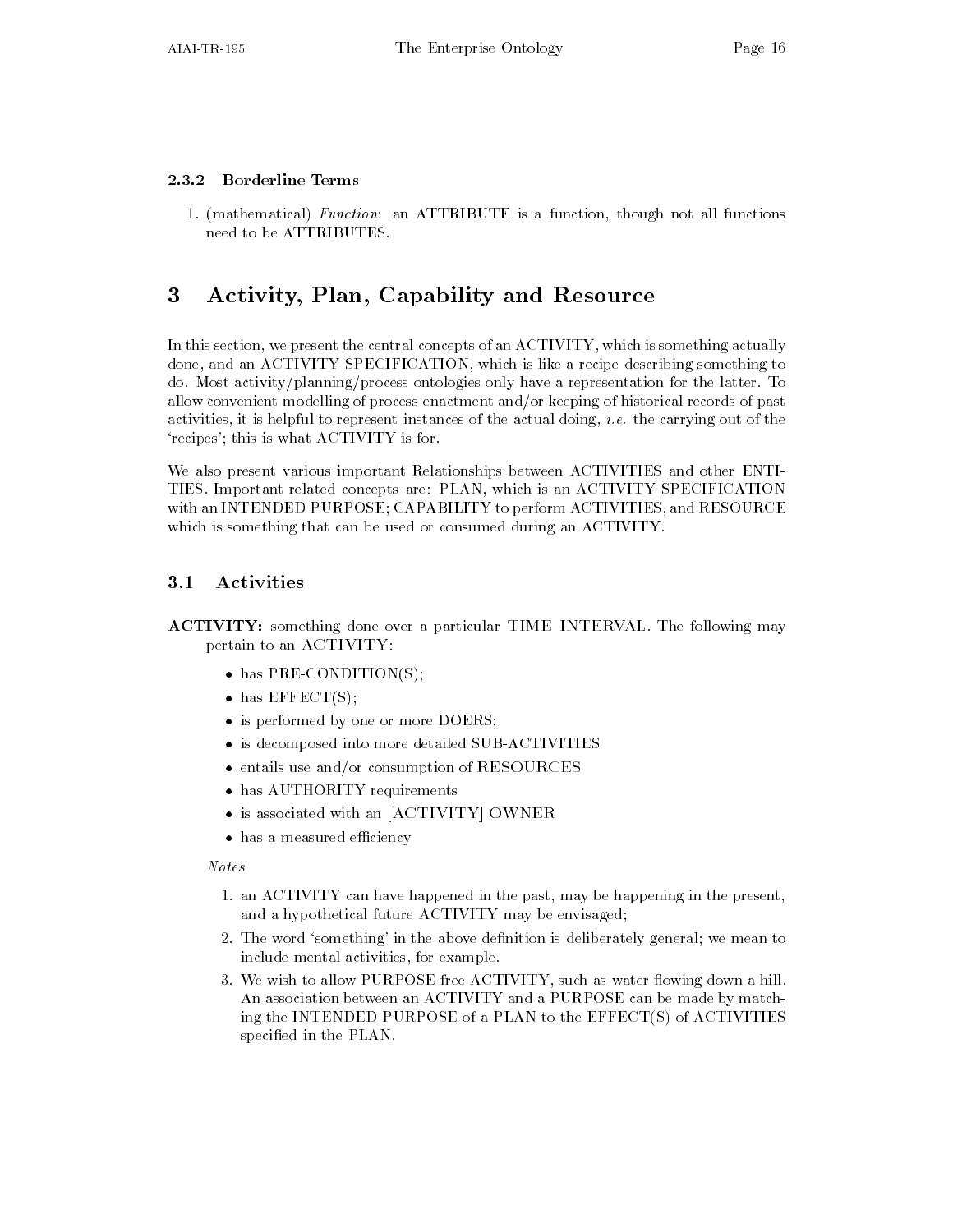4. ACTIVITIES may be informally classified as 'strategic', 'tactical' or 'operational' depending on the 'level' of an associated PURPOSE as characterised by the HELP ACHIEVE Relationship between PURPOSES

### ACTIVITY SPECIFICATION: a characterisation of something to do; a specification of activity

 $Notes:$ 

- an ACTIVITY SPECIFICATION can be thought of as a constraint functioning as a selector identifying a restricted range of ACTIVITIES in the universe
- insofar as an ACTIVITY SPECIFICATION will be built up from various com ponents (statements in some language), each constraining the specification in different ways, an ACTIVITY SPECIFICATION can be thought of a collection of constraints
- The language for expressing ACTIVITY SPECIFICATIONS will include state ments about how ACTIVITIES are decomposed into SUB-ACTIVITIES; temporal ordering of (SUB-)ACTIVITIES; RESOURCE usage, and much more.
- An ACTIVITY SPECIFICATION is deliberately intended to include any degree of specification of ACTIVITIES; for example:
	- $\bullet$  a trivial level of specification: go to Edinburgh  $\hspace{0.1mm}$
	- $\bullet$  comprehensive and detailed set of instructions involving many ACTIVITIES.
- 5. An ACTIVITY SPECIFICATION need not be EXECUTABLE; possible reasons are:
	- $\bullet$  it contains constraints that cannot be met (*e.g.* regarding <code>KESOURCE</code> usage or  $t_{\text{iming}}$ or time the second property of the second property of the second property of the second property of the second property of the second property of the second property of the second property of the second property of the sec
	- $\bullet$  it is underspecified and/or ambiguous, so the DOER has insufficient information to proceed with execution
- **EXECUTE:** a Relationship between one or more Potential Actors and an ACTIVITY SPECIFICATION whereby the one or more Potential Actors perform the specified **ACTIVITIES.**

 $Notes:$ 

- Because a PLAN is an ACTIVITY SPECIFICATION it is also correct to speak
- 2. The EXECUTION of a PLAN should result in the ACHIEVEMENT of its **INTENDED PURPOSE.**
- EXECUTED ACTIVITY SPECIFICATION: A Relationship between an ACTIVITY SPECIFICATION and an ACTIVITY whereby the ACTIVITY is the result of [one] EXECUTION of the ACTIVITY SPECIFICATION

 $Notes:$ 

- An Activity specification has been executed when all the specification has been executed when all the specification  $\mathcal{A}^{\text{max}}$ TIVITIES have been performed if the ACTIVITY SPECIFICATION is a PLAN then execution should result in the ACHIEVEMENT of the PLANS INTENDED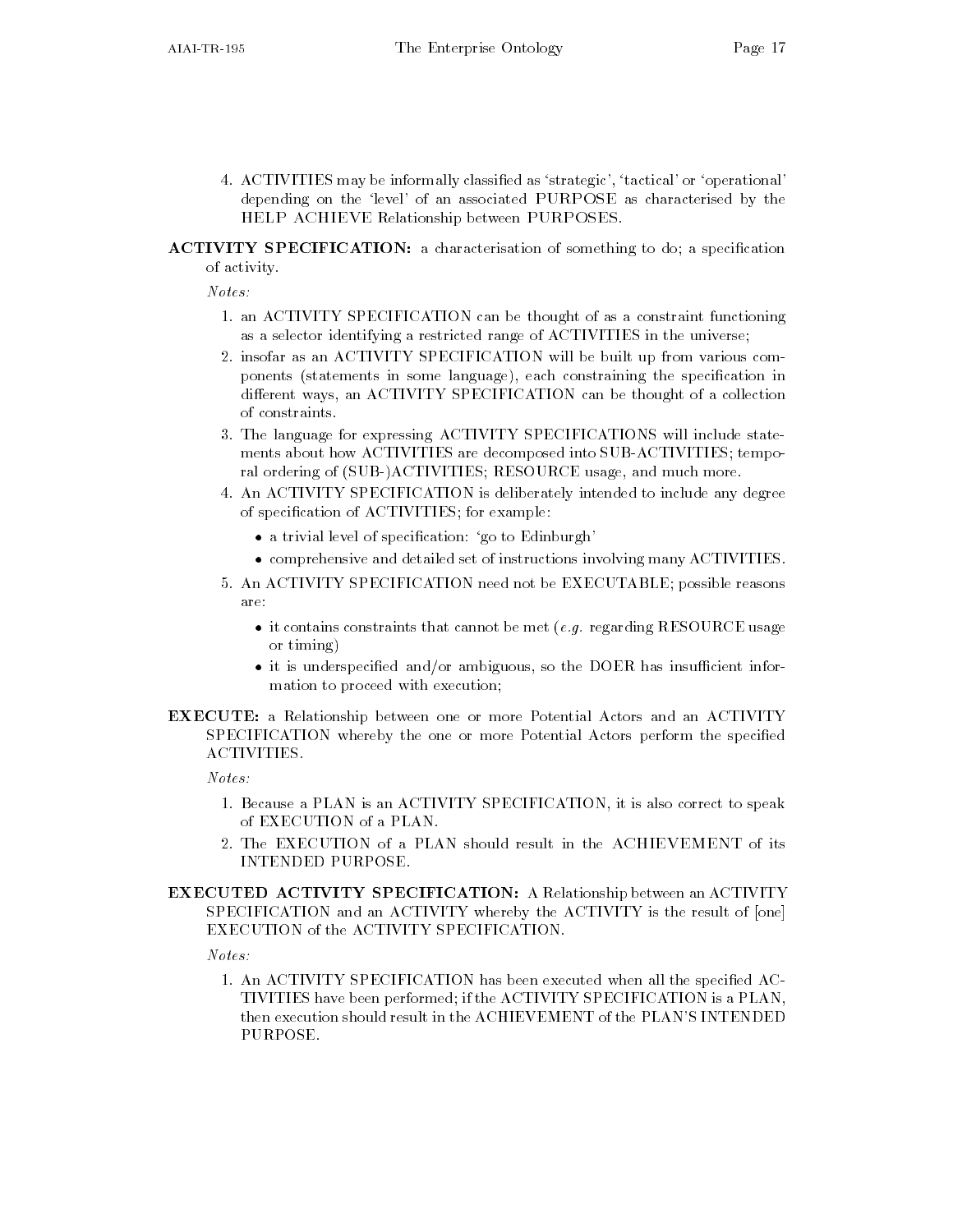- 2. This is a one-to-many Relationship because an ACTIVITY SPECIFICATION may in general be executed many times
- T-BEGIN and T-END: the two TIME POINTS that define the TIME INTERVAL over which an ACTIVITY is done
- **PRE-CONDITION:** a State Of Affairs required to be true in order for the ACTIVITY to be performed

 $Notes:$ 

- The requirement may be specied to hold immediately before TBEGIN imme diately before T-END, or throughout the whole TIME INTERVAL.
- **EFFECT:** State Of Affairs that is brought about [i.e. made true] by the ACTIVITY.

 $Notes:$ 

- The EFFECT may be specied to hold immediately after TBEGIN immediately after T-END, or throughout the whole TIME INTERVAL.
	- For example, ringing a door buzzer has EFFECT of producing noise during but not before or after the TIME INTERVAL of the ACTIVITY
- DOER: the Role of an Actor in a Relationship with an ACTIVITY whereby the Actor performs (all or part of) the ACTIVITY.

Notes

- There may be more than one DOER for a given ACTIVITY
- Not all ACTIVITIES need have an explicit DOER e-g- owing water In such cases it may be more natural to think of the DOER as the supplier of force behind an Activity e-the environment gravity e-the environment gravity e-the environment gravity e-the environment gravity e-the environment gravity e-the environment gravity e-the environment gravity e-the environment gra
- SUB-ACTIVITY: The Role of an ACTIVITY in a Relationship with another ACTIV-ITY such that performance of the first ACTIVITY is considered to be part of the performance of the other ACTIVITY

Examples

- $\bullet$  performing each of the following SUB-ACTIVITIES may be considered to be part  $$ of performing the ACTIVITY "go to Edinburgh"
	- go to Heathrow
	- $-$  fly to Edinburgh airport
	- go to Edinburgh city centre

 $Notes:$ 

- Typically an ACTIVITY is decomposed into SUBACTIVITIES to provide more detail.
- There is much more structure in an activity decomposition than a simple the set of SUBACTIVITIES e-g- temporal constraints may dene a partial order
- AUTHORITY: the right of an Actor to EXECUTE an ACTIVITY SPECIFICATION. Informally, this is equivalent to the right to perform one or more ACTIVITIES.

 $Notes:$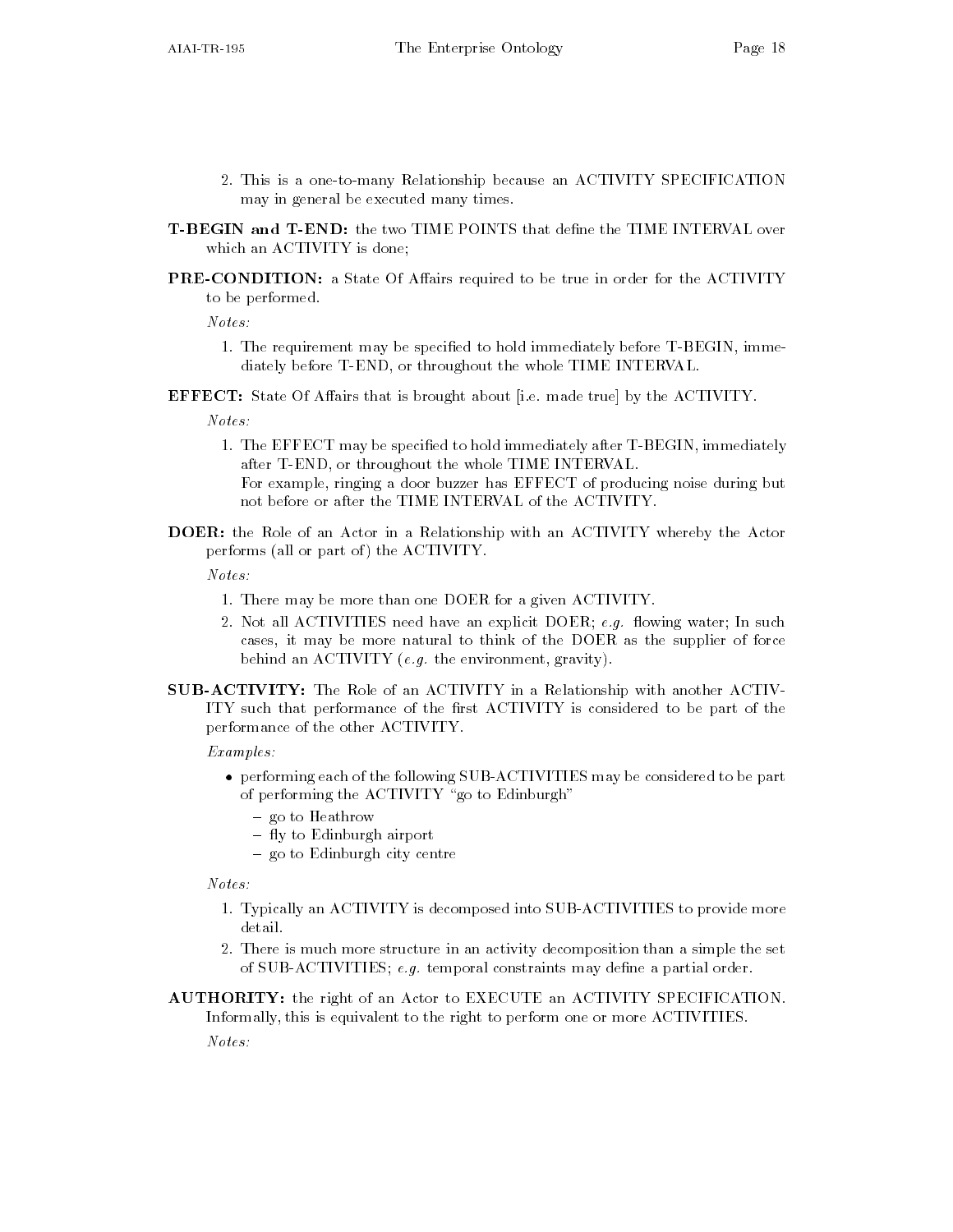- The holder of AUTHORITY need not have the CAPABILITY to perform the ACTIVITIES
- 2. The ACTIVITY that the Actor has the right to perform may itself be the granting of such a right, normally to another Actor - this is a kind of DELEGATION.
- 3. The holder of AUTHORITY may be self-authorised:
- 4. This definition allows for the case of a MACHINE having AUTHORITY.
- 5. The idea of CAPABILITY vs AUTHORITY is analogous to that of 'can' vs 'may'.

#### ACTIVITY OWNER: Actor responsible for an ACTIVITY.

Notes

- May be identied indirectly via Role eg project manager or directly as a named PERSON
- 2. This will normally be NON-LEGAL OWNERSHIP

Depending on their requirements, users of the Ontology may find the need to define a variety of specific kind of ACTIVITIES. We introduce EVENT as one kind of ACTIVITY, but give no details This allows users of the Ontology to distinguish EVENT from an arbitrary ACTIVITY while ensuring that it inherits all the properties of ACTIVITY as dened in the Ontology

#### **EVENT:** a kind of ACTIVITY

 $Notes:$ 

- seen as outside the scope of interest of the model apart from its EFFECTS In particular, the model will not recognise the DOER, the DURATION, or choice or control over its occurrence (alg) in minimum complete performed by the environment of the environment of th ronment').
- Another common distinction between EVENT and ACTIVITY is that the former is seen as instantaneous and the later as having duration. In fact, it is arguable that any event has some duration even if it is not measured, and the duration of ACTIVITY can be made arbitrarily small. Therefore, this is not considered a valid distinction to include in the Ontology

#### $3.2$ Plans

#### PLAN: an ACTIVITY SPECIFICATION with an INTENDED PURPOSE.

 $Notes:$ 

- 
- **SUB-PLAN: a PLAN whose INTENDED PURPOSE HELPS ACHIEVE the INTENDED** PURPOSE of another PLAN.

PLANNING: an ACTIVITY whose INTENDED PURPOSE is to produce a PLAN.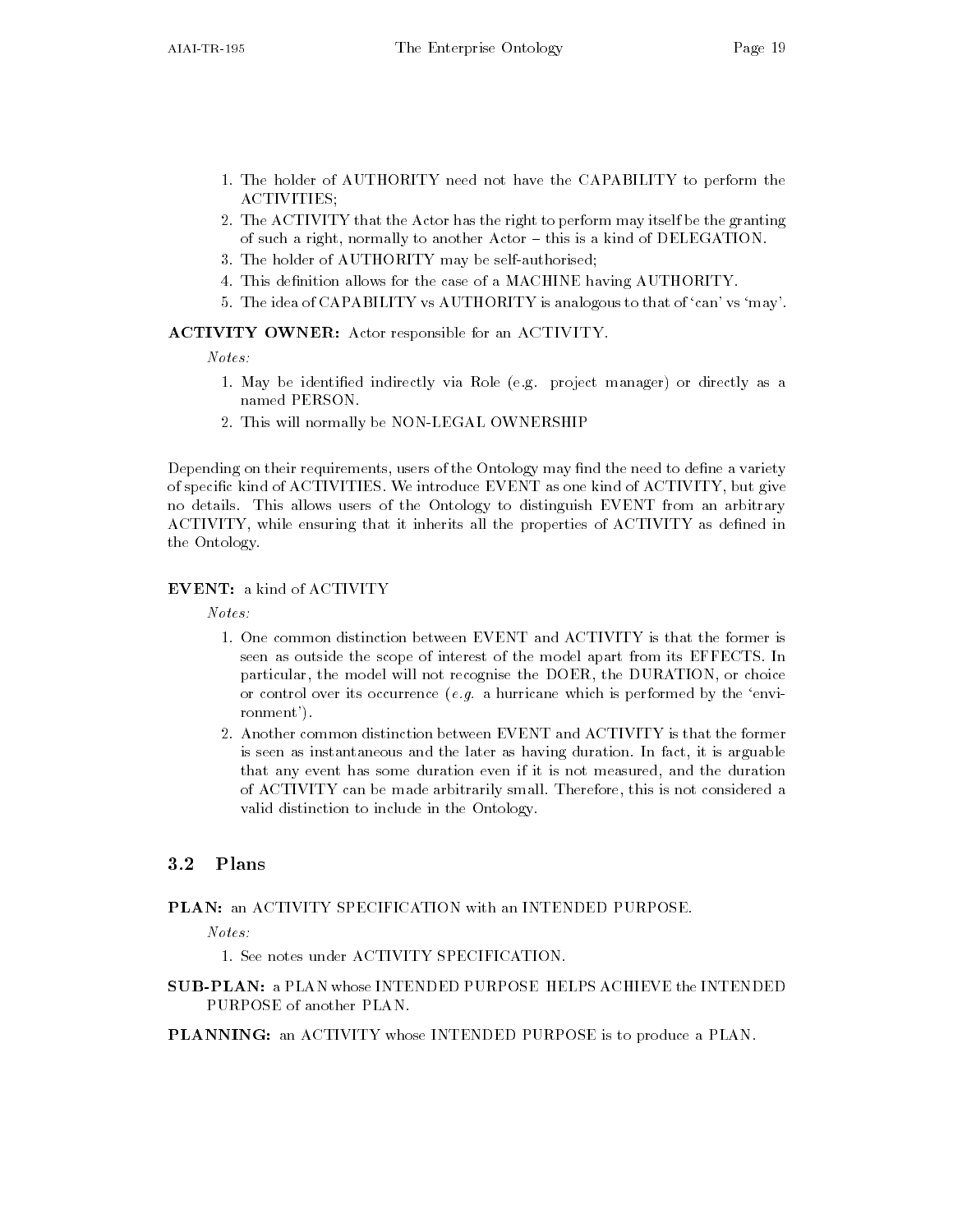**PROCESS SPECIFICATION:** a PLAN that is intended to be or is capable of being EXECUTED more than once

- We intentionally do not dene the term process as it means so many things to so many people. The terms in this Ontology should be sufficient to define whatever specific notion of 'process' is required.
- 2. Typically, a PROCESS SPECIFICATION will be parameterised to enable reusability in various forms at different times. As such, it may be viewed as a PLAN schema

### Capabilities

CAPABILITY a Relationship between a Potential Actor and an ACTIVITY SPECIFI CATION denoting the ability of the Potential Actor to perform the specified ACTIV-ITIES.

Notes

- The idea of CAPABILITY vs AUTHORITY is analogous to that of can vs may

#### SKILL: a CAPABILITY such that:

- $\bullet$  the Potential Actor is a PERSON;  $\phantom{mm}$
- $\bullet$  the ability must be practised/demonstrated to some measurable degree.

#### $3.4$ Resources

RESOURCE: the Role of an Entity in a Relationship with an ACTIVITY or ACTIV-ITY SPECIFICATION whereby the Entity is or can be used or consumed during the performance of the ACTIVITY or the ACTIVITIES as specified in the ACTIVITY SPECIFICATION.

 $Notes:$ 

- a RESOURCE may have a quantiable measure denoting how much is available for use in ACTIVITIES
	- e-g-mount of fuel number of the species of the function
		- $\bullet$  If the KESOUKCE is used but not consumed, the quantity available will decrease at the beginning and return to the original level at the end of the TIME INTERVAL of the ACTIVITY
		- $\bullet$  If the RESOURCE is consumed, the quantity available will decrease over the  $\phantom{a}$ TIME INTERVAL of the ACTIVITY
- a RESOURCE may be shared by more than one ACTIVITY
- An Entity produced by an ACTIVITY may be viewed as a RESOURCE in that other ACTIVITIES may use/consume it; however such outputs are not RE-SOURCES with respect to the producing ACTIVITY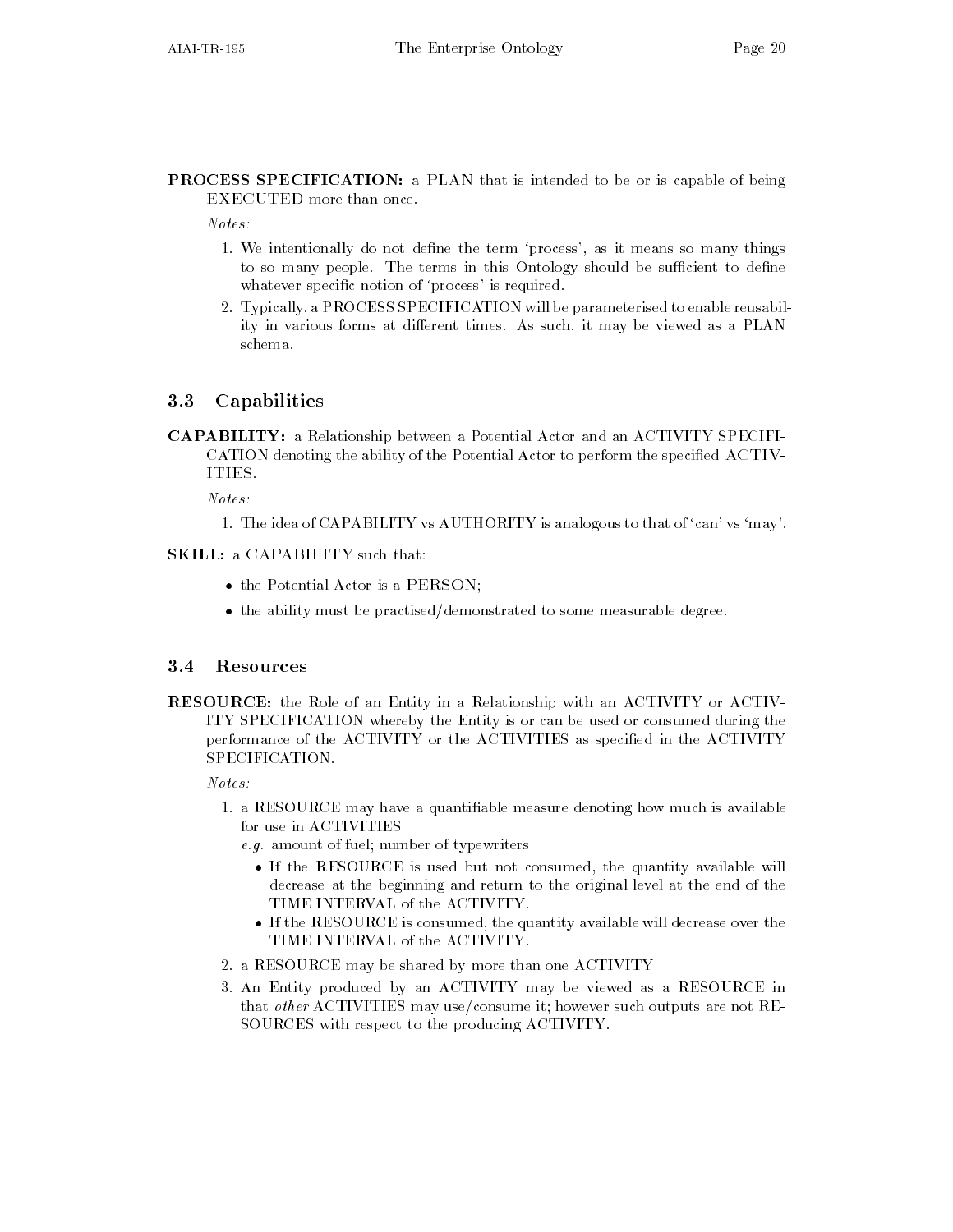RESOURCE ALLOCATION: the allocation of RESOURCES to ACTIVITIES.

Notes

- RESOURCE ALLOCATION is itself an ACTIVITY though it may not be nec essary to model it explicitly as such. Indeed, the ACTIVITY of RESOURCE ALLOCATION itself may have RESOURCES allocated to it (e.g. personnel).
- RESOURCE ALLOCATION is the responsibility of OUs
- an OU responsible for RESOURCE ALLOCATION may DELEGATE it to an other OU.

RESOURCE SUBSTITUTE: a RESOURCE that can be used or consumed in an AC-TIVITY instead of another RESOURCE

#### 3.5 **Related Terms**

### 3.5.1 Synonyms

- $\bullet$  Behaviour: AUIIVIIY
- $\bullet$  1ask: AUIIVIIY
- $\bullet$  Action: ACIIVIIY

- Personal Skil l the degree of SKILL recognised for a PERSON

### 3.5.3 Other Commonly Used Terms

#### Organisation 4

The central concept in this section is that of an ORGANISATIONAL UNIT, the main structural element of an organisation Complex ORGANISATIONAL STRUCTURE is captured by the various MANAGE relationships between OUs

First, however, we define the notions of a LEGAL ENTITY (which includes a PERSON, CORPORATION etc.) and a MACHINE, all of which themselves may correspond to a single OU

Other important concepts defined in this section are DELEGATION, OWNERSHIP, STAKE-HOLDER, SHARE, SHAREHOLDER and ASSET.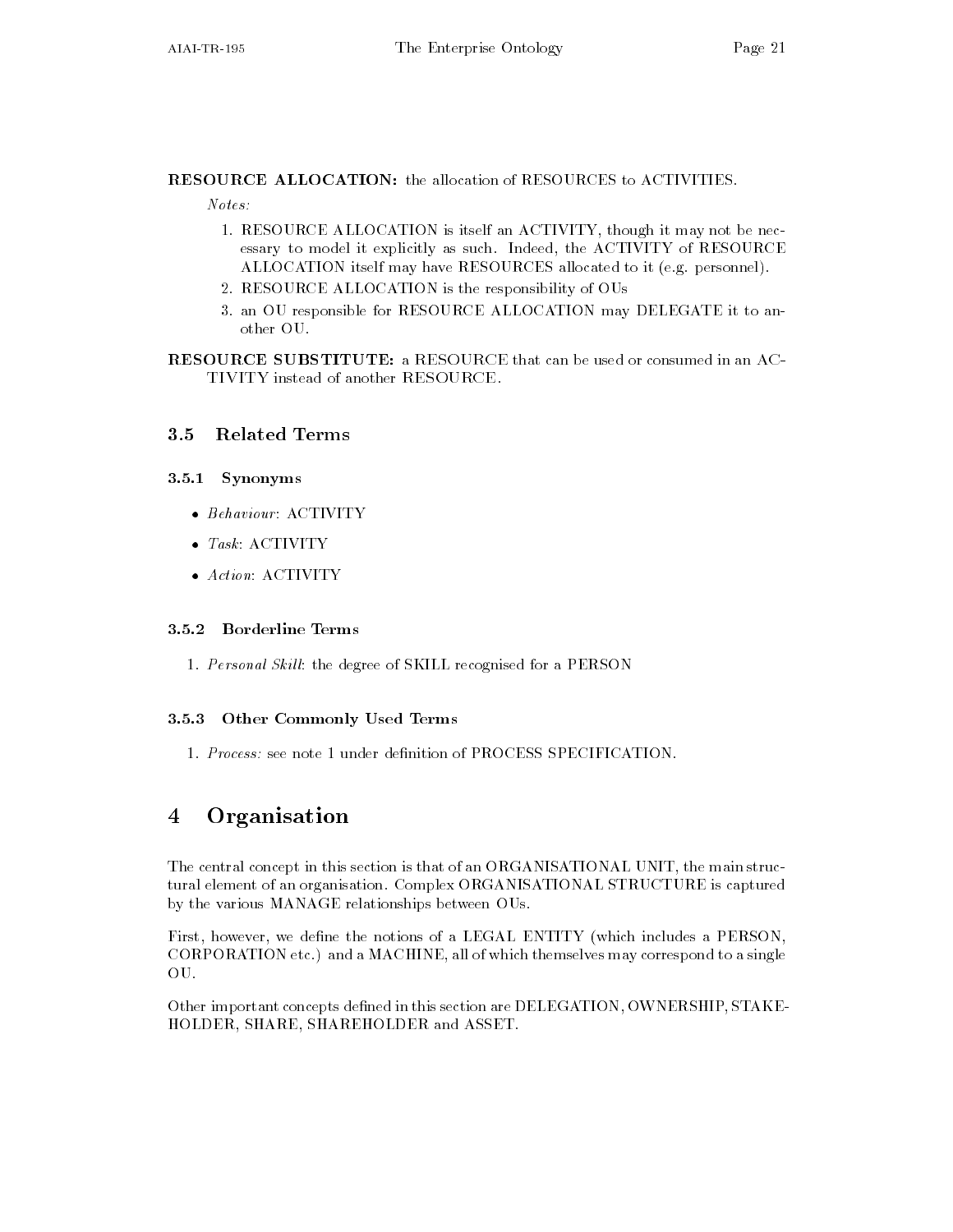## 4.1 Legal Entities and Machines

### PERSON: a human being

 $Notes:$ 

- For the purposes of this Ontology PERSONS are of interest for their capacity to play various Actor Roles in an enterprise e-g- perform ACTIVITIES
- 2. The concepts of sole trader and a registered business are included here. For most purposes, the law makes no distinction between these things and the PERSON owning/operating them.
- **MACHINE:** a non-human Entity which has the capacity to carry out functions and/or play various roles in an enterprise

 $Notes:$ 

- a machine is similar to a PERSON in the many functions and roles many bear  $\mu$ performed by either. However, it is anticipated that some functions and roles will be exclusive to one or the other. For example, a MACHINE may not be held responsible for anything
- CORPORATION: A group of PERSONS recognised in law as having existence, rights, and duties distinct from those of the individual PERSONS who from time to time comprise the group

Notes

- Historically in law rights and duties apply to individual humans rights and duties of groups are inherited from this

PARTNERSHIP: A group of PERSONS carrying on business in common.

 $Notes:$  The following is true in English law, but not necessarily in other legal systems:

- there is a distinction between PARTNERSHIP and CORPORATION
- 2. each PARTNER may have unlimited liability for the debts of the PARTNERSHIP to other LEGAL ENTITIES
- 3. the PARTNERSHIP does not have a legal identity separate from its PARTNERS; e.g. if PARTNERSHIP is sued, this means all PARTNERS are sued.

PARTNER: a PERSON who forms part of a PARTNERSHIP;

LEGAL ENTITY: the union of PERSON, CORPORATION, and PARTNERSHIP

Notes

- For the purposes of the Ontology this is equivalent to the more commonly used definition of a LEGAL ENTITY: 'that which can enter into a legal contract'.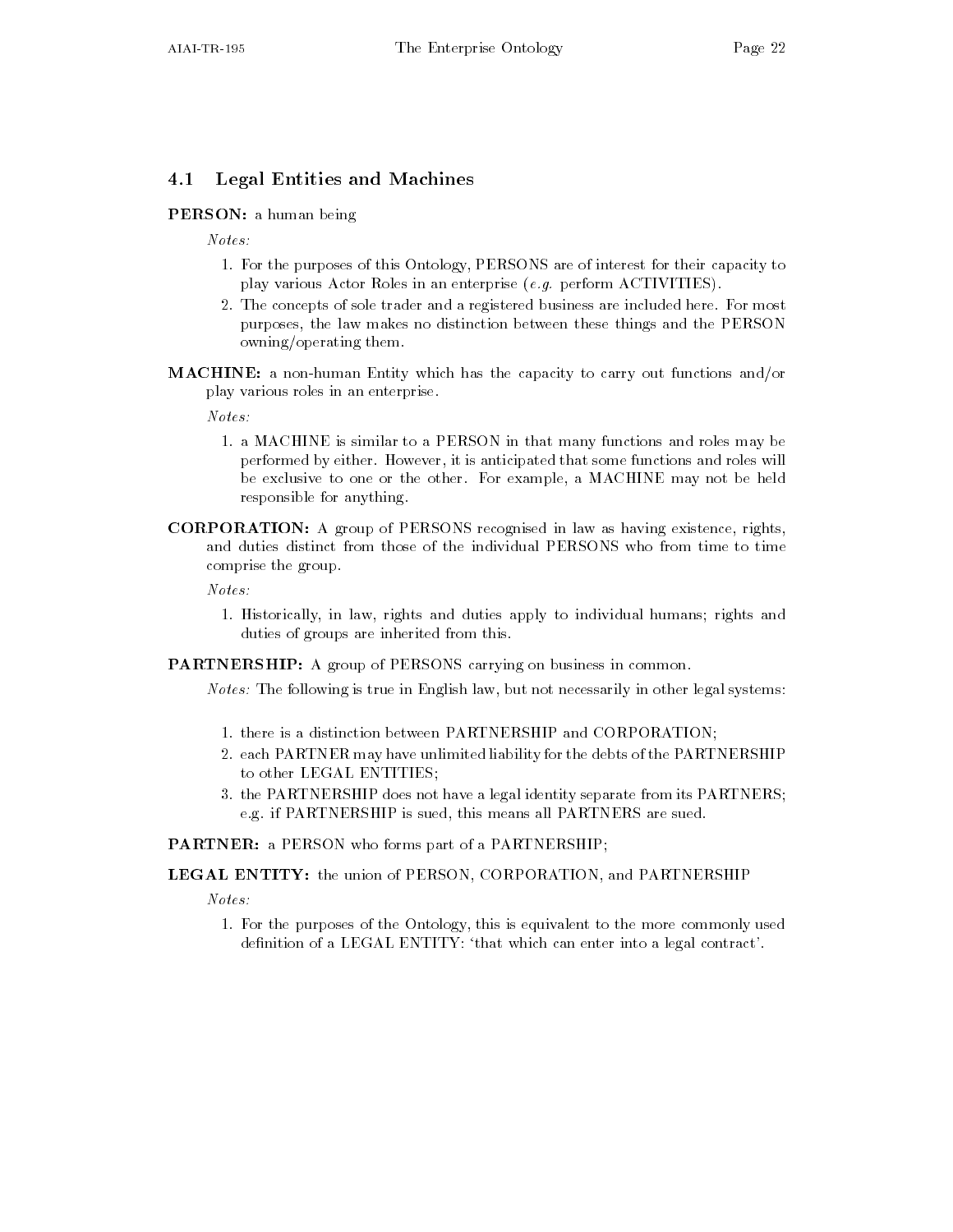### 4.2 The Structure of Organisations

ORGANISATIONAL UNIT (OU): an Entity with a defined identity for MANAG-ING the performance of ACTIVITIES to ACHIEVE one or more PURPOSES An OU may be characterised by

- $\bullet$  the nature of its PURPOSE(S);
- $\bullet\,$  one or more PERSONS working for the OU;  $\,$
- $\bullet$  -KESOURCES allocated to the OU;  $\phantom{1}$
- $\bullet$  other OUs that MANAGE or are MANAGED-BY the OU;
- $\bullet$  its ASSETS;
- Its STAKEHOLDERS;
- being LEGALLY OWNED;
- $\bullet$  its MARREI (if it is a VENDOR).  $\hspace{0.1em}$

### $Notes:$

- The term OU is deliberately dened with no constraint on its size or place within an organisation. Furthermore, no special terms for OUs of any particular size are defined (e.g. division, department). This is because no consistent use of such terms can be found across different enterprises, or even within a single enterprise over time Therefore the existence of a very small and simple unit even corresponding with a single PERSON, or a very large and complex structure (e.g. a multi-national CORPORATION) can equally be represented as an OU. The structure of an OU is represented by the set of as many other OUs and MANAGEMENT LINKS (see below) as required.
- 2. The term MANAGEMENT LINK leads to the concept of higher-level and lowerlevel OUs depending on which MANAGE and which are MANAGED
- 3. The terms 'enterprise' and 'organisation' are not defined in the Ontology, but a user of the Ontology may wish to define one or other of them as a high-level  $OU$ . perhaps corresponding with highest OU in the scope of interest
- 4. An individual PERSON may correspond to, or belong to, more than one OU, one for each different role or function.
- 5. An essential PURPOSE of most OUs is to maximise performance against financial and other organisational OBJECTIVES

# MANAGE: the ACTIVITY of assigning PURPOSES and monitoring their ACHIEVE-

- This includes RESOURCE ALLOCATION and the power to give AUTHORITY AND THE power to give AUTHORITY AND THE power to give AUTHORITY AND THE POWER TO GIve AUTHORITY AND THE POWER TO GIve AUTHORITY AND THE POWER TO GIve AUTH
- This includes managing of people e-g- skill base career development and of OUs. This is reflected by the nature of the PURPOSES that are set and monitored; e.g. time horizon, deliverables.
- This gives rise to an asymmetric Relationship between the managing and managed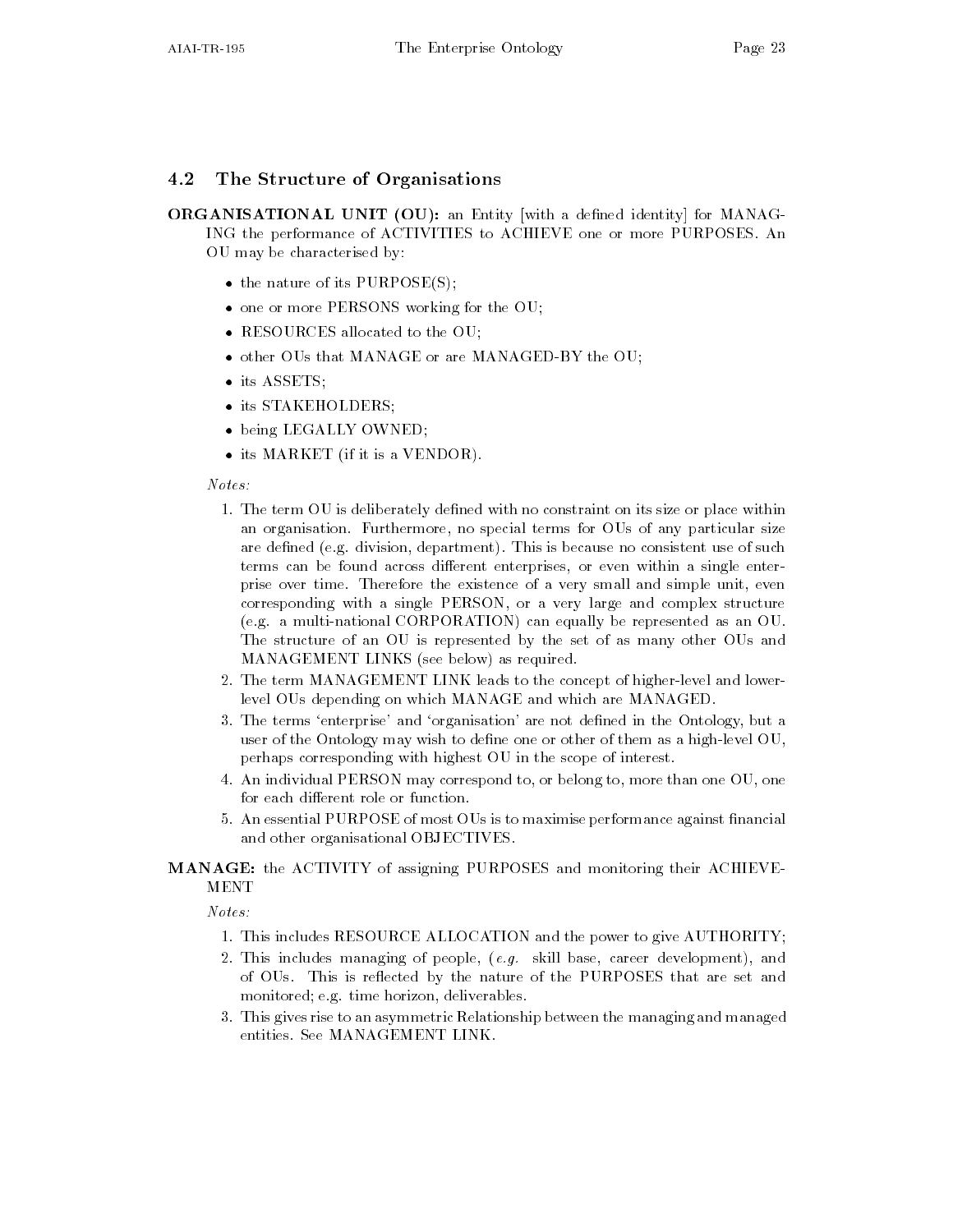- Although the visible activity of management in an enterprise may take place between PERSONS (or possibly MACHINES), where the PURPOSE assigned and monitored clearly relates to the activities of the OU it will frequently be natural to model it as being between the OUs
- DELEGATE: a kind of MANAGING ACTIVITY whereby there is a transfer of something to a (normally lower-level) Actor.

Notes

- We do not formally characterise DELEGATION this is left to the users Details to be considered in considered in task and the definition of  $\mathbf{r}_i$ bility).
- MANAGEMENT LINK: a Relationship whereby one Actor directly MANAGES another Actor.

 $Notes:$ 

- The particular arrangement of MANAGEMENT LINKS determines what is com monly referred to as Organisational Structure, Control Structure, or Management Structure.
	- $\bullet$  Examples of common Organisational Structures are hierarchical (e.g. line  $$ management), matrix (for project/programme management) and flat.
	- $\bullet\,$  Co-management is a situation where an OU is MANAGED by more than one  $\,$ OU.
- 2. A single sequence of Actors directly connected via MANAGEMENT LINKS can be thought of as a management chain. More precisely, all management chains have:
	- $\bullet$  Unly one Actor (lowest level) that does not MANAGE another Actor;
	- $\bullet$  Unly one Actor (highest level) that is not MANAGED by another Actor;
	- $\bullet$  No branching (*i.e.* no Actor MANAGES or is MANAGED by more than one other Actor
- An OU at the lower end of a Management Chain may correspond directly with one PERSON The PURPOSES of such a PERSON may be very similar to the PURPOSES of the OU and therefore the PURPOSES may not need to be sepa rately modelled. Higher up a Management Chain, the PURPOSES of an OU are likely to be dissimilar to the PURPOSES of a PERSON
- By virtue of being MANAGED by an OU an OU may informally be thought of as being 'part of' the MANAGING OU.
- 5. Insofar as a MACHINE can be viewed as a MANAGED and/or MANAGING Entity, it may be considered to be an OU.
- LEGAL OWNERSHIP: a Relationship between a LEGAL ENTITY and an Entity whereby the LEGAL ENTITY has certain rights with respect to the Entity

 $Notes:$ 

 $\bullet$  the Entity in such a Kelationship will be said to be LEGALLY OWNED.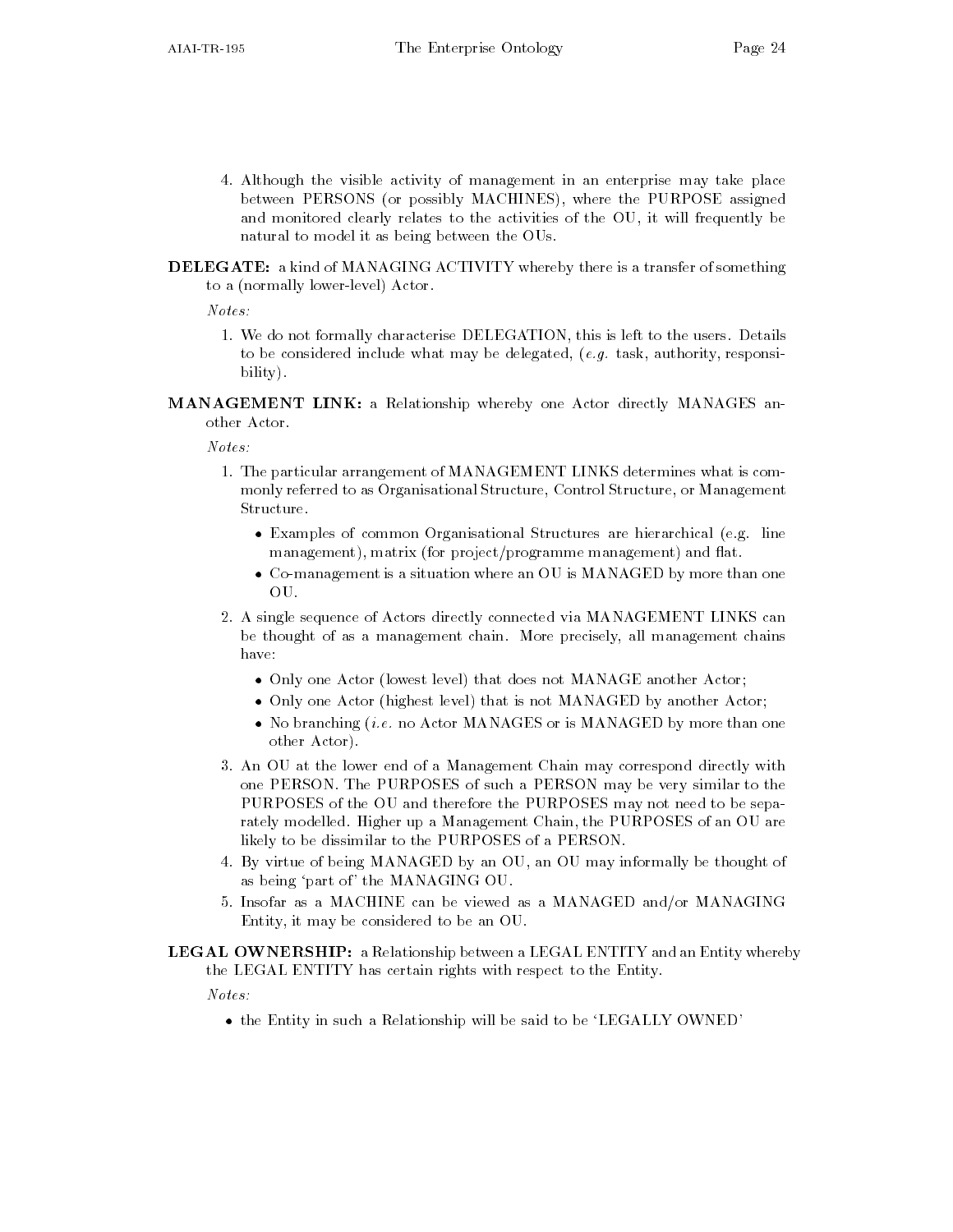NON-LEGAL OWNERSHIP: a Relationship between an Actor and an Entity whereby the Actor is recognised within a LEGAL ENTITY as having certain rights with respect to the Entity

Examples

 $\bullet$  the Relationship between an OU and the RESOURCES allocated to it.

 $Notes:$ 

- In the eyes of the law OWNERSHIP can only be vested in a LEGAL ENTITY For practical purposes within an organisation, rights of an Actor with respect to an Entity within the organisation will be important to model

**OWNERSHIP:** the union of LEGAL OWNERSHIP and NON-LEGAL OWNERSHIP.

 $Notes:$ 

- This is equivalent to a Relationship between an Actor and some Entity where Entity where Entity where Entity whereby the Actor has certain rights with respect to the Entity
- on are organic that it is represented that the Entity itself ergo cars who leases a car does not own the car, but they have legal rights with respect to it.

OWNER: the Role of the Actor in an OWNERSHIP Relationship

ASSET: an Entity LEGALLY OWNED that has MONETARY VALUE.

Examples

- $\bullet$  MACHINE, equipment, land, building, material,  $\hspace{0.1mm}$
- $\bullet$  idea, design, patent, information.  $\hspace{0.1mm}$

 $Notes:$ 

- having monetary value is not the same as can appear on a balance sheet
- 2. capital asset, fixed asset and liquid asset are specialisations of ASSET but are not central to our concerns. The differences between these are determined by accounting standards
- An Entity may be both an ASSET and a RESOURCE but some ASSETS are not RESOURCES and some RESOURCES are not ASSETS
- **STAKEHOLDER:** a Role of a LEGAL ENTITY or OU in a Relationship with an OU whereby one or more PURPOSES of the OU are included in the scope of interest of the LEGAL ENTITY or OU

Notes

- the STAKEHOLDER is usually one of OWNER PARTNER SHAREHOLDER EMPLOYEE
- EMPLOYMENT CONTRACT: An agreement [Relationship] between a LEGAL EN-TITY in the Role of EMPLOYER and a PERSON in the Role of EMPLOYEE.
- SHARE: A subdivision of the rights of OWNERSHIP of a CORPORATION recognised by law and the CORPORATION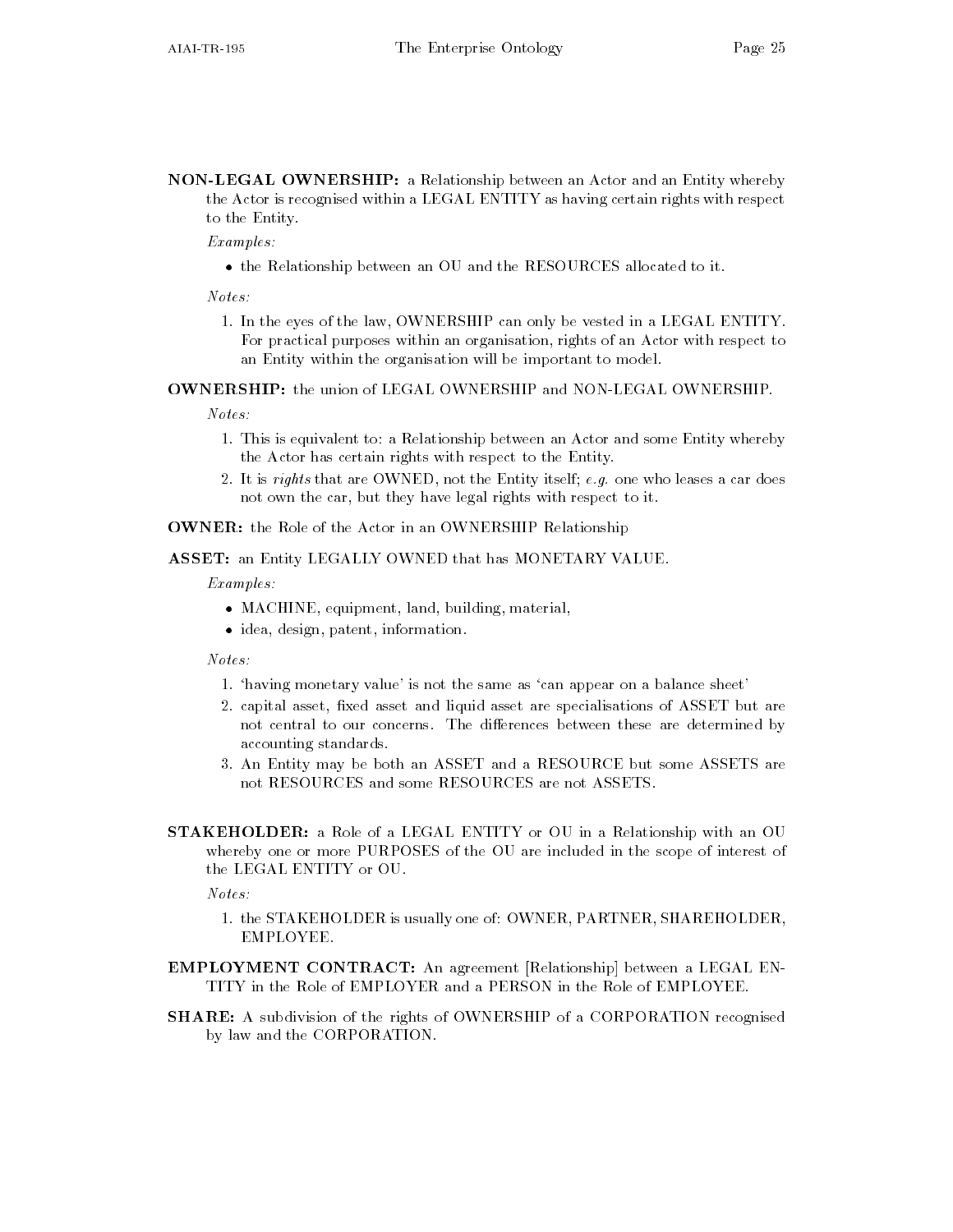SHAREHOLDER: A LEGAL ENTITY OWNING one or more SHARES in a CORPO-RATION

### Related Terms

### 4.3.1 Synonyms

Party: LEGAL ENTITY

*Company*: roughly synonymous with CORPORATION; the minor legal differences between a Company and CORPORATION are ignored in this Ontology

Registered Business that is not a CORPORATION: encompassed by PERSON

Sole Trader: encompassed by PERSON

Business: CORPORATION, or Sole Trader or Registered Business that is not a CORPO-RATION.

## 5 Strategy

The central concept in this section is PURPOSE which is either something that an Actor has, or is the main reason for executing a PLAN. PURPOSES may be decomposed into higher and lower level PURPOSES via the HELP ACHIEVE relationship. Special kinds of PURPOSE are: MISSION, VISION, GOAL, OBJECTIVE and STRATEGIC PURPOSE. A STRATEGY is a PLAN to achieve a STRATEGIC PURPOSE

Other important concepts introduced include STRATEGIC PLANNING, STRATEGIC ACTION, DECISION, ASSUMPTION, (CRITICAL) INFLUENCE FACTOR, CRITICAL SUCCESS FACTOR and RISK

## 5.1 Purpose and Strategy

**PURPOSE:** a Role of a State Of Affairs in one of the following Relationships:

 $\bullet$  HULD PURPUSE: a Kelationship between an Actor and a State Of Affairs whereby the Actor wants, intends, or is responsible for the full or partial ACHIEVE-MENT of the State Of Affairs;

 $Notes:$ 

- The Actor will usually be a PERSON or OU, however MACHINE is not excluded.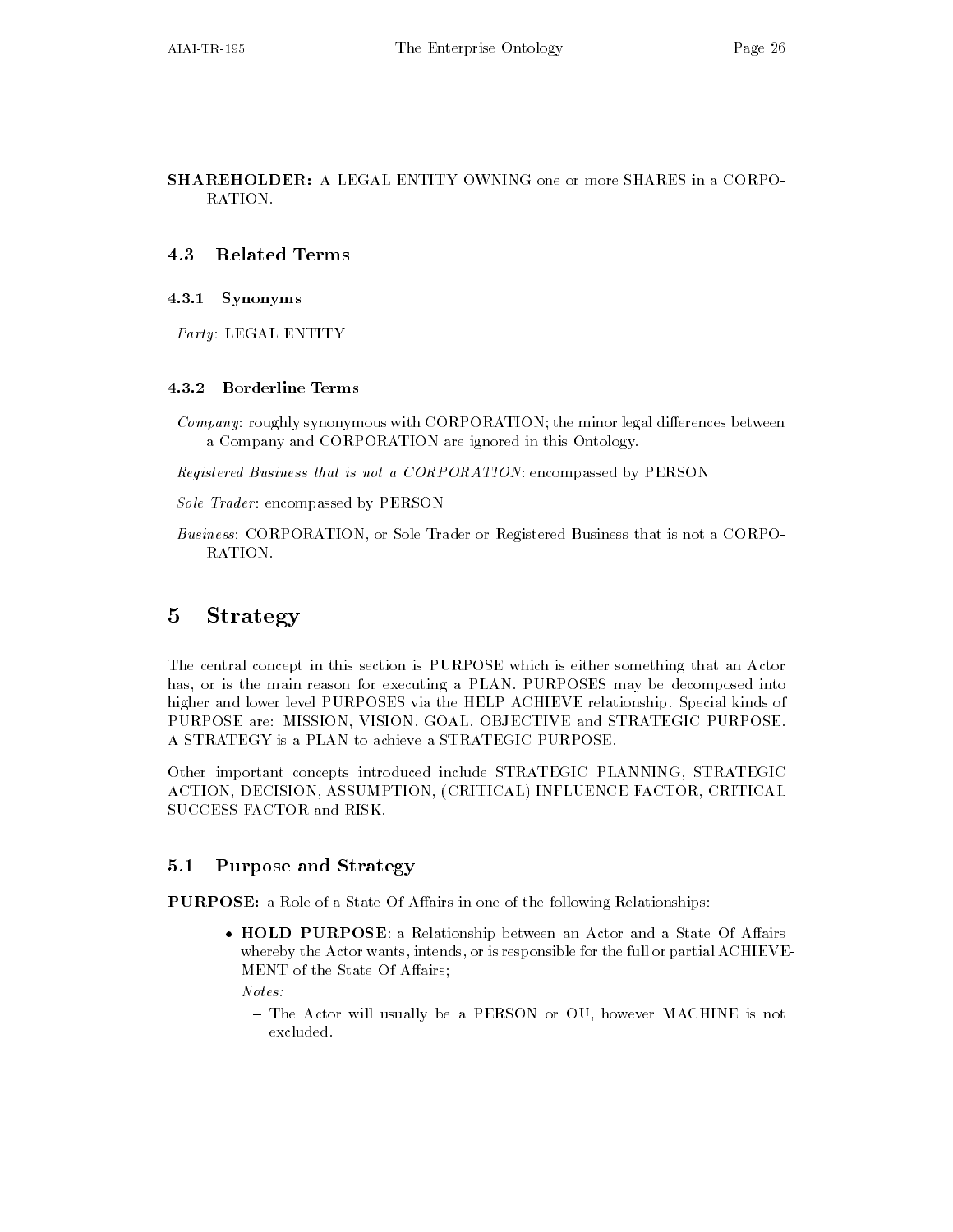#### Example

 $-$  Some PERSON wants to be in Edinburgh on some date:

- INTENDED PURPOSE a Relationship between an ACTIVITY SPECIFI CATION and a State Of Affairs whereby:
	- EXECUTION of the ACTIVITY SPECIFICATION will result in fully or partially ACHIEVING the State Of Affairs; and
	- The State Of Affairs entails one or more of the EFFECTS of the ACTIVITY SPECIFICATION whose ACHIEVEMENT is declared to be the primary  $reason(s)$  for EXECUTING the ACTIVITY SPECIFICATION.

#### $Notes:$

- An Activity specification with an International Section with an International Section with an International Section with an International Section with an International Section with an International Section with an Intern  $definition$  a  $PLAN$ .

#### Example

- The PURPOSE of a PLAN is to be in some particular location on some date.

- a purpose may be extracted into more post more detail detailed purposed into more and more and the HELPS ACHIEVE Relationship
- 2. A Responsibility may be viewed as a special kind of PURPOSE. Being responsible for implies the PURPOSE is DELEGATED by another Actor. This contrasts with the more general case where an Actor wants or intends a PURPOSE of their own volition
- A PURPOSE is characterised by one or more of the following
	- $\bullet$  -*Measurability*: extent to which it is possible to objectively determine whether ACHIEVEMENT has occurred
	- $\bullet$  lime Horizon e.q. short, medium, or long term
	- $\bullet$  *Specificity*: how detailed the PURPOSE is, related to measurability in that very detailed PURPOSES will tend to be measurable
	- $\bullet$  -*Kelative Priority*: degree of desirability with respect to some Actor  $\hspace{0.1mm}$

**PURPOSE-HOLDER:** the Role of the Actor in the HOLD PURPOSE Relationship.

### Kinds of Purposes

We introduce various different kinds or levels of PURPOSE: STRATEGIC PURPOSE, OBJECTIVE, GOAL, MISSION and VISION. We define the first two only, because the rest are used in many different ways. It is up to the Ontology user to specify what these may mean in a given situation

STRATEGIC PURPOSE A PURPOSE held by an ACTOR that is declared to be of 'Strategic' importance.

Notes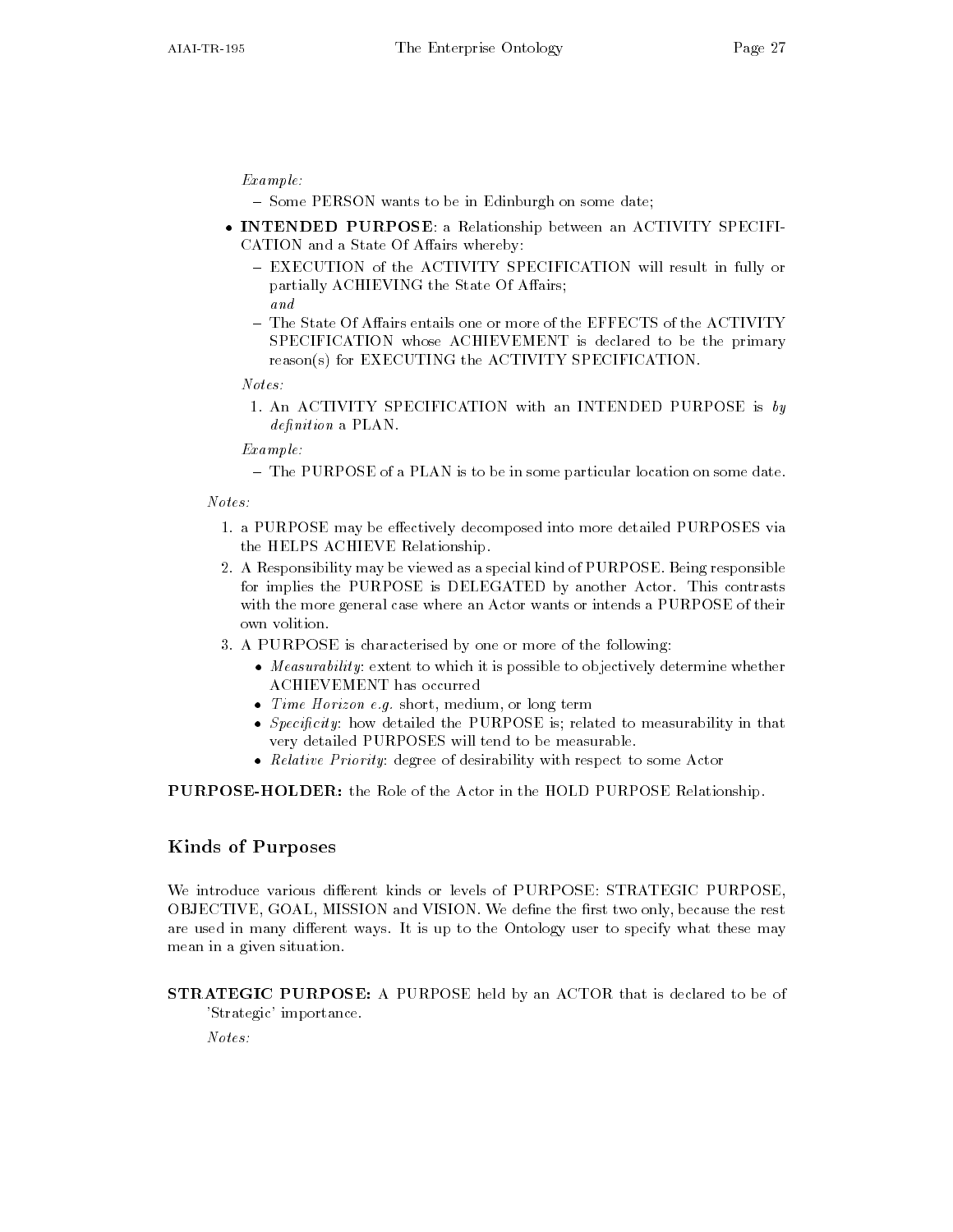- such a declaration is arbitrary there is no way to otherwise infer where  $\sim$ POSE is of strategic importance or not
- 2. Frequently, a STRATEGIC PURPOSE will be fairly 'high-level' with respect to the Helps a figures , it accounts have properly to a may consider the modern to a model of  $\mathcal{C}$

 $Notes:$ 

- The idea is that it is possible to detect the ACHIEVEMENT of an OBJECTIVE

### VISION, MISSION, and GOAL: kinds of PURPOSES

 $Notes:$ 

- They may or may not be OBJECTIVES
- 2. Below we indicate some ways that these terms may be specialised:
	- $\bullet$  -Insofar as the HELPS ACHIEVE Relationship orders PURPOSES, the order will tend to be (from lowest-level): OBJECTIVE, GOAL, MISSION, VISION
	- $\bullet$  -With respect to measurability, the order will tend to be (from most measurable): OBJECTIVE GOAL MISSION VISION.
	- $\bullet$  -With respect to to time horizon, the the order will tend to be (from shortest  $$ time horizon): OBJECTIVE, GOAL, MISSION, VISION.
- **HELP ACHIEVE:** a Relationship between two States Of Affairs whereby one State Of Affairs contributes to or facilitates the ACHIEVEMENT of the other State Of Affairs.

 $Notes:$ 

- The HELP ACHIEVE Relationship is particularly important when the States Of Affairs are PURPOSES. In this case, the HELP ACHIEVE Relationship may define a directed acyclic network of PURPOSES which gives rise to a notion of higher- and lower-level PURPOSES.
- 2. Users of the Ontology may wish to constrain the meaning of HELPS ACHIEVE more precisely, or even define more than one flavour. It is deliberate that the Ontology permits this while providing a basic structure that can be shared

#### STRATEGY: a PLAN to ACHIEVE a STRATEGIC PURPOSE

STRATEGIC PLANNING: a [PLANNING] ACTIVITY whose INTENDED PURPOSE is to produce a STRATEGY

### **STRATEGIC ACTION: a SUB-PLAN of a STRATEGY**

Notes

- Strictly speaking this is a misnomer in that it is not an ACTIVITY but a PLAN. It is left as such to conform with common usage.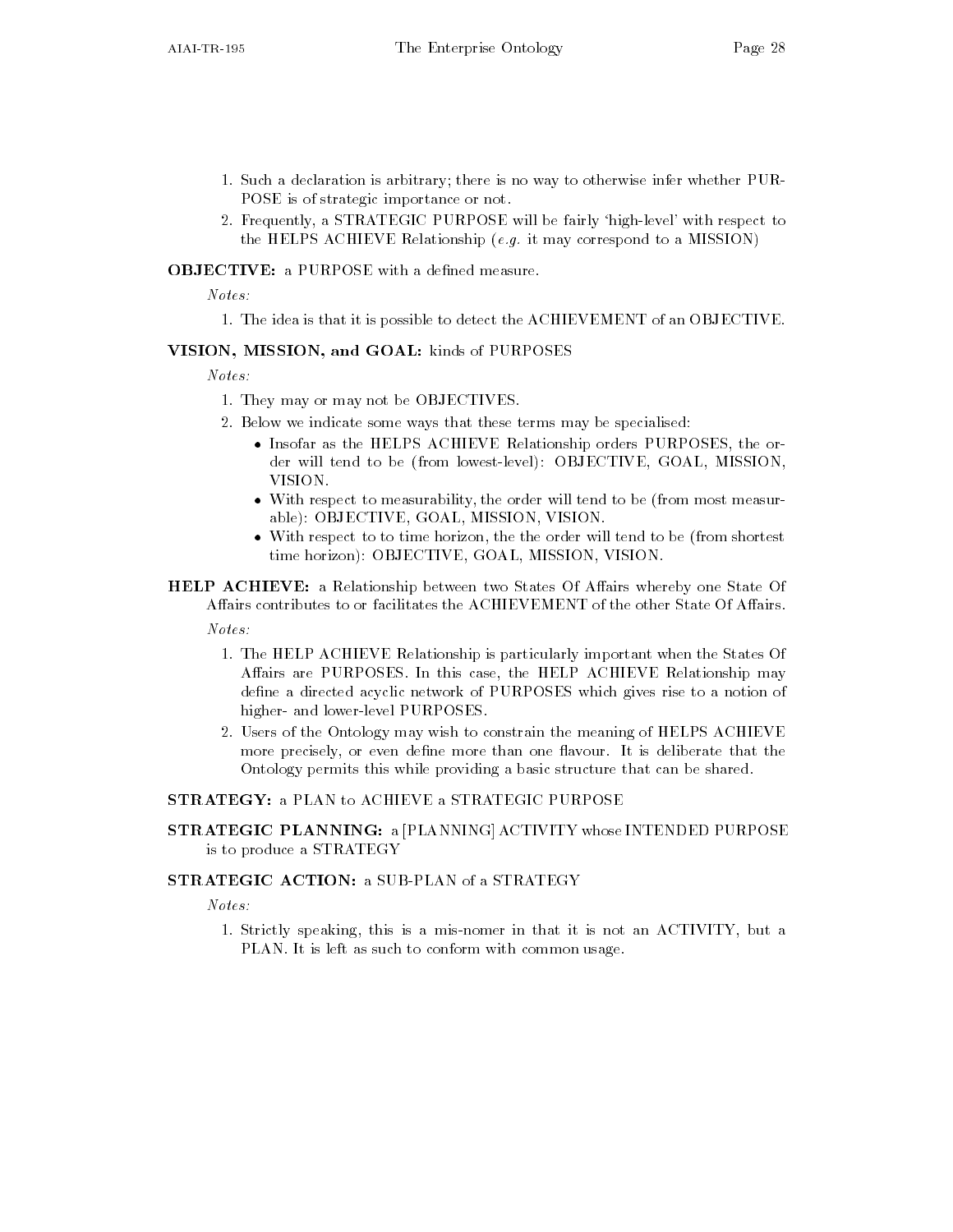### 5.2 Decisions, Factors, Assumptions

DECISION: commitment by an ACTOR to perform an ACTIVITY.

 $Notes:$ 

- this is roughly equivalent to this is roughly equivalent to the traditional denition commitment to a course of of action'. The notion of commitment appears synonymous with 'intention' as distinct from 'want/desire'
- ASSUMPTION: a Role of a State Of Affairs in a Relationship with an Actor whereby the Actor takes the State Of Affairs to be true without knowing whether it is true or not

Notes

- An ASSUMPTION may or may not be critical
- ASSUMPTIONS are typically used during PLANNING and may be associated with PLANS
- **CRITICAL ASSUMPTION:** an ASSUMPTION that is associated with or used in STRATE-GIC PLANNING.
- NON-CRITICAL ASSUMPTION: an ASSUMPTION that is not associated with or used in STRATEGIC PLANNING
- INFLUENCE FACTOR: a State Of Affairs known to be true which is within the scope of interest of an Actor

 $Example:$ 

- current rate of inflation
- CRITICAL INFLUENCE FACTOR an INFLUENCE FACTOR that is associated
- NON-CRITICAL INFLUENCE FACTOR: an INFLUENCE FACTOR that is not associated with or used in STRATEGIC PLANNING
- CRITICAL SUCCESS FACTOR (CSF): A PURPOSE declared by an Actor to be critical to the success of one or more higher-level PURPOSES.

 $Notes:$ 

- the practical signicance of this is that CSFs provide the central focus for STRATE GIC PLANNING
- 2. it is important to note that the declaration is arbitrary in the sense that there is no set of Attributes that can objectively determine whether a PURPOSE is a
- RISK: the Role of a State Of Affairs in a Relationship with an Actor whereby the Actor regards the State Of Affairs as a potential hindrance to the ACHIEVEMENT of one or more PURPOSES.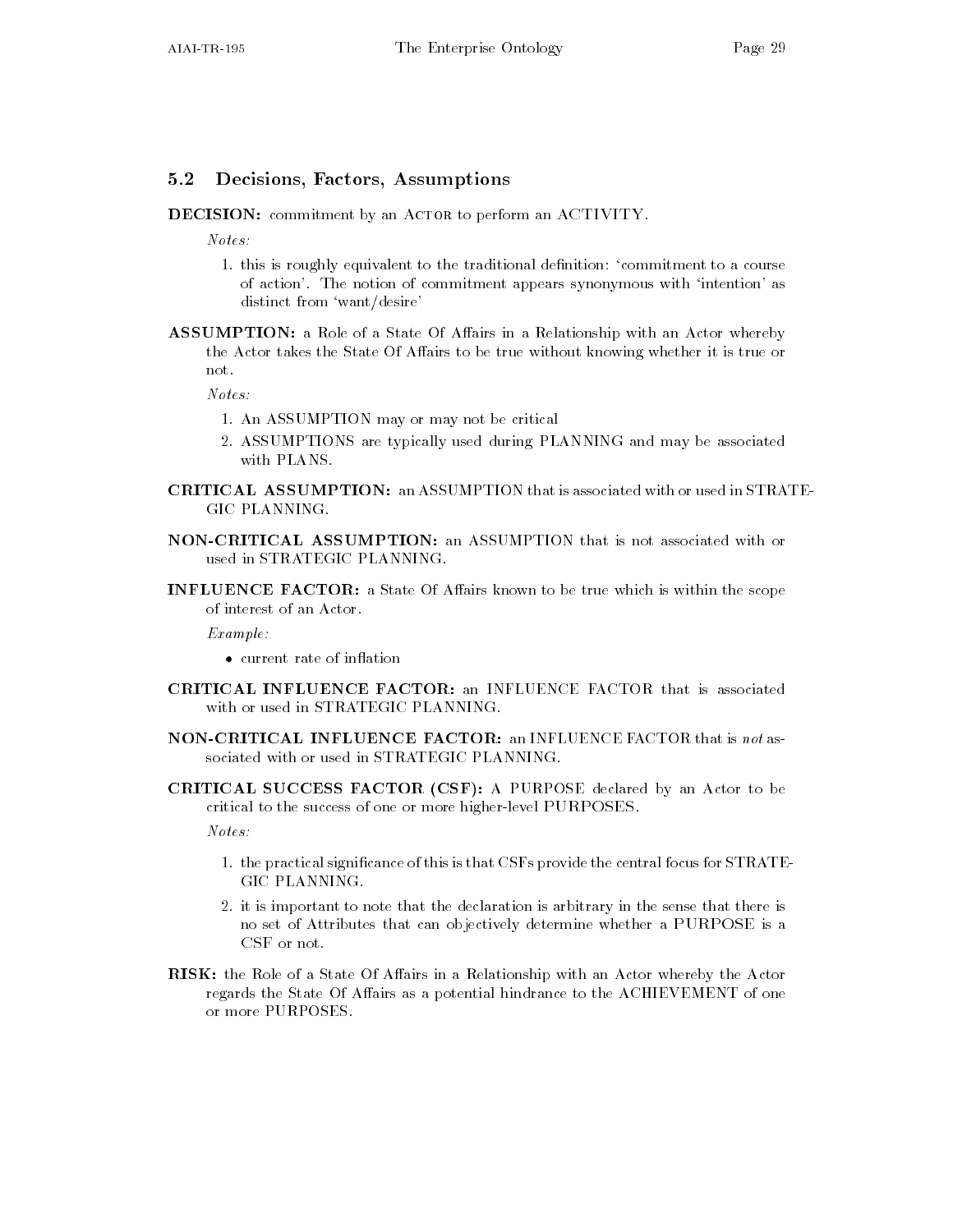## 5.3 Related Terms

### 5.3.1 Synonyms

 $Thread$ : RISK

 $Programme: \, \text{STRATEGY}$ 

 $Target: PURPOSE, GOAL$ 

Measurable Target: OBJECTIVE

Contingency Plan: a PLAN which is used when a specified State Of Affairs occurs.

Notes

- usually associated with a RISK

#### Marketing 6

The central concept in this section is the SALE relationship which is an agreement between a VENDOR and CUSTOMER to exchange a PRODUCT for a SALE PRICE The MARKET is defined in terms of all SALES and POTENTIAL SALES, and may be subdivided into MARKET SEGMENTS using SEGMENTATION VARIABLES

Other important concepts related to a MARKET include: BRAND, IMAGE, PROMOTION and COMPETITOR

#### $6.1$ **Sales**

SALE: an agreement [Relationship] between two LEGAL ENTITIES to exchange one good, service or quantity of money for another good, service or quantity of money.

Notes

- The exchange in a SALE entails transfer of OWNERSHIP entails transfer of OWNERSHIP entails transfer of OWNERSHIP entails transfer of OWNERSHIP entails transfer of OWNERSHIP entails the entails of OWNERSHIP entails the en
- 2. A SALE may have as associated TIME-POINT indicating when the agreement was made.
- 3. A SALE may be characterised by a number of things, including: sales type, volume, value

POTENTIAL SALE: a possible future SALE.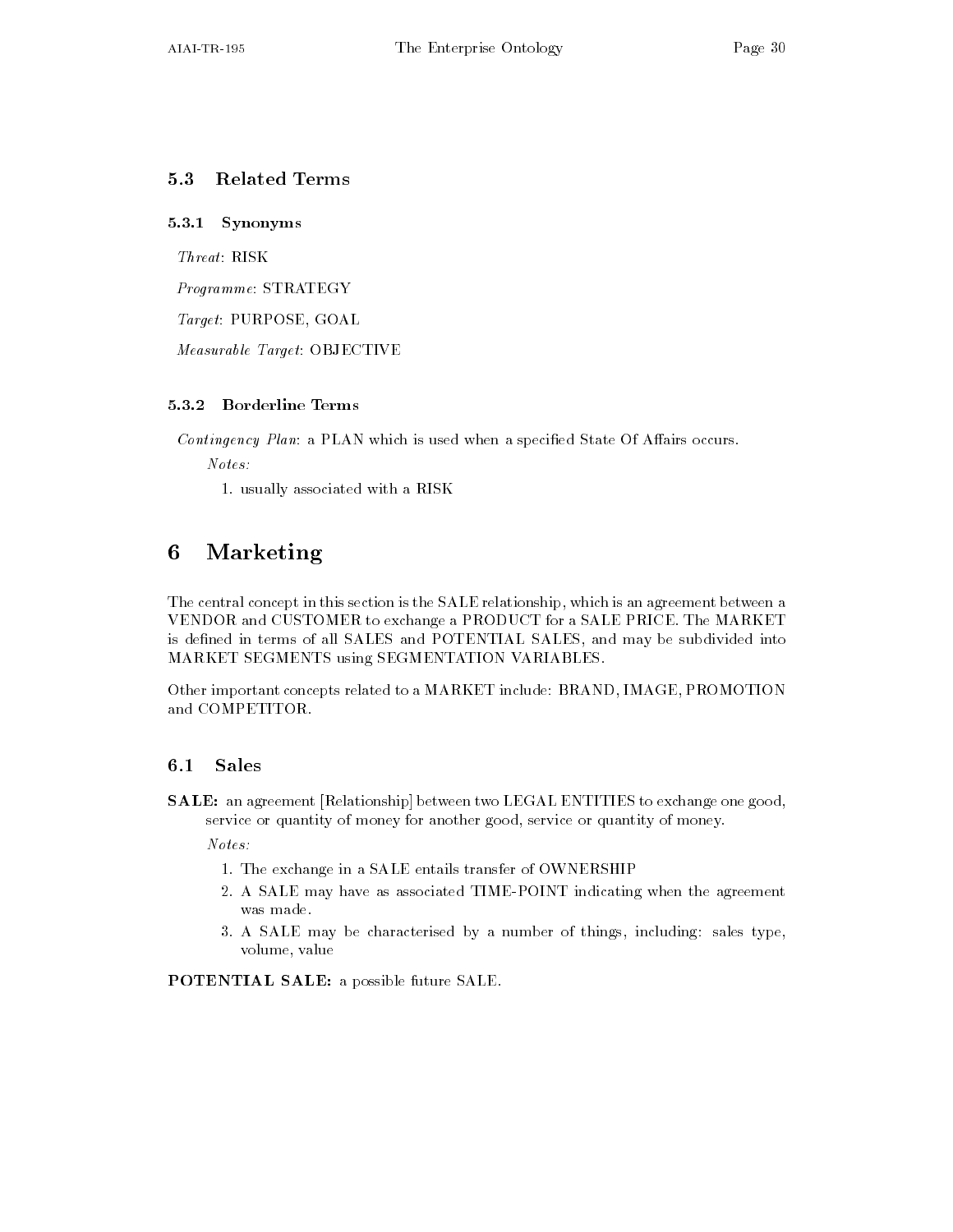FOR SALE: a situation whereby one LEGAL ENTITY offers to enter into a SALE. Associated with every such situation is a PRODUCT (being offered FOR SALE) and an ASKING PRICE

- The denition for FOR SALE entails a necessary distinction between the seller seller seller seller seller sell (VENDOR) and the buyer (POTENTIAL CUSTOMER), in that only the former is offering something.
- 2. It is correct to say that the PRODUCT (the item being offered for exchange) is FOR SALE
- Informally we may refer to the FOR SALE situation as a Relationship between the various parties and things exchanged
- **SALE OFFER:** A FOR SALE situation where a particular LEGAL ENTITY is being offered the PRODUCT.

#### 6.1.1 Roles in Sales Relationships

The notions of customer, vendor, product and price are usually associated with sales. They are essentially roles that distinguish between the entities exchanged and the LEGAL ENTI TIES involved. We reflect this in the Ontology by formally defining ACTUAL CUSTOMER, VENDOR PRODUCT ASKING PRICE and SALE PRICE as Roles in the SALE and FOR SALE Relationships

The Ontology caters for exceptional cases, where both things are goods (barter) or both money (currency exchange). However, in these cases the SALES Relationship is symmetric and there is no obvious way to distinguish between the Roles Because of this special care may be required in defining such SALES Relationships.

### VENDOR: the Role of the LEGAL ENTITY who

- $\bullet$  offers a PRODUCT, FOR SALE for an ASKING PRICE -or-
- $\bullet$  agrees to exchange a PRODUCT for a SALE PRICE in a SALE.

 $Notes:$ 

- From the VENDORs perspective the exchange is referred to as selling
- ACTUAL CUSTOMER: the Role of the LEGAL ENTITY agreeing to exchange a SALE PRICE for a PRODUCT in a SALE

- From the ACTUAL CUSTOMERs perspective the exchange is referred to as 'buying'.
- POTENTIAL CUSTOMER: any LEGAL ENTITY who may become an ACTUAL CUSTOMER.

 $Notes:$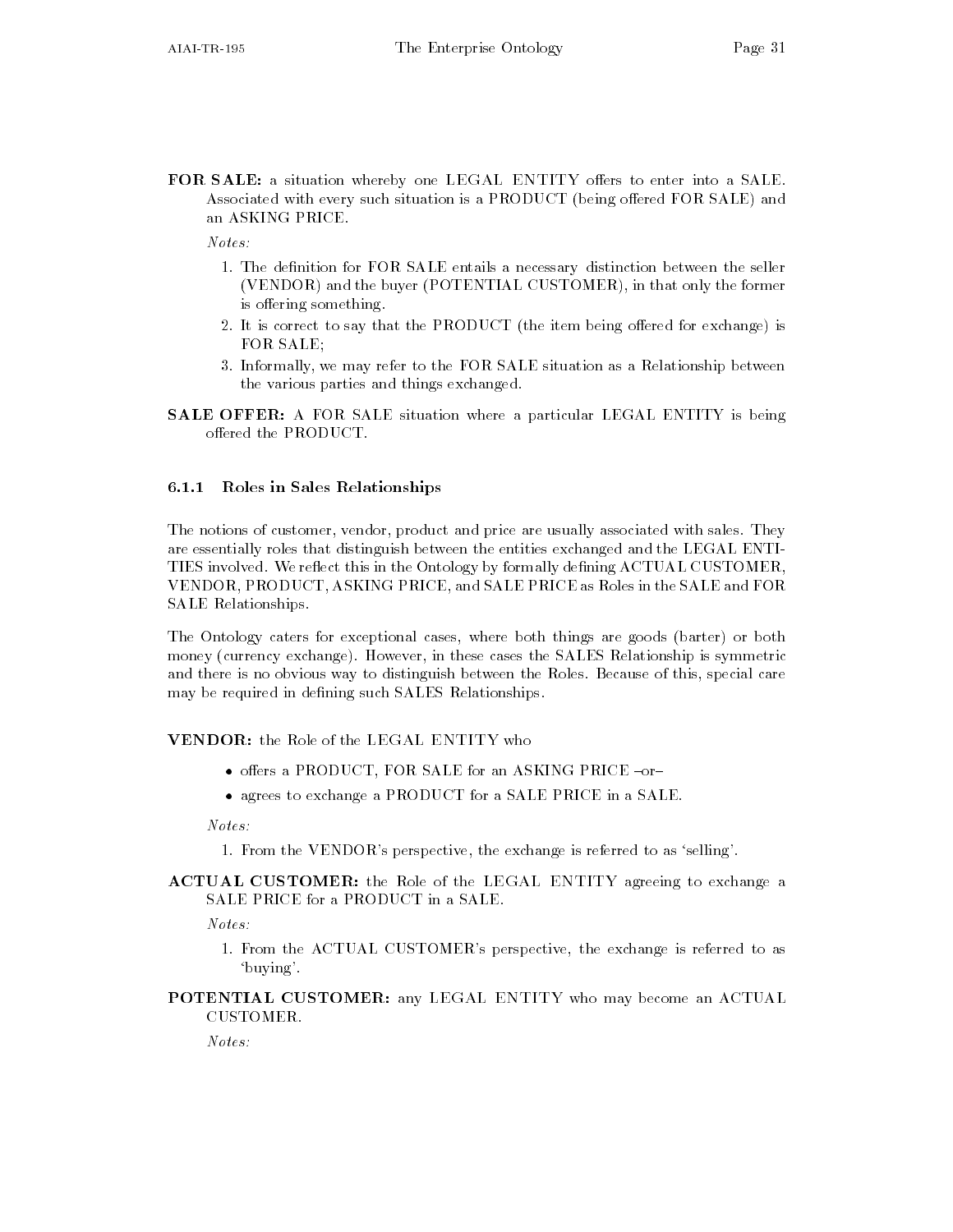- fered FOR SALE, and LEGAL ENTITIES who might purchase something which is not but could be FOR SALE
- 2. Since any LEGAL ENTITY can potentially participate in a SALE, the set of all LEGAL ENTITIES seems identical to the set of all POTENTIAL CUSTOMERS Thus, this term may be redundant and unnecessary.
- 3. Various conditions are possible any of which, singly or in combination, may or may not be true in a particular case
	- $\bullet$  the actual offer of a PRODUCT to the LEGAL ENTITY [i.e. a FOR SALE Relationship
	- $\bullet$  the ability of PUTENTIAL CUSTOMERS to afford the ASKING PRICE;  $\hspace{0.1mm}$
	- $\bullet$  the LEGAL ENTITY having a NEED;
	- $\bullet$  the existence of a PRODUCT having a FEATURE capable of satisfying a NEED
	- $\bullet$  the existence of a marketing PROMOTION aimed at POTENTIAL CUS-TOMERS

One special kind of CUSTOMER is described below

**RESELLER:** CUSTOMER who enters into a SALE agreement for the PURPOSE of making further SALES of the PRODUCT (or a derivative of it).

 $Notes:$ 

**PRODUCT:** the Role of the good, service, or quantity of money that is:

- $\bullet$  offered FOR SALE by a VENDOR  $\lnot$ or $\lnot$
- $\bullet$  agreed to be exchanged by the VENDOR with the ACTUAL CUSTOMER in a SALE

 $Notes:$ 

- There is possible confusion with the use of the term product when referring to something produced, manufactured but which is not sold intermediately intermediately product internal to a manufacturing process It may become necessary to intro duce two terms for this, such as 'Market Product' and 'Manufactured Product'.
- ASKING PRICE: the Role of the good, service, or quantity of money being asked for by a VENDOR in exchange for a PRODUCT that is FOR SALE
- SALE PRICE: the Role of the good, service or quantity of money agreed to be exchanged by the ACTUAL CUSTOMER with the VENDOR for the PRODUCT in a SALE

Notes

- We specically chose not to dene the price as the value of the PRODUCT because value is relative, the price is the actual thing exchanged. (usually money).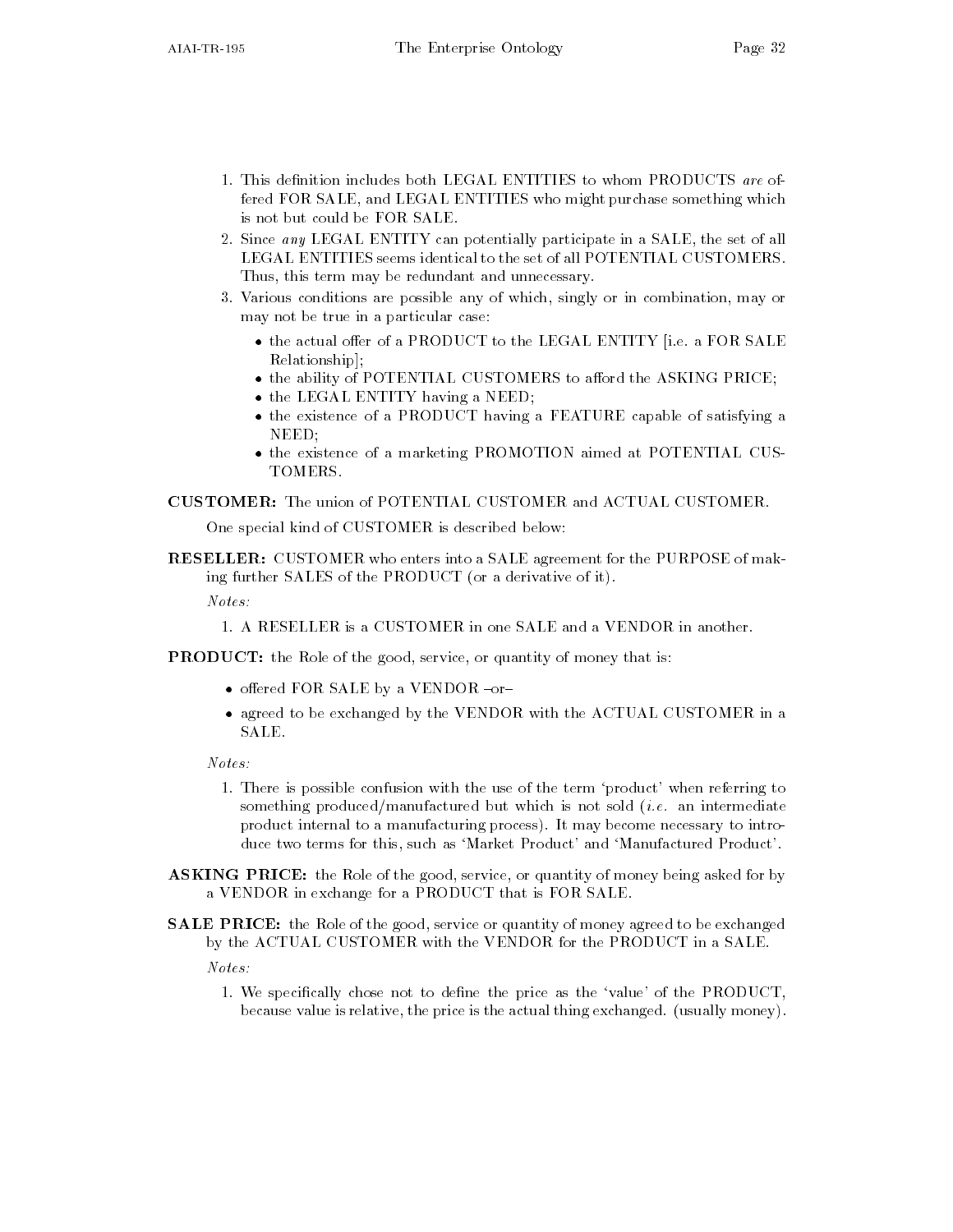### $6.2$

MARKET: All SALES and POTENTIAL SALES within a scope of interest.

 $Notes:$ 

- A MARKET can be characterised by any number of SEGMENTATION VARI ABLES
- 2. A MARKET may be measured in various ways. For example: the number of SALES, the sum of the SALE PRICE of the SALES, or ratios between one set of SALES and another

SEGMENTATION VARIABLE: Any Attribute determinable from a SALE or PO-TENTIAL SALE in a MARKET. Examples include:

- $\bullet$  PRODUCT: identity, size, shape, colour, sex appeal
- $\bullet\,$  <code>VENDOR:</code> geographical location, size  $\,$
- CUSTOMER: socio-economic class, age, sex
- $\bullet$  SALE: geographical location, TIME POINT of occurrence (e.g. date and time)  $-$

### MARKET SEGMENT: All SALES and POTENTIAL SALES in a MARKET having defined values of one or more SEGMENTATION VARIABLES.

Examples

- $\bullet$  Geography  $=\text{Asia}$
- $\bullet$  Socio-economic class of UUSTOMER  $=$  yuppie.

Notes

- One persons MARKET may be another persons MARKET SEGMENT

### **MARKET RESEARCH: An ACTIVITY whose**

- PURPOSE is to better understand a MARKET
- $\bullet$  LFFLUIS includes the existence of information about a MAKKLI
- BRAND: A name identifiable by CUSTOMERS associated with one or more PRODUCTS of a VENDOR
- IMAGE: a set of properties that a CUSTOMER believes to be true of a BRAND, PROD-**UCT or VENDOR**

 $Example:$ 

- $\bullet$  Kolls Koyce automobiles are believed by CUSTOMERS to be reliable
- FEATURE: An Attribute of a PRODUCT which may satisfy a NEED of a CUSTOMER.
- NEED: A physical, psychological or sociological requirement of a CUSTOMER.
- MARKET NEED: an identifiable NEED of CUSTOMERS which is not fully satisfied by PRODUCTS currently FOR SALE.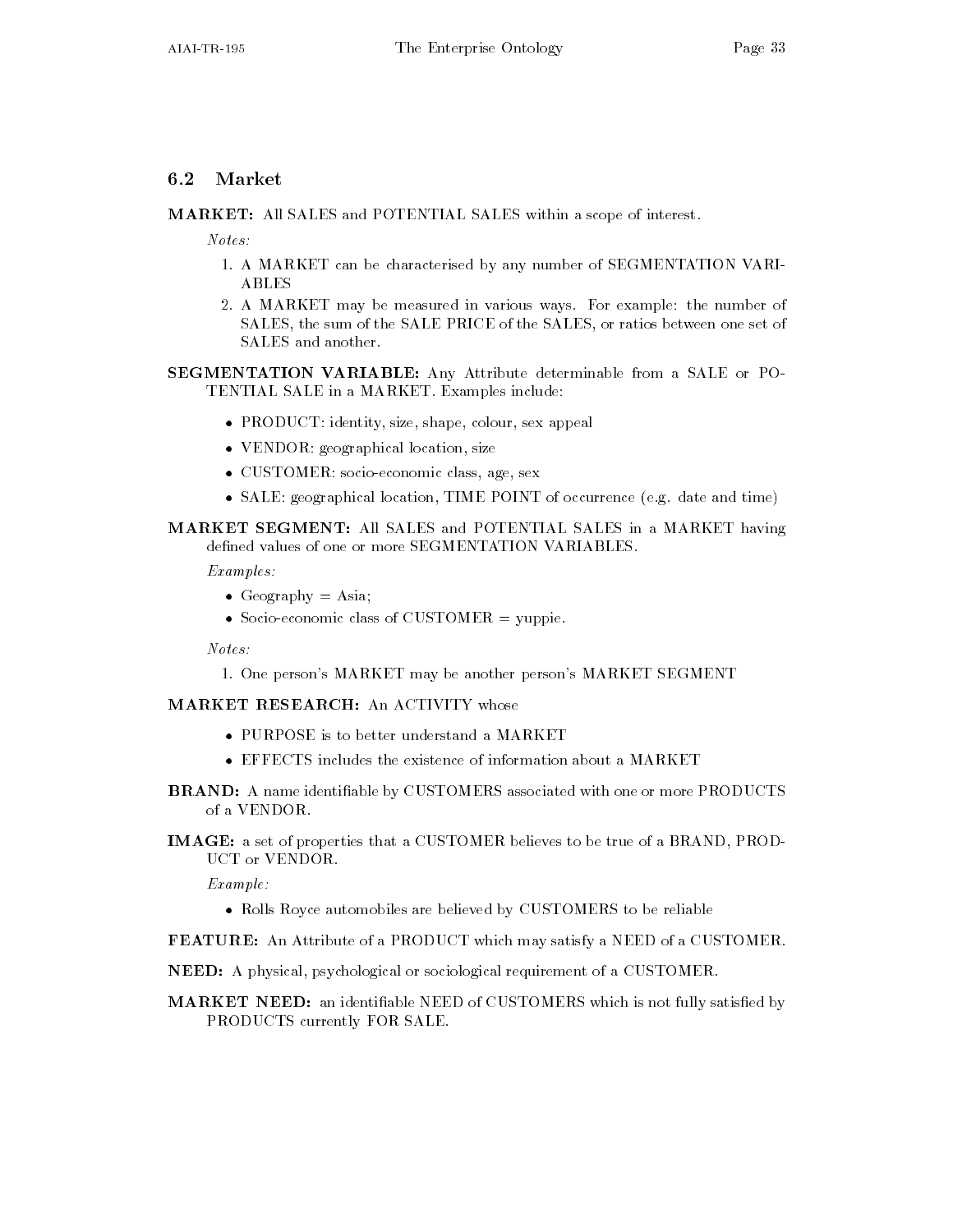**PROMOTION:** An ACTIVITY whose primary PURPOSE is to improve the IMAGE [of a PRODUCT, BRAND and/or VENDOR].

Notes

- A PROMOTION may have additional PURPOSES all normally related to the MARKET
- **COMPETITOR:** a Role of a VENDOR in a Relationship with another VENDOR whereby one offers one or more PRODUCTS FOR SALE that could limit the SALES of one or more PRODUCTS of the other VENDOR

Notes

- this competition is a symmetric Relationship i-e- each VENDOR is a COM PETITOR of the other in the same manner

#### **Related Terms**  $6.3$

#### 6.3.1 Synonyms

Bid, Proposal: SALE OFFER

Consideration: SALE PRICE

Reputation: IMAGE

Supplier: VENDOR

Trading Entity: VENDOR

#### 6.3.2 Borderline Terms

- Buyer: the LEGAL ENTITY approving the SALE. In many cases the Buyer will be the ACTUAL CUSTOMER; alternatively, if the ACTUAL CUSTOMER is a high-level OU, the Buyer may be a PERSON or OU within that OU.
- Consumer: the LEGAL ENTITY who will use the PRODUCT in a SALE; In many cases, the Consumer will be the ACTUAL CUSTOMER; alternatively, if the ACTUAL CUS-TOMER is a high-level OU, the Consumer may be a PERSON or OU within that OU.
- Product Substitute: a PRODUCT that may be offered by a VENDOR in place of a PROD-UCT previously offered. Planning tools may need knowledge of the FEATURES of PRODUCTS to plan or optimise substitution
- Customer Base: A group of existing CUSTOMERS. These may be segmented by geography, demographics etc. Should be considered as part of MARKET RESEARCH and/or PROMOTIONS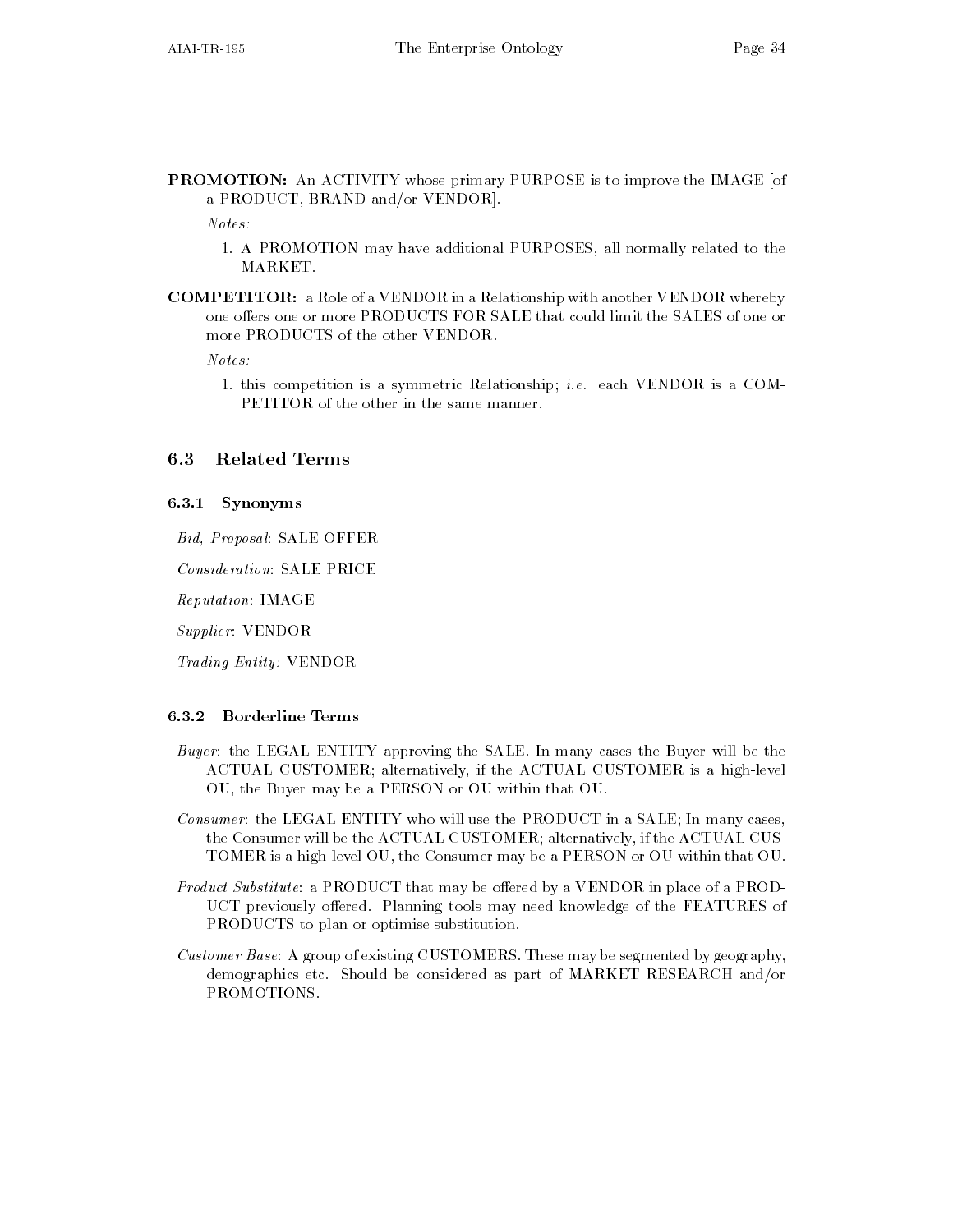#### 6.3.3 Other Commonly Used Terms

- Product Portfolio
- $\bullet$  larget Customer  $\hspace{0.1mm}$
- $\bullet$  -target Market Segment -

#### $\overline{7}$ Time

Note This section has not been updated to reect the code- It is unchanged from version - and is here mainly for historical interest- Anyone interested in the details of the time portion of the Enterprise Ontology should consult the code on the World-Wide Web accessible from:

 $\min\{1/n\}$  www.aiai.ed.ac.uk/ $\sim$ entprise/enterprise/ontology.ntml. The code for the timerelated concepts was not developed as part of the Enterprise Ontology rather it was imported directly from the Library of Ontologies on the Ontology Editor provided by the Kinows at Systems And (Kinawa) at Stanford- At Stanford- at Stanfordavailable on the World-Wide Web at http://www-ksl.stanford.edu/.

The concept of time is not specific to Enterprises, but is used by them. We have made no attempt to re-think existing work on representing time; instead, we merely imported it.

The central concepts are a TIME LINE and a TIME POINT where the latter is comprised of the former. We define the concepts of DURATION, and TIME INTERVAL; we also define various relationships between TIME POINTS and TIME INTERVALS

#### $7.1$ The Fundamentals

There are two fundamental concepts

TIME LINE: an ordered, continuous, infinite sequence of TIME POINTS.

TIME POINT: a particular, instantaneous point in time;

- a Time Point can exist in the point  $\alpha$  is one that  $\alpha$ alle to the next big earthquake hits California Township and the still talk about it and perhaps constrain it to some extent

We define two special kinds of TIME POINTS: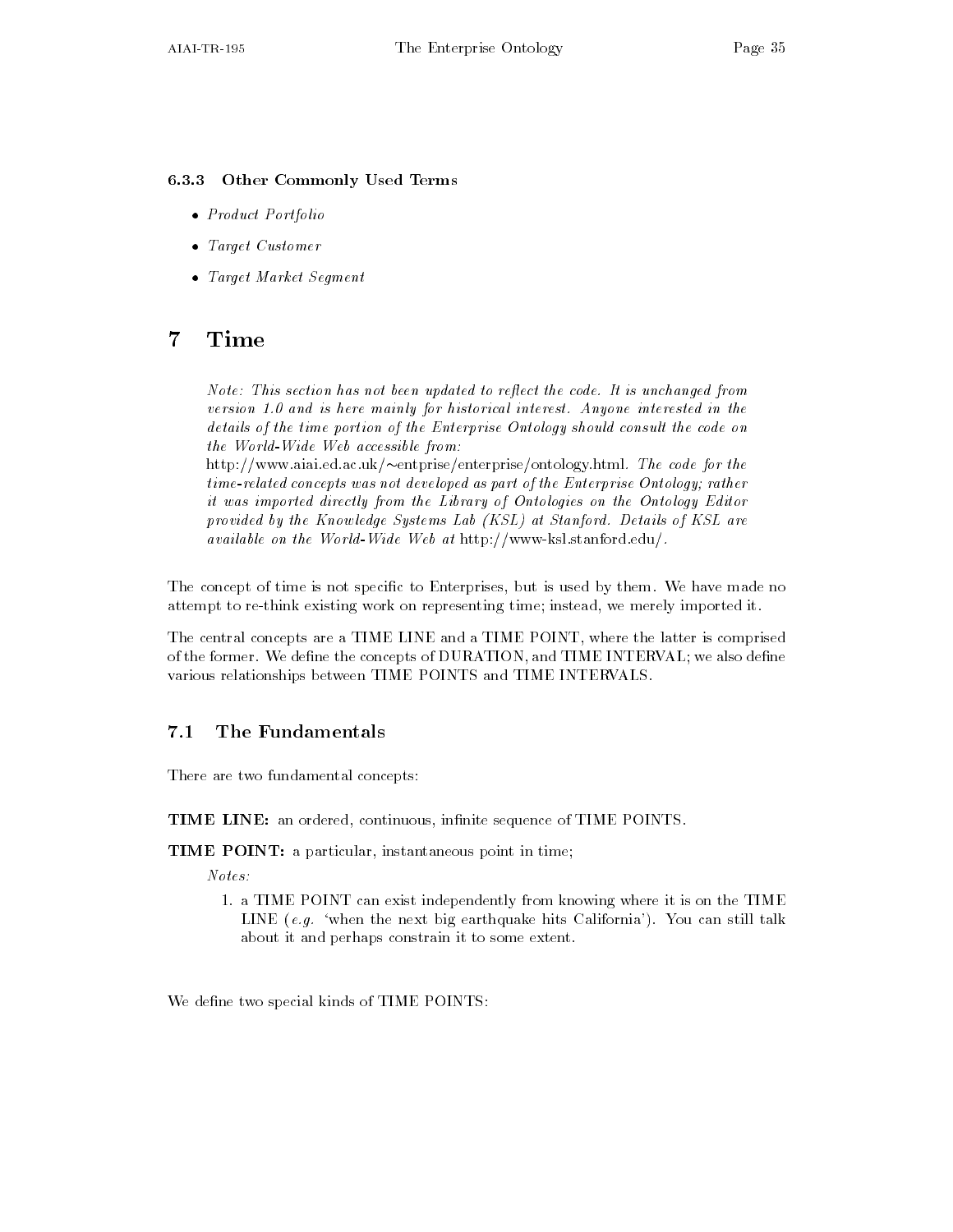CALENDAR DATE: a kind of TIME POINT characterised by being represented as a specific calendar year, month, day, hour, and minute.

Examples

- (e.g. 11:55 am 7 July 1004) –
- **RELATIVE TIME POINT:** a kind of TIME POINT characterised by being represented as a durational offset from an origin.

Examples

 $\bullet$  tomorrow may be represented as the day after today  $-$ 

#### $7.2$ Durations and Intervals

Using the above two fundamental concepts, we characterise various other useful notions:

**DURATION:** an absolute distance between two TIME POINTS.

 $Notes:$ 

- A DURATION will there is present the measured in some units equal the some units except  $\cdots$  ,
- 2. The following are special cases of a DURATION:
	- $\bullet$  Infinity: arbitrarily large  $\texttt{DUKALION}$
	- $\bullet$  Epsilon: arbitrarily small DURATION
	- $\bullet$   $\,$   $L$ ero:  $\,$  DURATION of zero length  $\,$
- DURATION BOUNDS: a specification of an upper and lower bound on a length of time consisting of two DURATIONS

Examples:

 $\bullet$  the process time takes between 1 and 3 weeks  $-$ 

Notes

- A DURATION is a special case of a of a DURATION BOUND where an exact length of time is required. This can be represented by having the upper and lower bound be the same DURATION
- TIME INTERVAL: an interval of time specified as two TIME POINTS and bounds on the distance between the two time points

 $Notes:$ 

- The bounds imply that the interval is in a sense fuzzy you do not know how long it is or necessarily where on the TIME LINE the TIME POINTS are
- 2. The following is a special case of a TIME INTERVAL:
	- $\bullet$  Always: the interval from infinitely far into the past to infinitely far into the future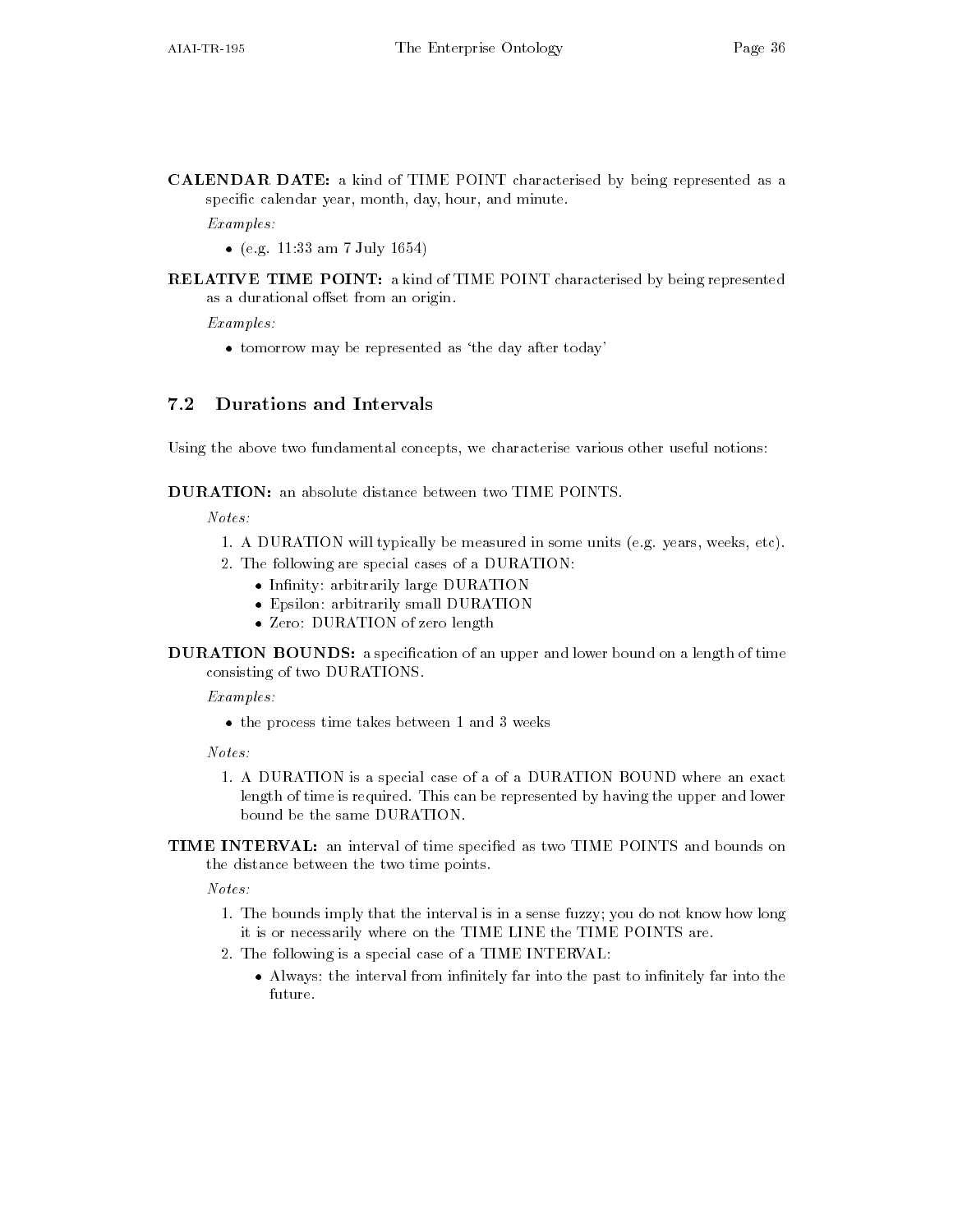### Time Relationships

We define a number of useful Relationships between TIME POINTS:

- **BEFORE:** a Relationship between two TIME POINTS where by one precedes the other on the TIME LINE with a minimum distance of Epsilon
- SAME-OR-BEFORE: a Relationship between two TIME POINTS where by one precedes the other on the TIME LINE with a minimum distance of Zero Notes

- AFTER: a Relationship between two TIME POINTS where by one succeeds the other on the TIME LINE with a minimum distance of Epsilon
- SAME OR AFTER: a Relationship between two TIME POINTS where by one succeeds the other on the TIME LINE with a minimum distance of Zero

 $Notes:$ 

- If the distance is Zero the distance is Zero the two TIME POINTS are identically are identically are identically a

- If the distance is Zero the two TIME POINTS are identical

- SAME: a Relationship between two TIME POINTS whereby the distance between them is Zero
- DISTANCE: between two TIME POINTS specified as a DURATION

We define a number of useful Relationships defined on TIME INTERVALS:

- **EARLIEST START TIME:** an Attribute of a TIME INTERVAL whose value is a REL-ATIVE TIME POINT denoting the earliest time that the TIME INTERVAL may begin
- LATEST START TIME: an Attribute of a TIME INTERVAL whose value is a RELA-TIVE TIME POINT denoting the latest time that the TIME INTERVAL may begin
- **EARLIEST END TIME:** an Attribute of a TIME INTERVAL whose value is a REL-ATIVE TIME POINT denoting the earliest time that the TIME INTERVAL may end.
- LATEST END TIME: an Attribute of a TIME INTERVAL whose value is a RELATIVE TIME POINT denoting the latest time that the TIME INTERVAL may end
- INTERVAL-BEFORE: a Relationship between two TIME INTERVALS whereby one TIME INTERVAL is wholly before the other
- INTERVAL-DURING: a Relationship between two TIME INTERVALS whereby one TIME INTERVAL is a sub-interval of another TIME INTERVAL.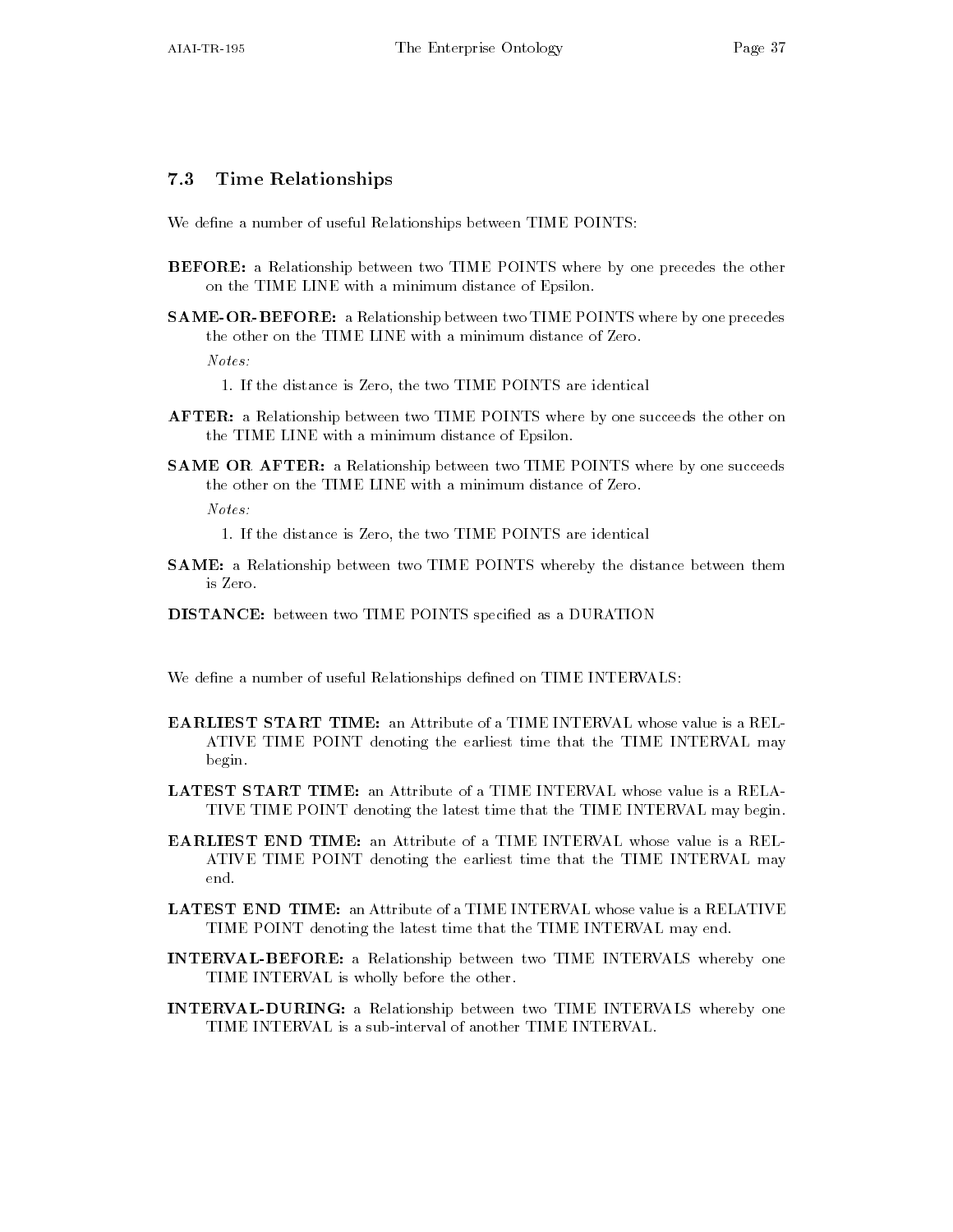- INTERVAL-OVERLAPS: a Relationship between two TIME INTERVALS whereby one TIME INTERVAL overlaps another TIME INTERVAL
- INTERVAL-DISJOINT: a Relationship between two TIME INTERVALS whereby the two TIME INTERVALS do not overlap

#### $7.4$ Example

#### TIME POINTS:

- Midnight Loday,
- Actual- lakeoff-lime,
- $\bullet$  Actual-Landing-lime

**RELATIVE TIME POINTS:** (defined relative to MidnightToday)

- $\bullet$  Scheduled-Takeoff-Time (= 8 hrs IU min)  $-$
- $\bullet$  Scheduled-Landing-Time (= 10hrs 30 min)  $-$

### DURATION BOUNDS

 $\bullet$  lime-Delta: defined to be plus or minus 15 minutes  $-$ 

### TIME INTERVAL

- $\bullet$  <code>Flight-lime: defined by the two time points</code>
	- $-$  Actual-Takeoff-Time
	- $-$  Actual-Landing-Time
- **DISTANCE:** Relationships are defined stating that the time between scheduled and actual takeoff (and landing) are both limited by Time-Delta.

What this means is that the ight is scheduled to take o at -am and land at  pm plus or minus - minutes in each case You can then assert things like state of ight is in-the-air' during Flight-Time.

# Coding the Enterprise Ontology

Readers with limited interest in technical details may wish to skip this section

The previous sections of this document collectively comprise the informal natural language description of the Enterprise Ontology Version - of this document served as a speci fication for the subsequent encoding of the Enterprise Ontology in the formal KIF-based language: Ontolingua. There were relatively few changes to the Enterprise Ontology identified while coding. These have been reflected in this version thus sacrificing a certain amount of historical accuracy for clarity of exposition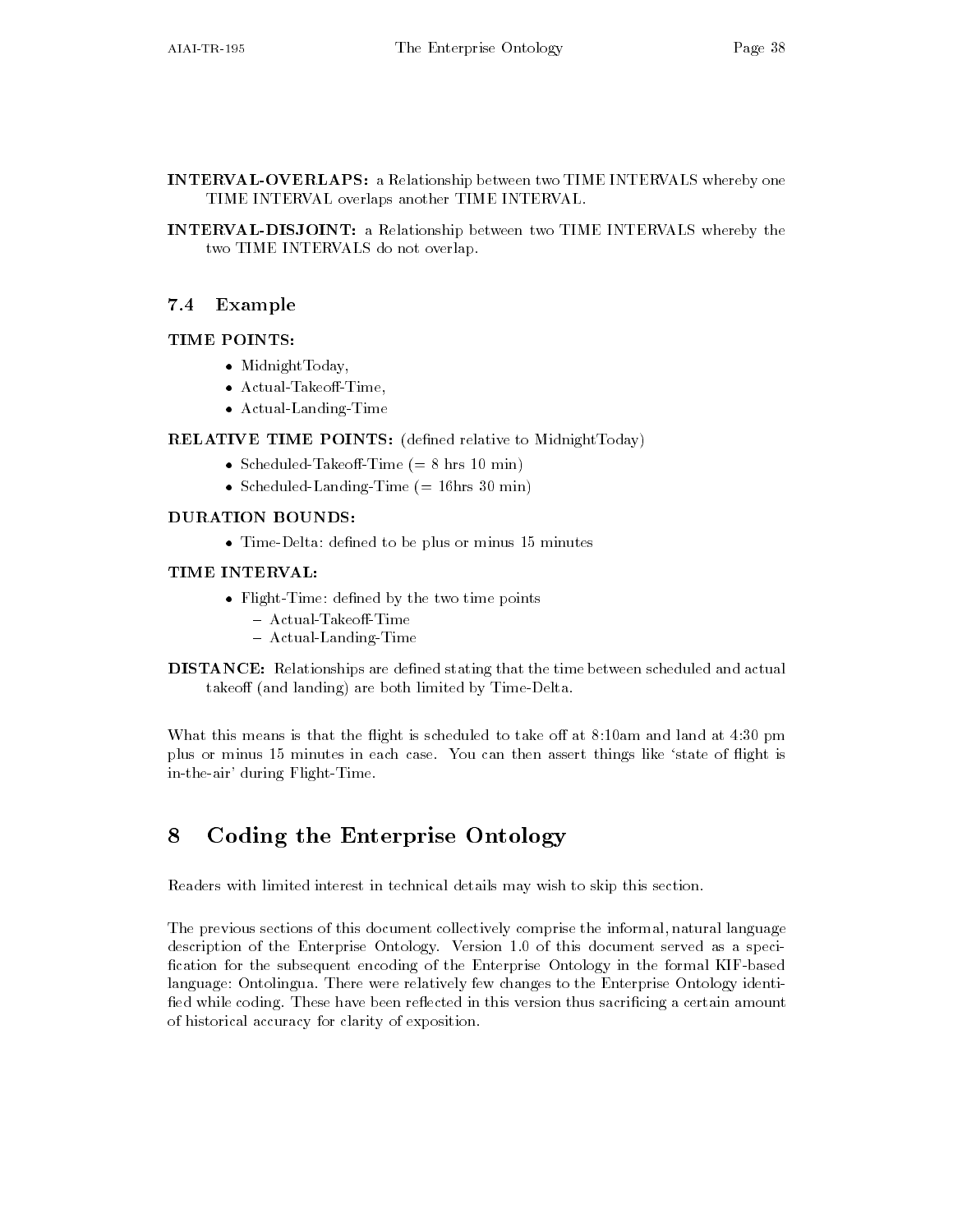In this section, we describe our experiences of the coding process and clarify the relationship between the code and the natural language specification (henceforth referred to as the 'Specification' On occasion, we refer to technical details regarding Ontolingua. However, they may be safely ignored by readers unfamiliar with the language as other material does not depend on these details Further information about Ontolingua may be found on the was at the most contract of the state website the state of the state  $\mathbb{R}^n$  , the state  $\mathbb{R}^n$ 

NB: The majority of this section was taken directly from the separate report: AIAI-TR-- entitled Converting an Informal Ontology into Ontolingua Some Experiences It is available on the web at: "http://www.aiai.ed.ac.uk/entprise/enterprise/ontology.html".

**The Role of the Code** The role of the formal representation of the Enterprise Ontology is to provide a more precise specification of the meaning of the ontology than is possible in natural language

It is not claimed to be totally rigorous or complete. In particular, we make no claims about how or whether the axioms will be used directly by any theorem prover or automatic language translation software. Users of the formal code may add further axioms for greater rigour or completeness depending on their requirements

**Fidelity** Overall, we believe that we were successful in accurately representing the intended meaning of the terms described in the Specification. Below we discuss some of the details of the coding process and the relationship of the code to the Specification. Differences include simple name changes, removing some terms, adding new terms and shifts in perspective for a particular concept

Choice of Language The choice of Ontolingua as a representation language has proved highly suitable from the point of view of representational adequacy. Within the Ontology development part of the Enterprise Project suitability from other vantage points e-mail the e-mail of the e-mail of the e-mail of the e-mail of the e-mail of the e-mail of the e-mail of the e-mail of the e-mail of the e-ma software) remains untested.

Section Outline In the remainder of this section, we proceed by describing the details of how the MetaOntology presented in the Specication was manifest in the Ontolingua code. Of particular importance is how Roles and States of Affairs were handled. After this, we identify some of the main issues that arose during the coding process which gave rise to changes from the natural language Specification.

## 8.1 Meta-Ontology

 $KIF$ , on which Ontolingua (OL) is based, gives the full expressive power of first-order logic. As such, it comes with a standard meta-ontology, namely: objects, relations, and functions. For the most part, OL provided adequate primitives to cover what was required to represent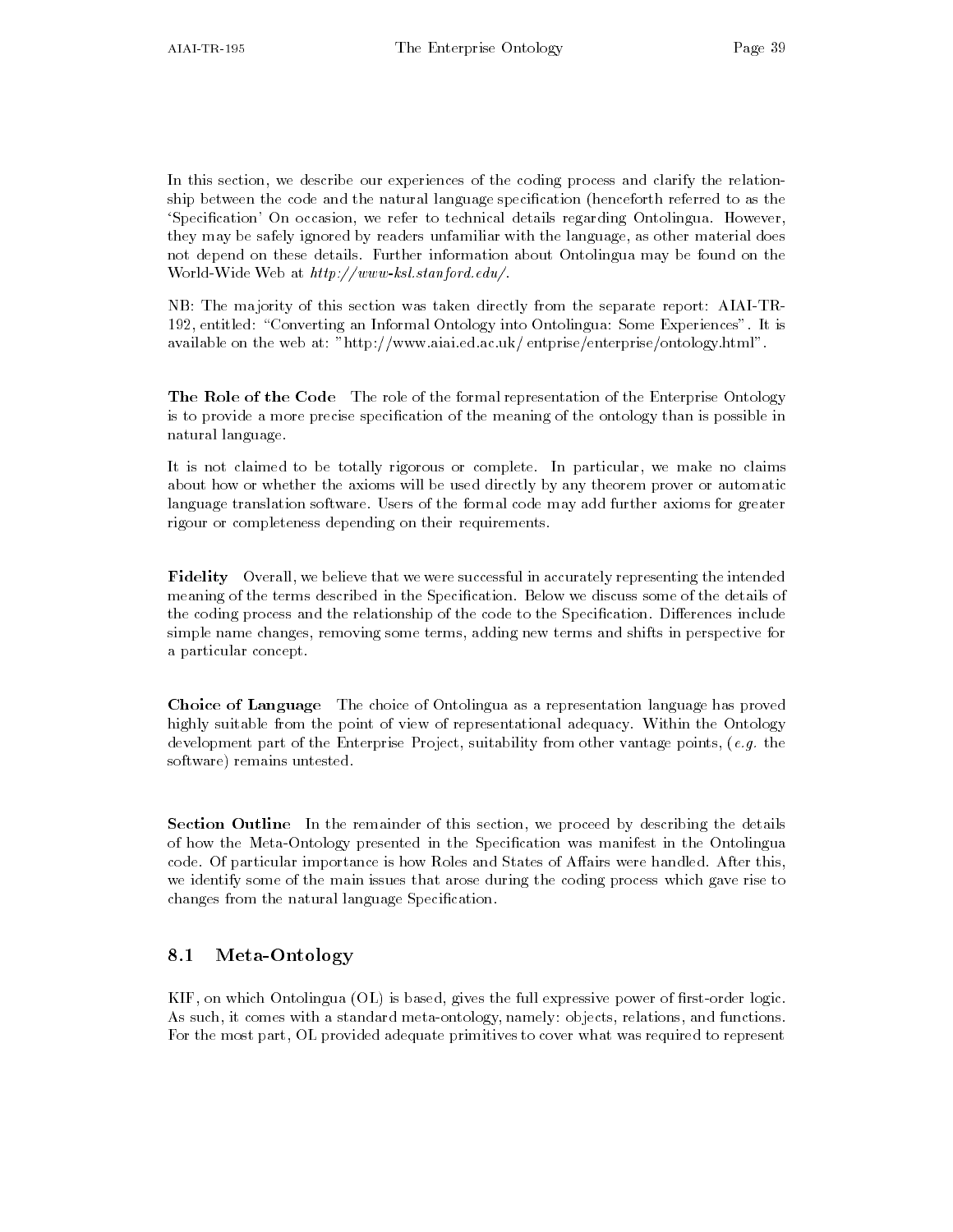the Enterprise Meta-Ontology. There was little to be gained by formally defining things like 'ENTITY' and 'RELATIONSHIP' as described in the Specification. However, for clarity, we point out precisely what these correspond to in the code

#### 8.1.1 Entities, Classes and Instances

In the Specification, to conform to common natural language usage, we intentionally blurred the distinction between a type of entity, and a particular entity of a certain type. The majority of terms defined in the Specification correspond to types of entities, which, in OL are unary relations called Classes e-g- Person Activity Purpose Particular entities of a certain type are called *Instances*, in OL.

Formally, 'ENTITY' in the Specification, (taken as a type of thing rather than a particular thing of a certain type) is equivalent to the union of the OL Frame-Ontology classes: Set and Thing

#### Relationships, Roles and Role Classes

**Relationship** 'RELATIONSHIP', in the Specification was also deliberately ambiguous, reflecting common usage of the term in natural language. In particular, it referred both to the set of tuples constituting a relation and a single tuple If we restrict usage to refer to the set of tuples i-e- the mathematical relation then RELATIONSHIP is equivalent to a subclass of Relation@Frame-Ontology which excludes unary-relations. We found no need to define this class explicitly in OL.

Attribute 'ATTRIBUTE' in the Specification is roughly equivalent to a Function in OL. However, in the main, what was said to be an ATTRIBUTE in the Specification is modelled in OL as a slot on some class whose slot-cardinality is set to  $1.^\circ$ 

Role While it seemed useful in the Specification to introduce various terms defined specifically as ROLEs the concept of a ROLE is not directly and explicitly represented in the formal code. Instead, a ROLE is implicitly represented as the semantics of an argument in a relation

For example, a particularly important ROLE is RESOURCE, defined as the Role of an ENTITY in a RELATIONSHIP with an ACTIVITY whereby the ENTITY is or can be used or consumed during the ACTIVITY

It is not obvious how or whether one might usefully represent this ROLE, per se, in formal code. However corresponding to every ROLE, is the set of all ENTITIES that play that

 $^1$  There is a subtle distinction here. A slot with slot-cardinality set to 1 may not explicitly be a Function in OL; rather it corresponds to what has the defining property of a function. In particular, it corresponds to a subset of the independent of tuples-  $\rho$  as the independently denoming the slot of the slot That is the slo Binary-Relation need not be a Function.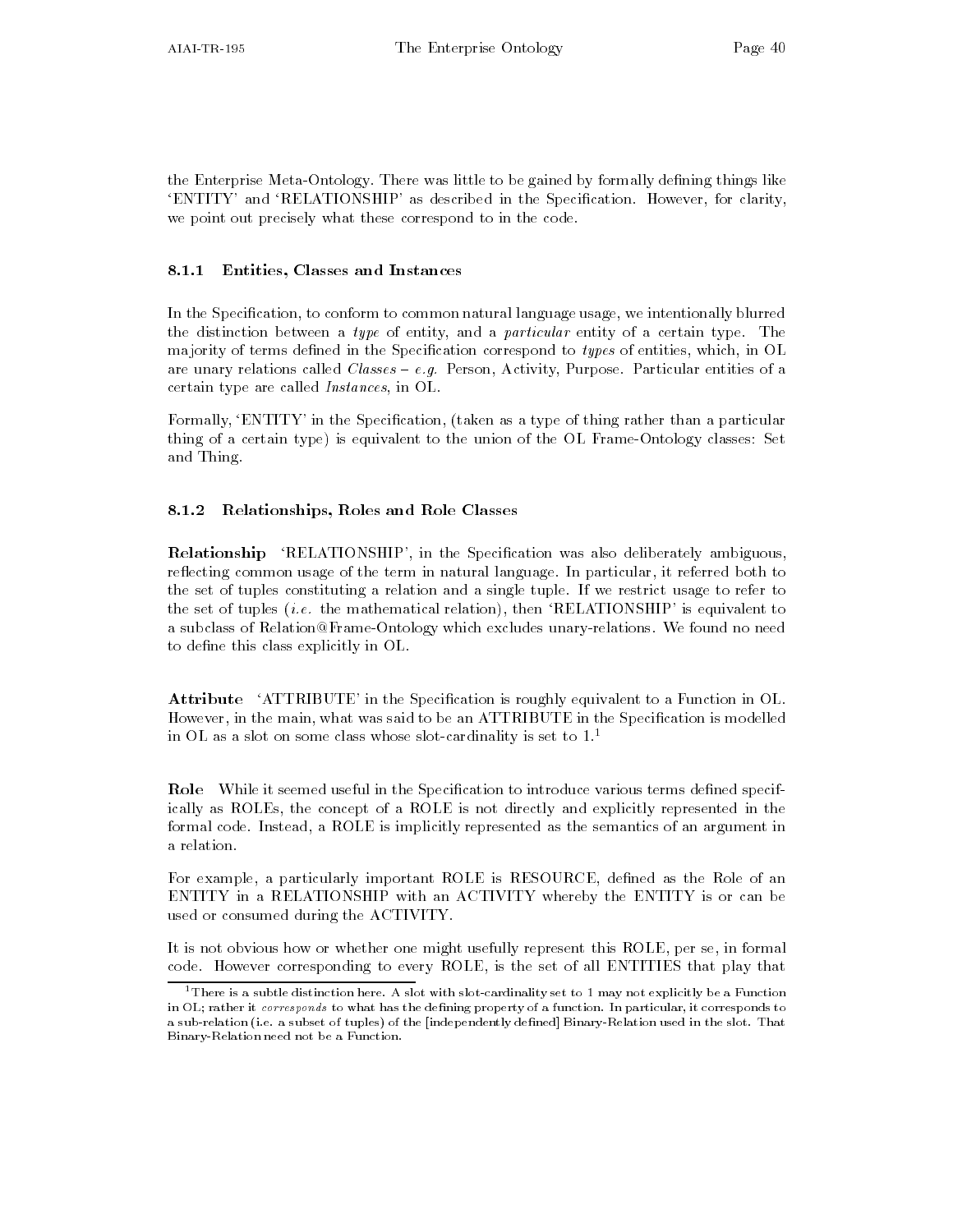ROLE. For RESOURCE and other important ROLES, we formally represent this set and refer to it as a  $\it Role\text{-}\it Class.$ 

We represent the RELATIONSHIP referred to in the definition of RESOURCE as a binary relation called  $Can-Use-Resource$ , where the first argument refers to the activity, and the second to the entity. The unary relation  $Resource$ , represents the class of all entities (i.e. instances) that participate in this Relationship with some activity. It is defined as follows:

 $\forall E \ (Resource(E) \leftrightarrow \exists A \ (Activity(A) \land Can \ Use \_Resource(A, E)))$ 

So, the concept of a ROLE is adequately represented in OL, but from a different perspective from that in the Specification. Rather than formalise the way an Entity participates in a Relationship instead we formalise the set of all Entities that participates in a Relationship in that certain way

As a matter of convenience, and formal precision, we defined Role-Class in OL. Specifically, it is "A special kind of Class, one which is defined as the set of all Entities playing a particular Role in some Relation Technically RoleClass is a metaclass i-e- the class of all classes which are defined in terms of roles. A particular role class, such as  $Resource$ , is an instance of the  $[meta-]$ class  $Role-Class$ . To the extent that updates may occur which change the particular set of tuples comprising a relation being an instance of such a class is dynamically determined. For example, an Entity may, in principle, be a Resource at one time, but not at another.

There are many other important ROLES in the Specification that give rise to a Role-Class in OL; a few are noted below:

Assumption: The State-Of-Affairs in an Assumed relationship with some Actor;

Stake-Holder: An Actor that Holds-Stake-In some Organisational-Unit,

Purpose: a State-Of-Affairs that is either

- $\bullet$  in a *Hold-Purpose* relationship with some  $Action$ , or
- $\bullet$  the Intended-Purpose of some Plan.  $\bullet$

This is an interesting example Where *Purpose* is logically the union of two Role Classes.

Informally a STATE OF AFFAIRS is some kind of situation It is something that can be thought of as holding, or being true (or conversely, as not holding, or as being false). Thus, in first-order logic, any state of affairs can be represented by a syntactically valid sentence, or formula. Note that while it may be convenient to think of a state of affairs as a set of sentences  $(e.g. \{S_1, S_2, S_3\})$ , this is equivalent to a single sentence using explicit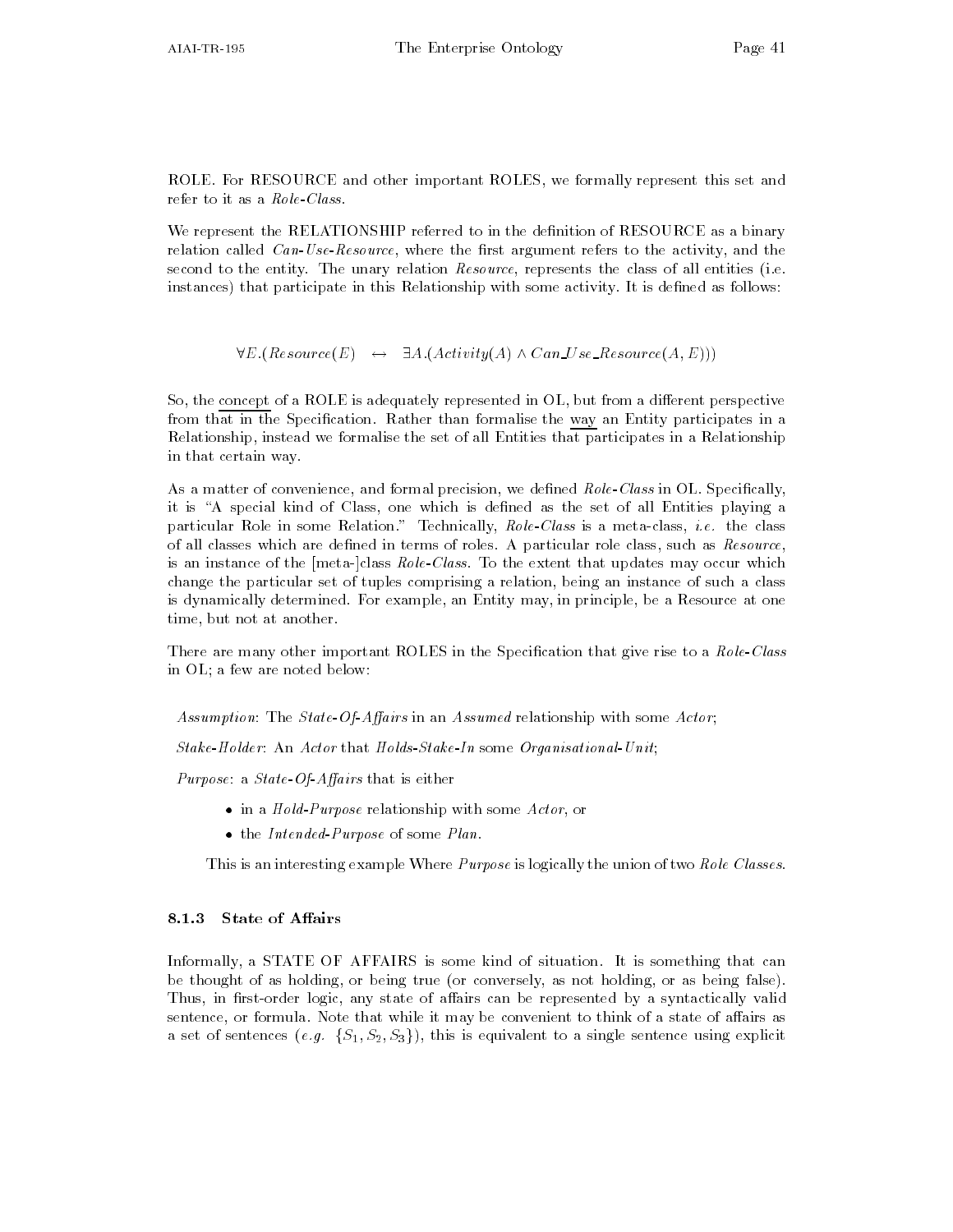conjunction (*i.e.*  $S_1 \wedge S_2 \wedge S_3$ ). Strictly speaking, then, to formally represent a state of affairs, is to formally specify the syntax of a first-order logic sentence. Fortunately, this and other meta-level things are already formalised in KIF, so there was no need to re-define this from scratch.

From a practical standpoint, the reason for having  $State\text{-}Of\text{-}Affairs$  in the Ontology is to clarify the meaning of certain terms (angle malige recondition for precipition for a condition of and  $Effect$ ). In the code, this is done by restricting the argument types in certain relations. However, to be any sentence at all is a very loose, ineffective restriction. For example, Pre-Conditions and Effects relate to activities in the domain being modelled, thus we should like to further restrict the state of affairs to be only those sentences which refer to world state conditions. For example,  $Home-City(John, Edinburgh)$  should be allowed, but  $Reloenst(intended-Purpose')$  which refers to the representation language itself, should be pronibited".

So, the class  $State-Of-Affairs$  is too general because it allows sentences to be constructed referring to any relation at all. We require a way to define sub-classes of  $State-Of-Affairs$ by restricting the set of relations that can be referred to when constructing sentences repre senting states of affairs.

To do this, we define a meta-level binary relation: Restricted-Sentence whose first argument is a sentence, and whose second argument is a set of relational constants. The relation holds if and only if

- the rst argument is a syntactically valid rstorder logic sentence
- 2. all relational constants referred to in the first argument are in the set comprising the second argument

Here, the most general case is the degenerate one, where the second restriction has no effect. Formally, S is a State-Of-Affairs if and only if Restricted-Sentence(S, AllRelconsts) is true; where AllRelconsts is the set of  $all$  relational constants. Formally,

 $\forall S. (State\_Of\_Affairs(S) \rightarrow Restricted. Sentence(S, set of all(?r, relconst(?r))))$ 

The more useful cases arise when one wishes to define sub-classes of State-Of-Affairs, such as *WS-Condition*, or *Authority-Condition*. Because there are likely to be a wide variety of world state relations it would be awkward to have to explicitly list them It is more convenient to create a separate class of world state relation constants,  $(WS\_{\text{rel}const})$  and use the *setofall* function. Formally,

 $\forall S.(WS\_Condition(S) \rightarrow$  Restricted Sentence(S, setof all(?r, WS\_Relconst(?r))))

Where, for example,  $WS\_{Re{const}}/Home\text{-}City'$  would be true and thus in the restricted set of relational constants

In KIF,  $\kappa e i const$  is a unary relation representing relational constants; it is used in a bootstrapping fashion to define KIF syntax.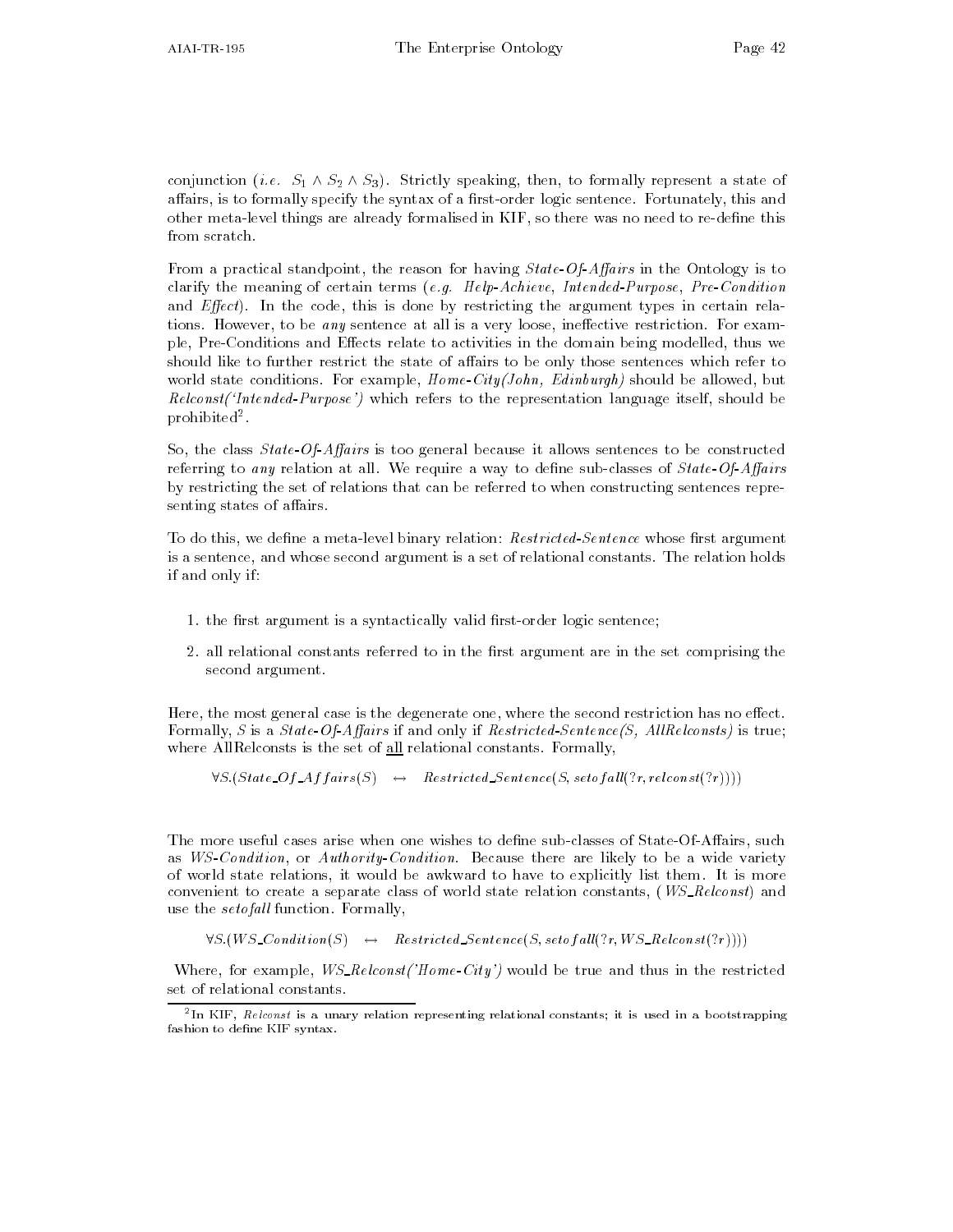In other cases, the restriction may be to a very small number, or a single relational constant; then it is simpler to list them directly. For example,

```
\forall S. (Authority\_Condition(S) \rightarrow Kestricted Sentence(S, setof (Hold_Authority)))
```
**Final remarks.** Strictly, to do a comprehensive job of formally defining State-Of-Affairs, we would have to essentially repeat what is defined in the KIF-Meta ontology, re-structuring it slightly to suit our purposes. We have chosen not to do this at this time.

See appendix A for a table summarising the correspondence between terms in the Meta Ontology found in the Specification, and their encoding in Ontolingua.

## 8.2 Producing Formal Definitions

The Meta-Ontology as described above, is the formal foundation on which the definitions of all other terms is based. In producing formal definitions of the terms in the Meta-Ontology and of all other terms, a number of issues arose giving rise to the need to change things somewhat from how they were described in the Specification. Most of the important changes fell into the following categories, which we will address in turn:

- $\bullet$  A number of terms were not defined at all;
- $\bullet\,$  Some terms were defined from a different perspective;  $\,$
- $\bullet\,$  Many new terms were introduced.  $\,$

For example, in the Meta-Ontology, ACHIEVE, ENTITY and RELATIONSHIP fall in the rst category ROLE is dened from a dierent perspective i-e- RoleClass and POTEN TIAL ACTOR IS A NEW TERM NOTES AND THE SPECIES ARE ALL THE SPECIES AND THE SPECIES AND THE SPECIES AND THE SPECIES AND THE SPECIES AND THE SPECIES AND THE SPECIES AND THE SPECIES AND THE SPECIES AND THE SPECIES AND THE SPE elaborate on these issues and give further examples from the main sections of the Ontology

#### 8.2.1 Terms not Defined

In some cases, a term referred to a concept which there was no obvious need to define, or there was no obvious way to do so in a useful manner

For example, ACTIVITY-DECOMPOSITION is manifest in the details of how SUB-ACTIVITIES are inter-related, and other constraints that comprise an ACTIVITY SPECIFICATION. Defining something formally corresponding to an ACTIVITY DECOMPOSITION did not seem useful

A MANAGEMENT LINK is defined to be a specific relationship between two particular ORGANISATIONAL UNITS. In the code, we instead define the Manages relation which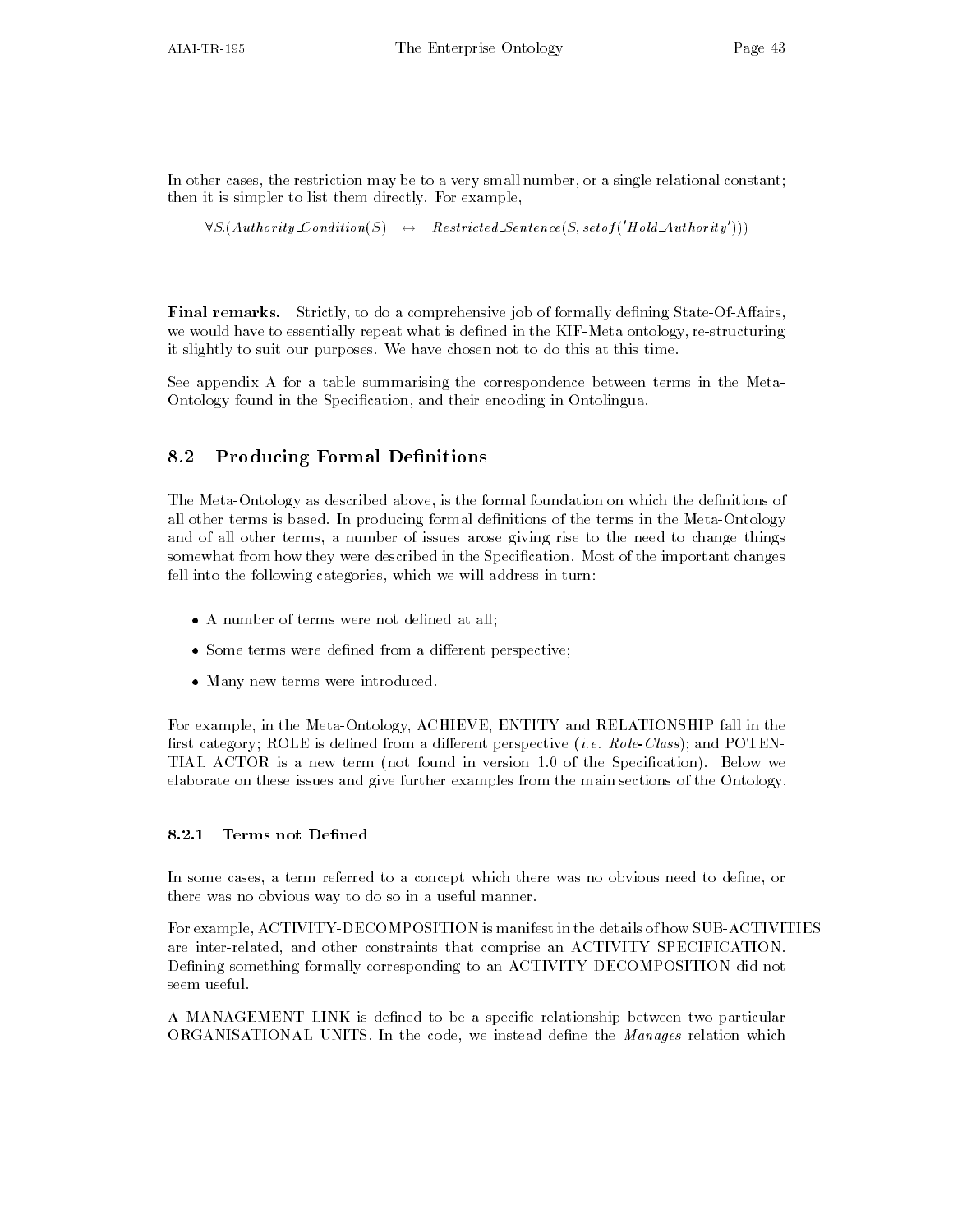formally represents all such links as a set of tuples. Formally, MANAGEMENT LINK refers to the class of all tuples that are in the Manages relation; there was no need to formally define such a class.

Similarly in version - ORGANISATIONAL STRUCTURE was dened to be the MAN AGEMENT LINKS relating a set of OUs" which strictly speaking, can be interpreted to be identical to the set of tuples comprising the *Manages* relation, and thus is also unnecessary to define.

### Terms Viewed from a New Perspective

In some cases, the perspective from which an entirely clear and natural definition was given in the Specification, was awkward to base the formal definition on. For example, AUTHOR-ITY is defined as "the right of an Actor to EXECUTE an ACTIVITY SPECIFICATION". However, it was simpler to model this as a binary relation  $(Hold-Authority)$  denoting the  $fact$  that an ACTOR has the right to EXECUTE an ACTIVITY SPECIFICATION. There is no essential change in meaning just of perspective It would be possible to model the 'right' explicitly to retain the original perspective, but this was not deemed useful.

There are rather more terms in the code than in the Specification. There are three main reasons for this

- e-colored and the colored in the Special in the special colored in the Special Colored in the Special Colored in the Special Colored in the Special Colored in the Special Colored in the Special Colored in the Special Color
- 2. to make explicit much that which was only implied in the Specification which required teasing out
- 3. to formalise logical connections that were clearly evident, but not precisely characterised in the Specification.

Filling Gaps Examples of the first situation are SALE OFFER and ACTIVITY SPEC-IFICATION. The latter is a particularly important concept which was deemed to require explicit definition, so as to distinguish a set of instructions for doing something from the doing of the thing itself i-e- ACTIVITY The underlying concept was clearly evident in the original density of  $P$ TIES for some PURPOSE". With the addition of ACTIVITY SPECIFICATION, this was changed to "an ACTIVITY SPECIFICATION with an INTENDED PURPOSE".

Making Things Explicit An example of the second situation arises where something is defined in the Specification as 'a Role in a Relationship between an X and a Y whereby  $\dots$ '. For example, Assumption is defined to be "a Role of a State Of Affairs in a Relationship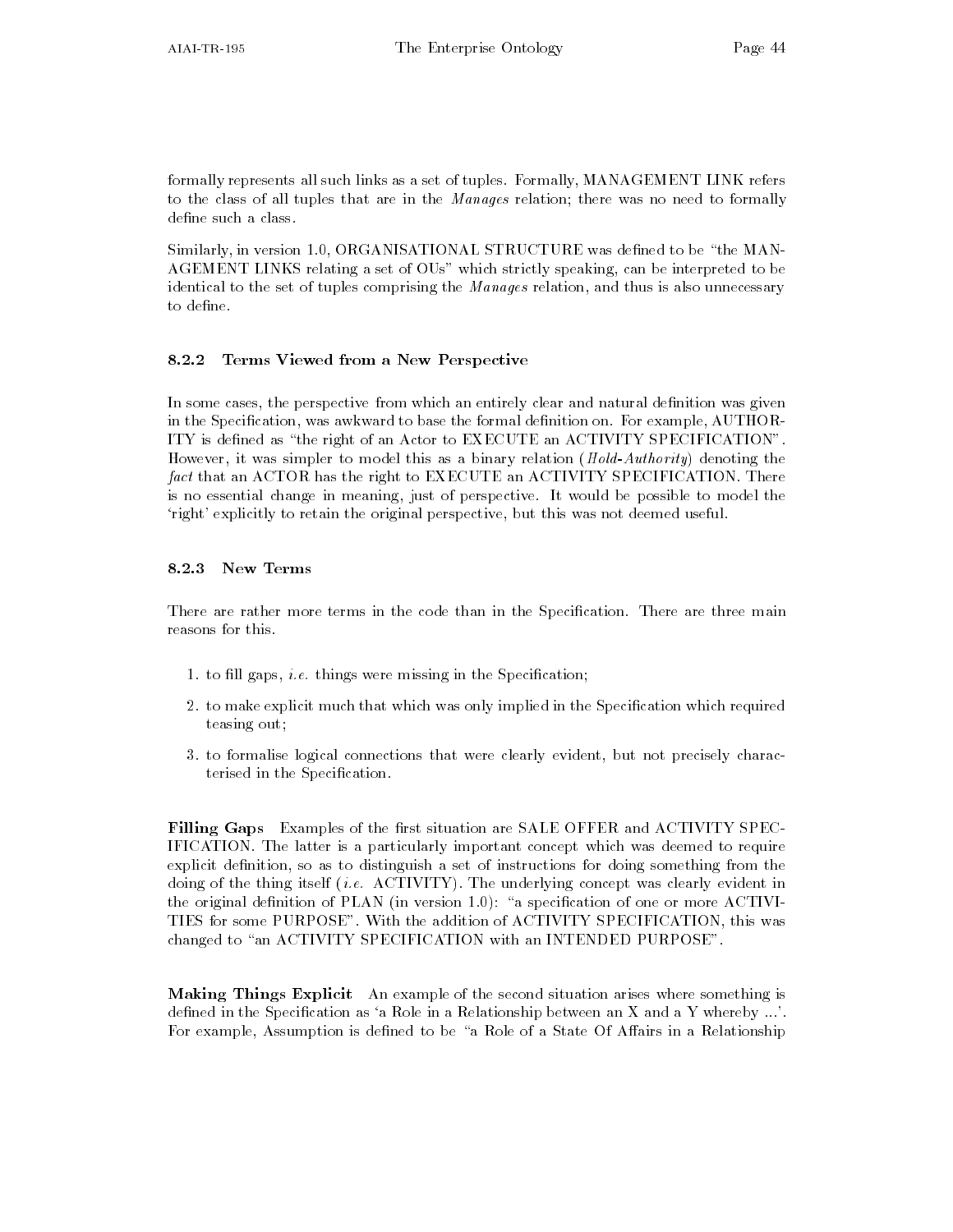with an Actor whereby the Actor takes the State Of Affairs to be true without knowing whether it is true or not". In the Specification, it is only noted that the Relationship exists but it is neither named nor defined. These Relationships are formalised as [usually binary] relations. In this case, the Assumed relation was defined and Assumption is a Role-Class formally defined in terms of this relation.

Formalising Logical Connections As an example of the last situation, consider the following denitions from version - of this document

PLANNING: an ACTIVITY whose major EFFECT is to produce a PLAN;

STRATEGY: a PLAN to ACHIEVE a high-level PURPOSE;

STRATEGIC PLANNING: an ACTIVITY whose PURPOSE is to produce a STRAT-EGY.

Problems with these definitions are:

- $\bullet$  the idea of a major <code>EFFECT</code> is undefined;
- $\bullet$  -high-level PURPOSE has no meaning, though it appears to be a special kind of  $\bullet$ PURPOSE
- $\bullet$  STRATEGIC PLANNING is not defined in terms of PLANNING;
- $\bullet$  the phrase to produce is used in the definitions of STRATEGIC PLANNING and PLANNING, but is undefined.

To address this, we made the following alterations:

- $\bullet$  We introduced a new term:  $Strateqic-Purpose$  which is formally defined as a type of  $-$ Purpose;
- $\bullet$  *Strategic Planning* is formally defined as a type of *Planning*;
- $\bullet$  -to produce is defined as a Relationship called *Actual Output* between an *Activity* and an Entity where by the Entity is an output produced by the  $Activity$ ;
- $\bullet$  the idea of a 'major EFFECT' is formalised using Intended-Purpose which is linked  $\bullet$ with  $Actual-Output$  in the formal definition of  $Planning.$

Most of these changes are reflected in the current version of this document, the major exception being  $ActualOutput$ , which is defined only in the code. The following definitions are as given in the code

*Planning*: An Activity whose Intended-Purpose is to produce a Plan.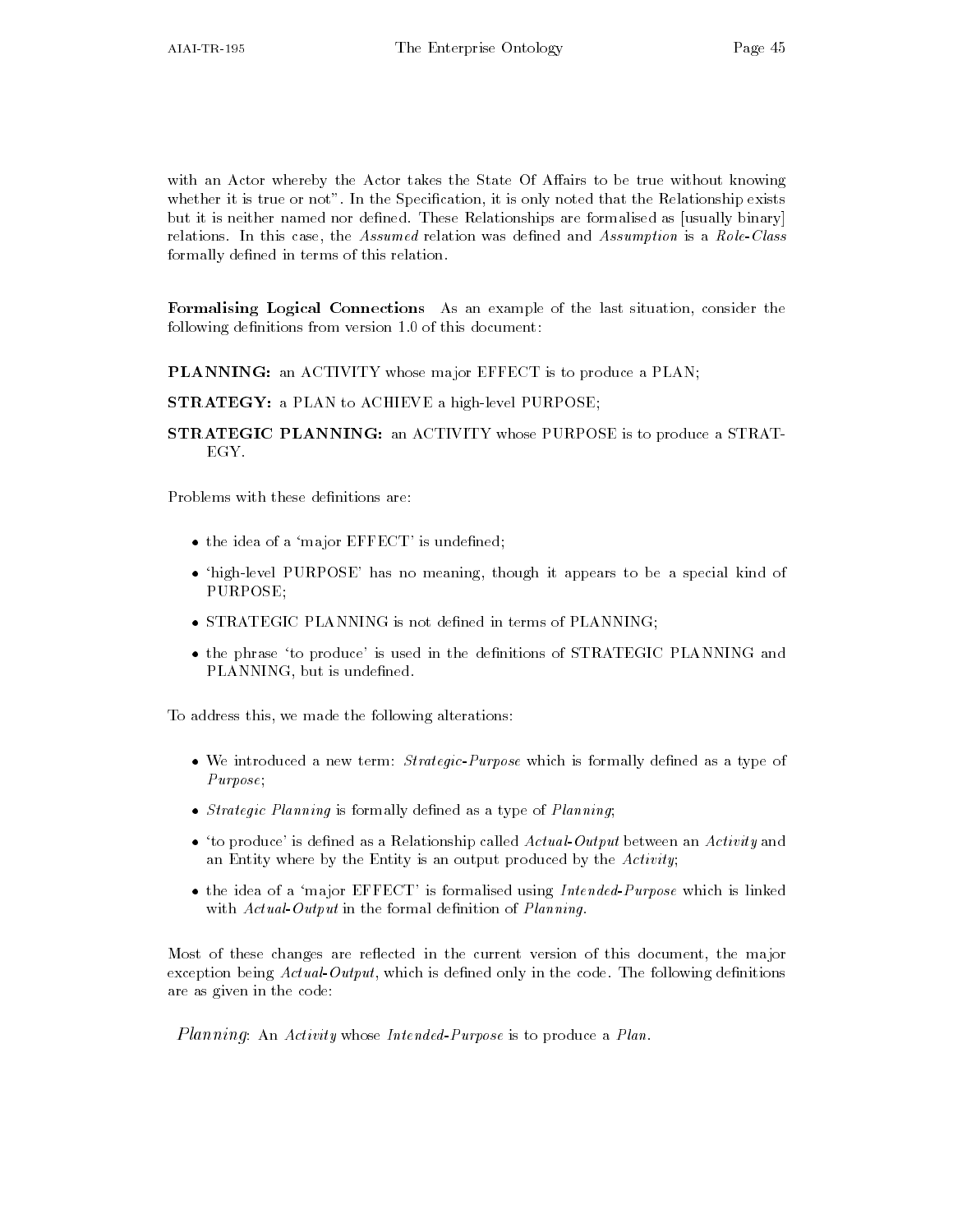Strategic-Purpose: A Purpose held by an Actor that is declared to be of 'Strategic' importance

 $Strategy: a Plan whose Intended-Purpose is a *Strateqic-Purpose*$ 

 $Strategyic-Planning$  a Planning Activity whose Intended-Purpose is to produce [an Actual- $Output$  which is a  $Strategy$ 

Although we avoiding the use of the term 'high-level', the resulting definition of  $Strategy$ *Purpose* has a circular aspect. The fact is, whether something is 'strategic' or not, is a fairly arbitrary declaration. It is up to users to use this is a sensible manner.

Summarising this example, by introducing two new terms: Strategic-Purpose and Actual- $Output$  we have been able to make our definitions more precise, making various implicit connections explicit

#### 9 Conclusion

This document contains Version -- of the Enterprise Ontology developed as part of the Enterprise Project. Its scope is limited to those core concepts required for the project, however it is expected that it will appeal to a wider audience

The Enterprise Ontology here described in natural language has subsequently been coded in the formal language: Ontolingua. A prior version of this document served as a specification for this coding effort. The relatively small number of changes to the Enterprise Ontology identified while coding are reflected in this version. As such, clarity of exposition has been emphasised over historical accuracy

## Relationship with existing e orts

An important goal has been to ensure that the Enterprise Ontology is compatible with existing ontologies. Thus, the development of the Ontology has taken account of other external ontology developments whenever possible. In the early stages, considerable use was made of Collin's Business dictionary to ensure consistency of usage of terms. The Activity ontology is broadly consistent with two major external ontologies TOVE and KRSL The Time and MetaOntology both have input from external activity For other parts e-g-Market, Organisation), it has not yet been possible to do significant benchmarking against external activities.

### 9.2 Further Developments

This Ontology will be further refined and extended during the lifetime of the Enterprise Project. In addition to development of this core Ontology, each user of the Enterprise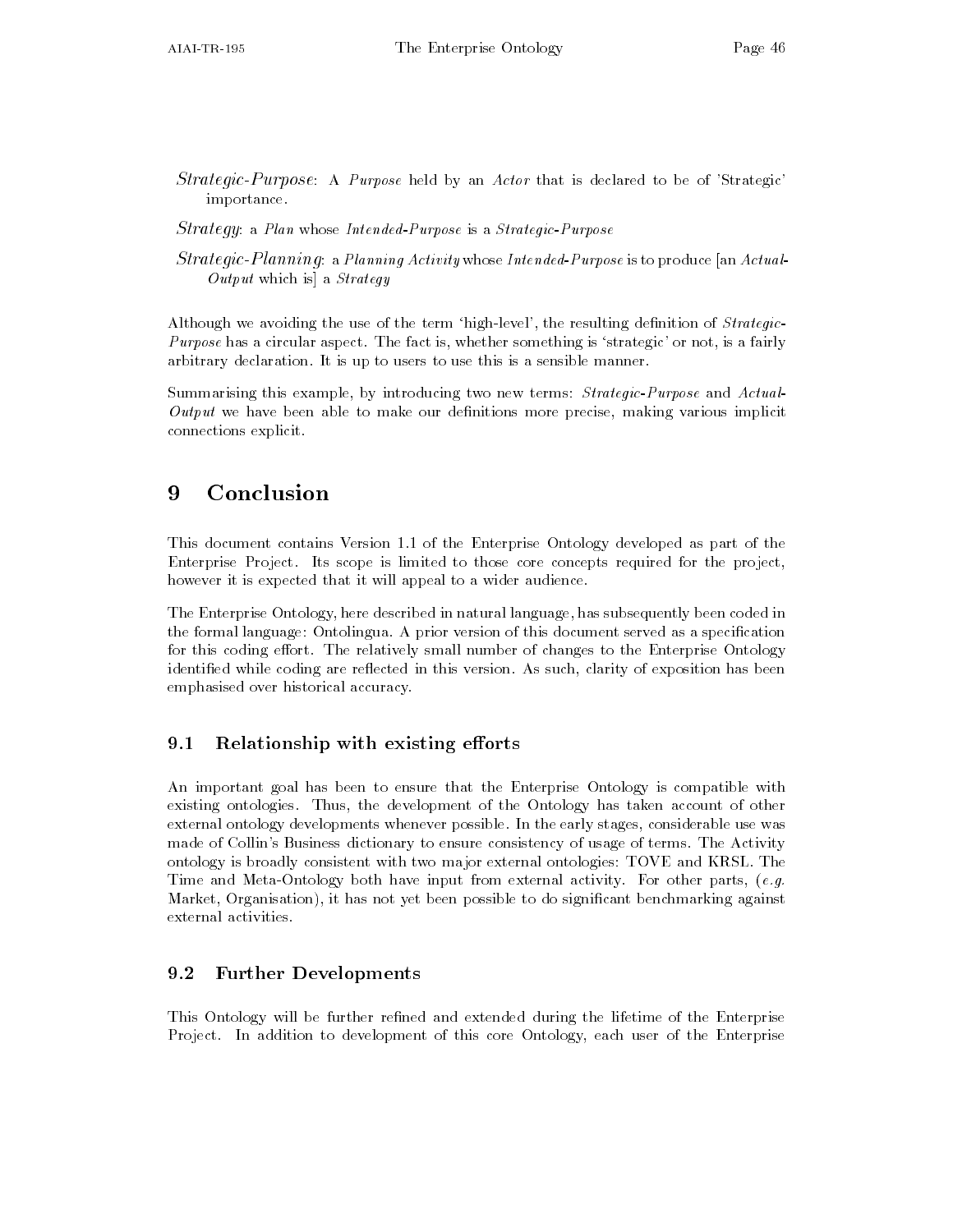toolset may require their own specific ontological extensions.

### 9.3 Acknowledgements and References

The Enterprise Ontology has been developed largely from scratch; however it was inspired and influenced by many other projects and efforts, too numerous to mention. The main influences are listed below, together with references:

TOVE: TOronto Virtual Enterprise project, University of Toronto.

- Mark S Fox J Chionglo Fadi George Fadel The Toronto Virtual Enterprise model Enterprise Integration Laboratory University of Toronto -
- Fadi George Fadel Mark S Fox and Michael Gruninger A Resource Ontol ogy for Enterprise Modelling', Submitted to Third IEEE Workshop on Enabling Technologies Infrastructures Infrastructures  $\Gamma$  infrastructures  $M$  infrastructures  $M$ Morgantown West Virginia -
- Michael Gruninger and Mark S Fox An Activity Ontology for Enterprise Mod elling', Submitted to Third IEEE Workshop on Enabling Technologies: Infrastructures for Collaborative Enterprises (WET ICE '94), Morgantown, West Virginia,

O-Plan: Planning and Scheduling group, AIAI;

- $\bullet$  A. Tate, "Characterising Plans as a Set of Constraints the  $\langle I\text{-}N\text{-}OVA \rangle$  Model a Framework for Comparative Analysis", Special Issue on "Evaluation of Plans, Planners and Planning Agents ACM SIGART Bulletin Vol No - January
- $\bullet$  K.W. Currie and A. Tate, O-Plan: the Open Planning Architecture , Artificial Intelligence -- --
- $\bullet$  A. Tate, B. Drabble and R. Kirby, 'O-Plan2: an Open Architecture for Command, Planning and Control' in M. Fox and M. Zweben (eds), Intelligent Scheduling, Morgan Kaufmann -

#### ARPA/Rome Laboratory Planning and Scheduling Initiative:

- $\bullet$  Knowledge Representation Specification Language (KRSL) Keference Manual Version 

 edited by Nancy Lehrer February -
- $\bullet$  A. Tate, Plan Ontology a paper to the Workshop on Ontology development  $\hspace{0.1mm}$ and use San Diego California USA November - San Diego California USA November - S

The Time section of the Enterprise Ontology was imported from KRSL and is largely unchanged; the Plan Ontology influenced the development of the Activity section. Both documents are available through the world-wide web:

httpisx-compubARPIARPIpubkrslkrslinfo-html

ORDIT: Esprit project No. 2301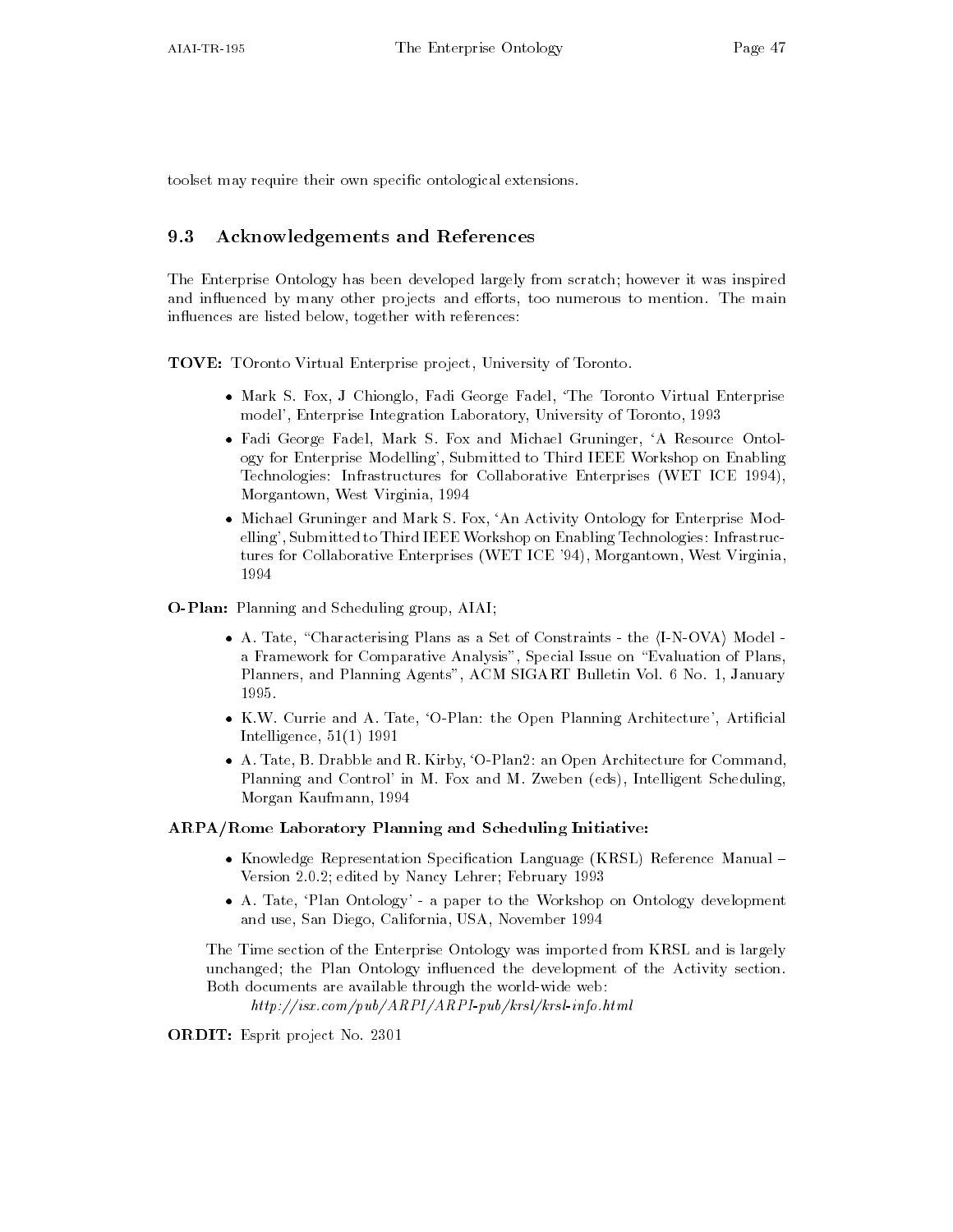$\bullet$  AJCBlyth JChudge JEDobson snf MRStrens, ORDIT A new methodology to assist in the process of eliciting and modelling organisational requirements Proceedings on the Conference on Organisational Computing Systems, Nov, San Jose California -

People actively involved in developing and/or reviewing the natural language version of the Enterprise Ontology include: Nigel Carr, Faramarz Farhoodi, John Fraser, Ian Filby, Martin Gladwell, Ann Macintosh, Keith Mantell, Melita Saville, Jussi Stader and Austin Tate. Mark Fox provided valuable insights during a flying visit. We extend thanks also to the many others who assisted in a variety of ways but are not mentioned

Coding the Ontology The existence of the Ontolingua language (based on KIF) in general and the Ontology Editor in particular has greatly facilitated the process of converting the natural language specification of the ontology into a formal language. We extend thanks to James Rice in particular and the team at Knowledge Systems Lab (KSL) Services in general who were extremely helpful during the coding effort showing unusual commitment to our being satisfied users. Details of KSL are available on the World-Wide Web at  $http://www$ ksl-stanford-edu

Persons who provided useful comments and feedback on various versions of the code include Florence Fillion, Nicola Guarino, Ian Harrison, Martin King, Chris Menzel and Austin Tate.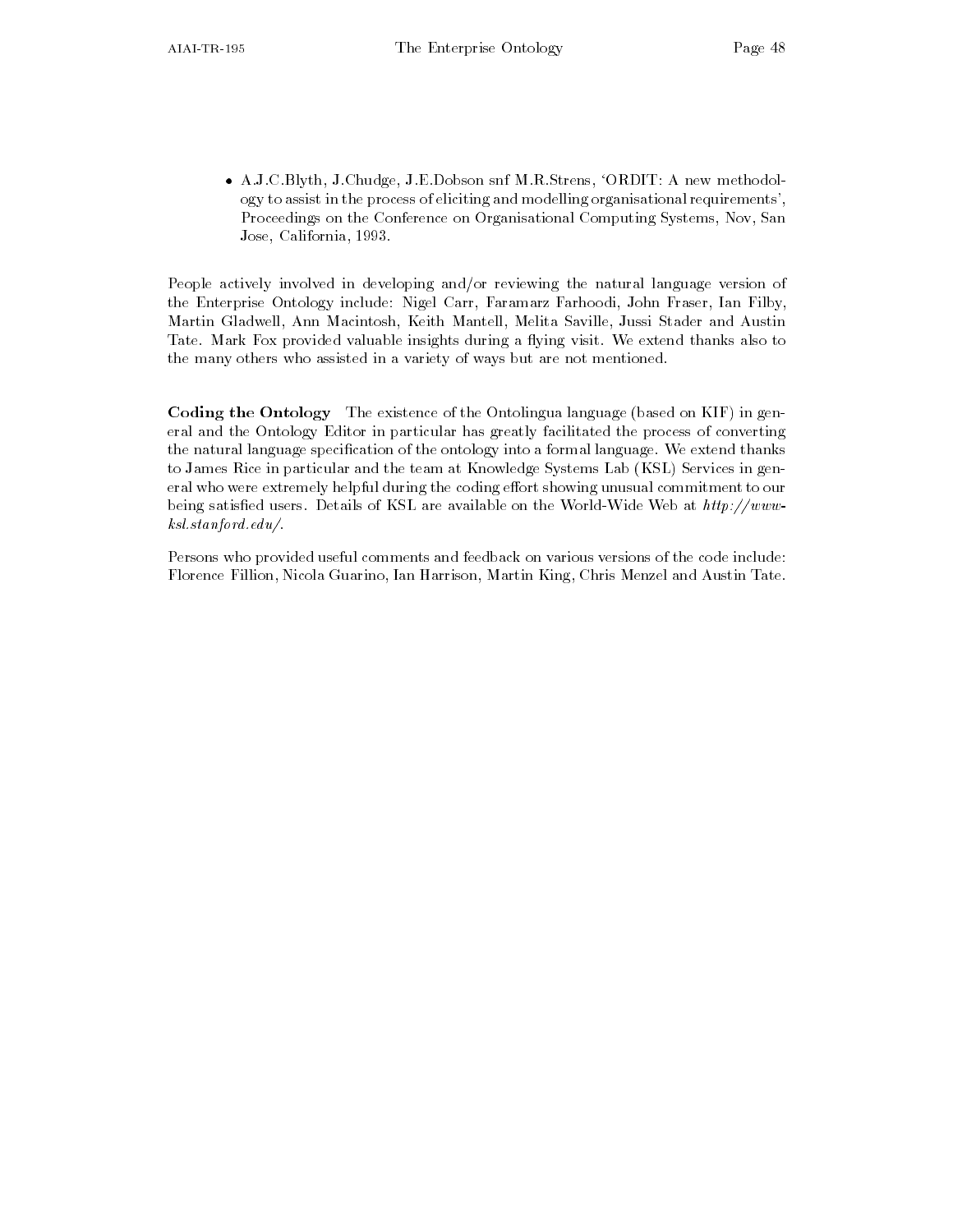# A Term Encodings

In this appendix, we indicate whether and how each term in the Specification of the Enterprise Ontology is formally represented in Ontolingua This information is given in a series of tables, one for each major section of the Ontology. Within each table, terms are listed in alphabetical order This is valid for version is in the code of the Machine Ontology ( currently available for browsing on the World-Wide Web from:  $\mu$ ttp://www.atat.ea.ac.uk/ $\sim$ entprise/enterprise/ontology.ntml.

| <b>ACHIEVE</b>          | not defined; see Help-Achieve                          |
|-------------------------|--------------------------------------------------------|
| <b>ACTOR</b>            | Actor                                                  |
| <b>ACTOR ROLE</b>       | not defined; see Actor, Role-Class, Qua-Entity         |
| <b>ATTRIBUTE</b>        | not defined; meaning as: Function@Kif-Relations        |
| <b>ENTITY</b>           | not defined; equivalent in meaning to union of         |
|                         | Set@Frame-Ontology and Thing@Frame-Ontology            |
|                         | most similar defined term: EO-Entity                   |
| POTENTIAL ACTOR         | Potential-Actor                                        |
| <b>RELATIONSHIP</b>     | not defined; equivalent in meaning to                  |
|                         | Relation@Frame-Ontology (excluding unary relations)    |
| <b>STATE OF AFFAIRS</b> | State-Of-Affairs                                       |
| ROLE                    | not defined                                            |
|                         | implicit in the semantics of an argument in a Relation |
|                         | see Role-Class; Qua-Entity                             |
|                         |                                                        |

This table indicates for each term in the Specification, which term or terms most closely correspond to it in the formal code-

Figure 2: Meta-Ontology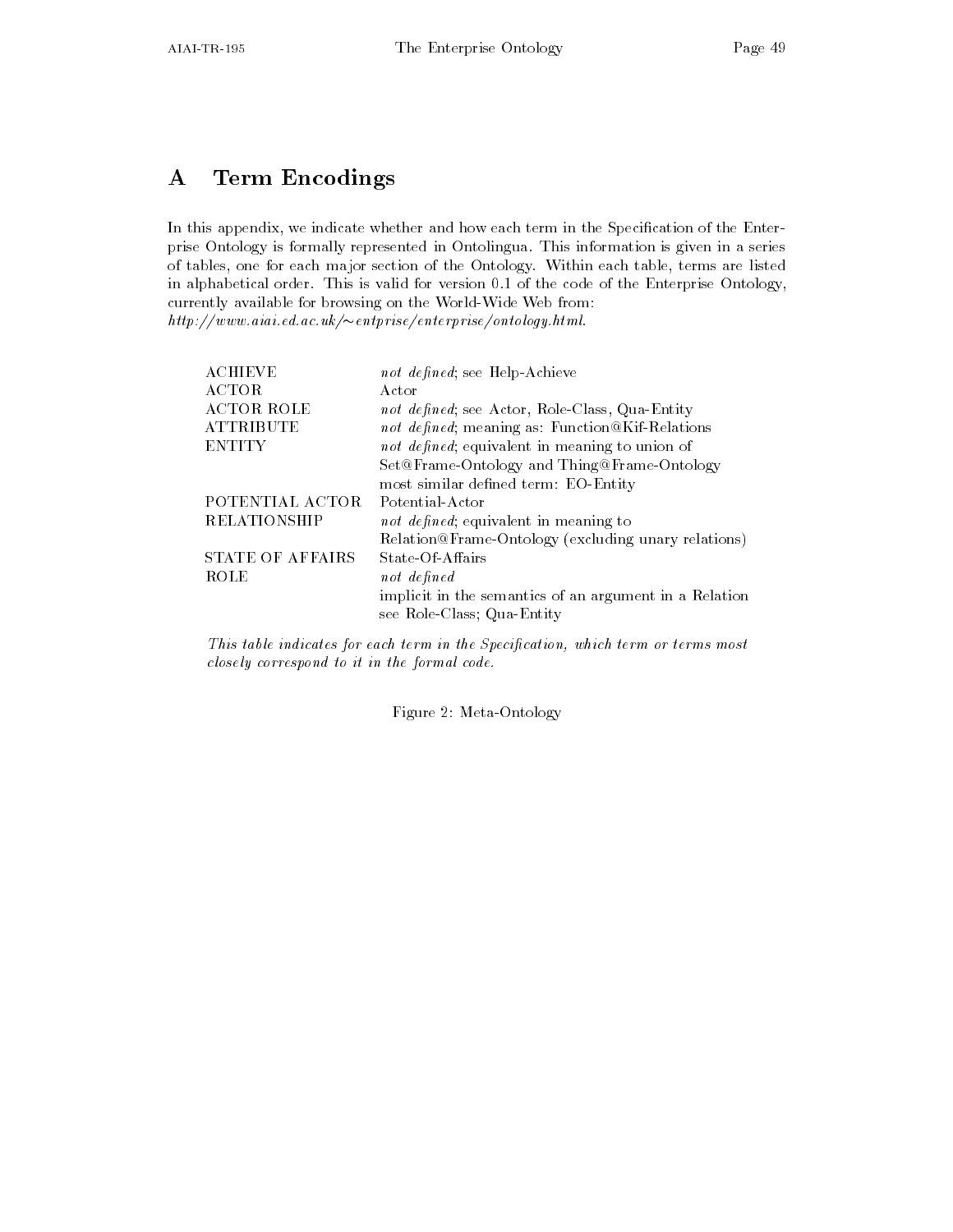| ACTIVITY                        | Activity                                 |
|---------------------------------|------------------------------------------|
| <b>ACTIVITY OWNER</b>           | Activity-Owner                           |
| <b>ACTIVITY SPECIFICATION</b>   | Activity-Spec                            |
| <b>AUTHORITY</b>                | Hold-Authority                           |
| CAPABILITY                      | Have-Capability                          |
| DOER                            | Actual-Doer; see also Specified-Doer     |
| <b>EFFECT</b>                   | Effect; see also Planning-Constraint     |
| <b>EVENT</b>                    | Event                                    |
| <b>EXECUTE</b>                  | Specified-To-Execute;                    |
|                                 | see also Actually-Execute                |
| EXECUTED ACTIVITY SPECIFICATION | Execution-Of-Activity-Spec               |
| PLAN                            | Plan                                     |
| PLANNING                        | Planning                                 |
| PRE-CONDITION                   | Pre-Condition:                           |
|                                 | see also Planning-Constraint             |
| PROCESS SPECIFICATION           | Process-Spec                             |
| RESOURCE                        | Resource; see also Can-Use-Resource      |
| RESOURCE ALLOCATION             | Resource-Allocation                      |
| RESOURCE SUBSTITUTE             | Resource-Substitute                      |
| SKILL                           | Have-Skill                               |
| SUB-ACTIVITY                    | Sub-Activity; see also Sub-Activity-Spec |
| SUB-PLAN                        | Sub-Plan; see also Sub-Plan-Of           |

This table indicates for each term in the Specification, which term or terms most closely correspond to it in the formal code-

Figure 3: Activities and Processes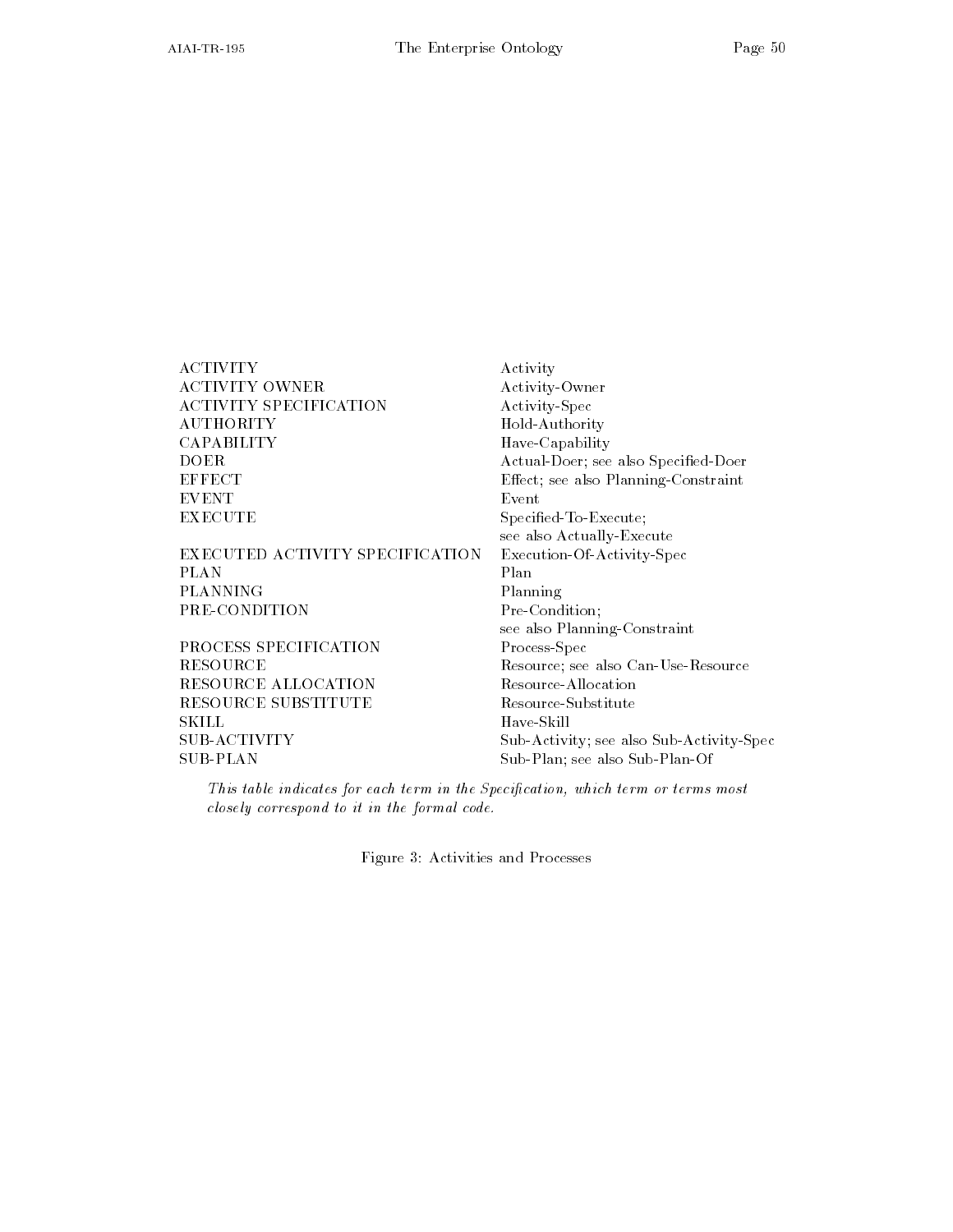| ${\rm ASSET}$       | Asset                                              |
|---------------------|----------------------------------------------------|
| CORPORATION         | Corporation                                        |
| DELEGATE            | Delegate                                           |
| EMPLOYMENT CONTRACT | Employment-Contract                                |
| LEGAL ENTITY        | Legal-Entity                                       |
| LEGAL OWNERSHIP     | Legal-Ownership                                    |
| MACHINE             | Machine                                            |
| MANAGE              | Manage                                             |
| MANAGEMENT LINK     | not defined; see Manages                           |
| NON-LEGAL OWNERSHIP | Non-Legal-Ownership                                |
| ORGANISATIONAL UNIT | Organisational-Unit                                |
| OWNER               | Owner                                              |
| OWNERSHIP           | Ownership                                          |
| PARTNER             | Partner; see also Partner-Of                       |
| PARTNERSHIP         | Partnership                                        |
| PERSON              | Person                                             |
| SHARE               | Share                                              |
| SHAREHOLDER         | Shareholder; see also Shareholder-Of, Shareholding |
| STAKEHOLDER         | Stakeholder: see also Holds-Stake-In               |

This table indicates for each term in the Specification, which term or terms most closely correspond to it in the formal code.

STAKEHOLDER Stakeholder see also HoldsStakeIn

Figure 4: Organisation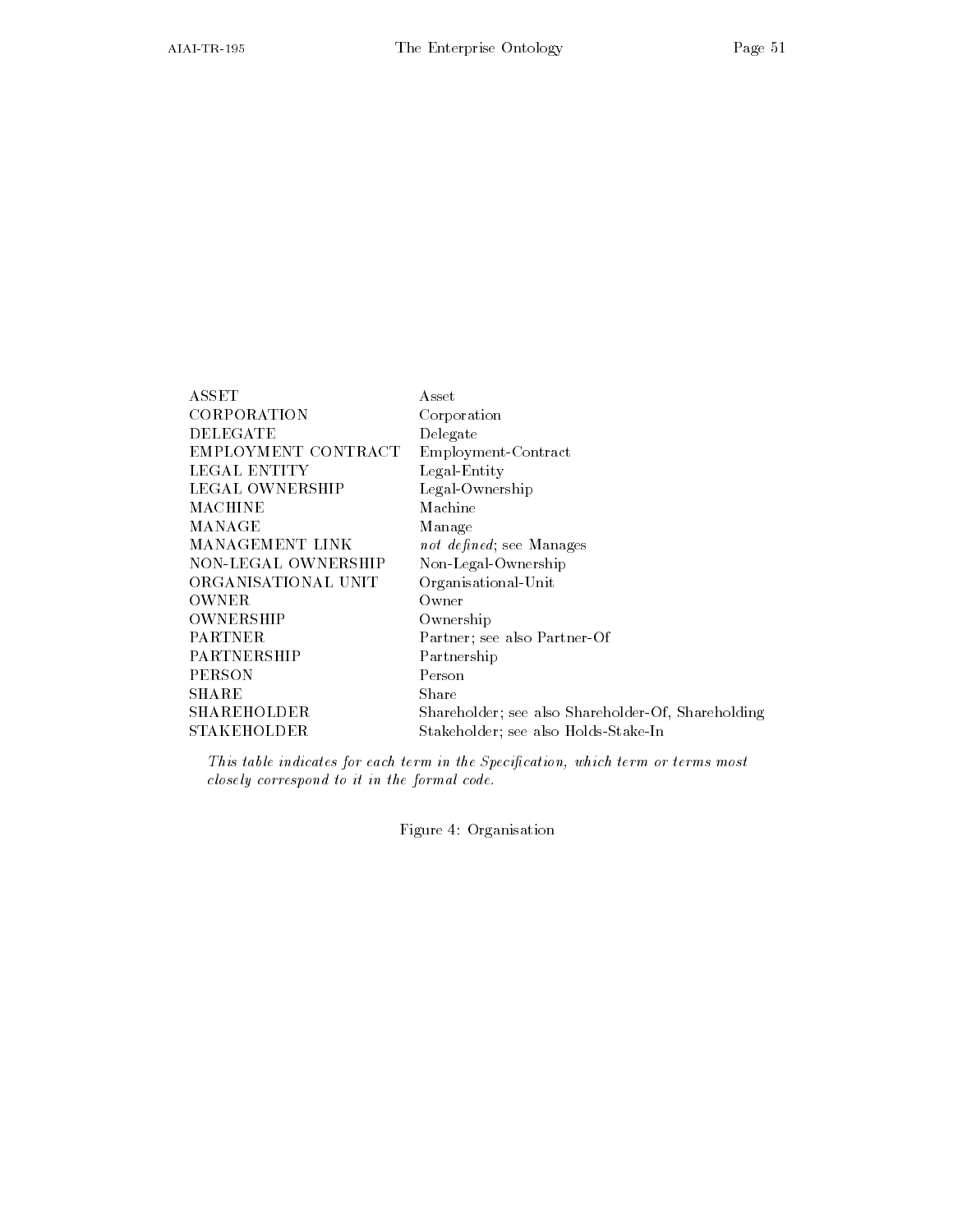ASSUMPTION Assumption; see also Assumed CRITICAL ASSUMPTION Critical-Assumption CRITICAL INFLUENCE FACTOR Critical-Influence-Factor CRITICAL SUCCESS FACTOR DECISION Decision HELP ACHIEVE Help-Achieve HOLD PURPOSE Hold-Purpose INFLUENCE FACTOR Influence-Factor INTENDED PURPOSE Intended-Purpose NON-CRITICAL ASSUMPTION Non-Critical-Assumption NON-CRITICAL INFLUENCE FACTOR Non-Critical-Influence-Factor OBJECTIVE Objective **PURPOSE** PURPOSE-HOLDER Purpose-Holder **RISK** STRATEGIC ACTION Strategic-Action STRATEGIC PLANNING Strategic-Planning STRATEGIC PURPOSE Strategic-Purpose STRATEGY Strategy VISION Vision

Critical-Success-Factor Purpose not defined; see Perceived-Risk

This table indicates for each term in the Specification, which term or terms most closely correspond to it in the formal code.

Figure 5: Strategy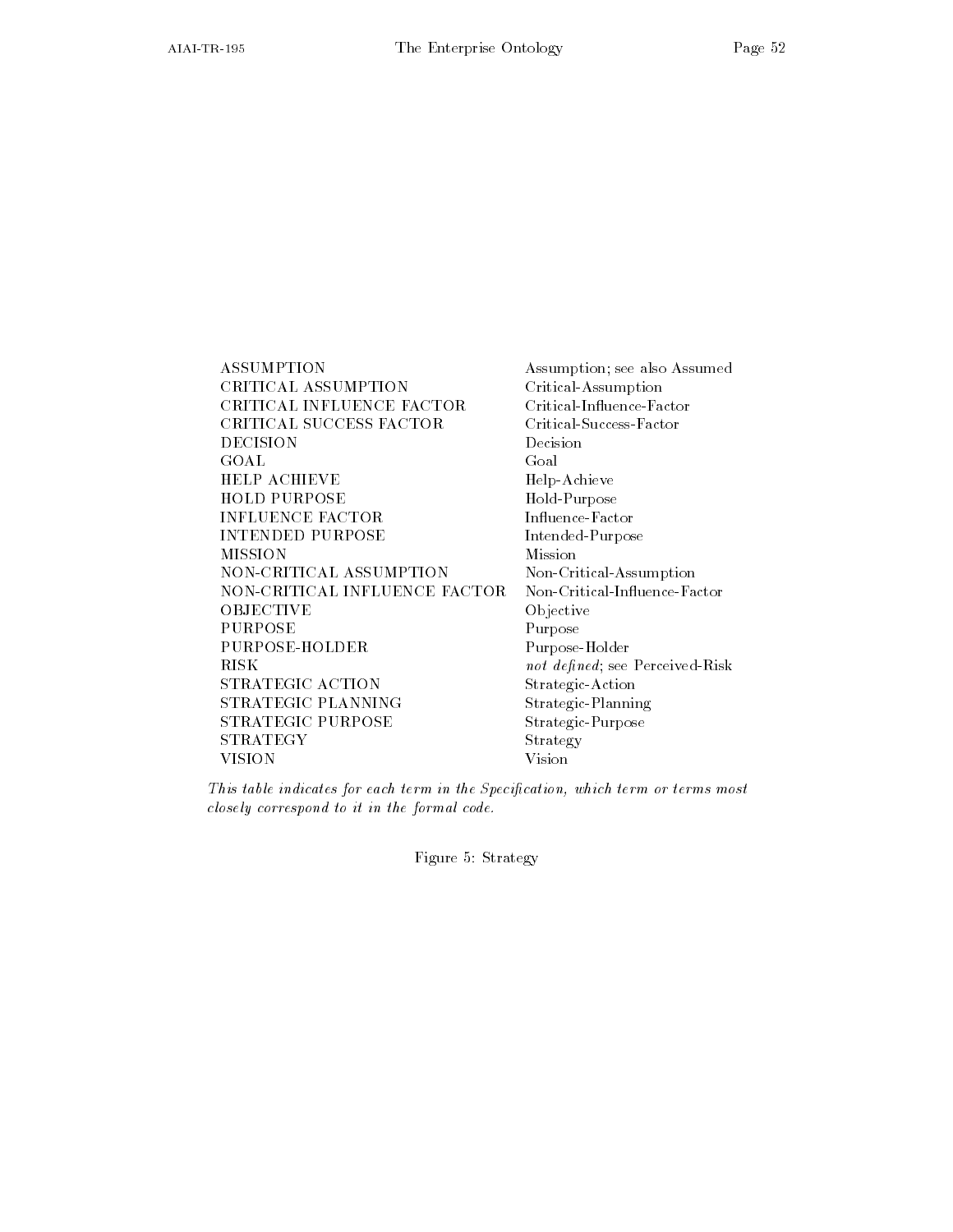ACTUAL CUSTOMER Actual-Customer ASKING PRICE Asking-Price BRAND Brand **COMPETITOR** Competitor CUSTOMER Customer FEATURE Feature FOR SALE For-Sale IMAGE Image MARKET Market MARKET NEED Market-Need MARKET RESEARCH Market-Research MARKET SEGMENT Market-Segment POTENTIAL CUSTOMER Potential-Customer POTENTIAL SALE Potential-Sale **PRODUCT** Product PROMOTION Promotion RESELLER Reseller SALE Sale SALE OFFER Sale-Offer **SALE PRICE** Sale-Price SEGMENTATION VARIABLE Segmentation-Variable VENDOR Vendor

This table indicates for each term in the Specification, which term or terms most closely correspond to it in the formal code.

Figure 6: Marketing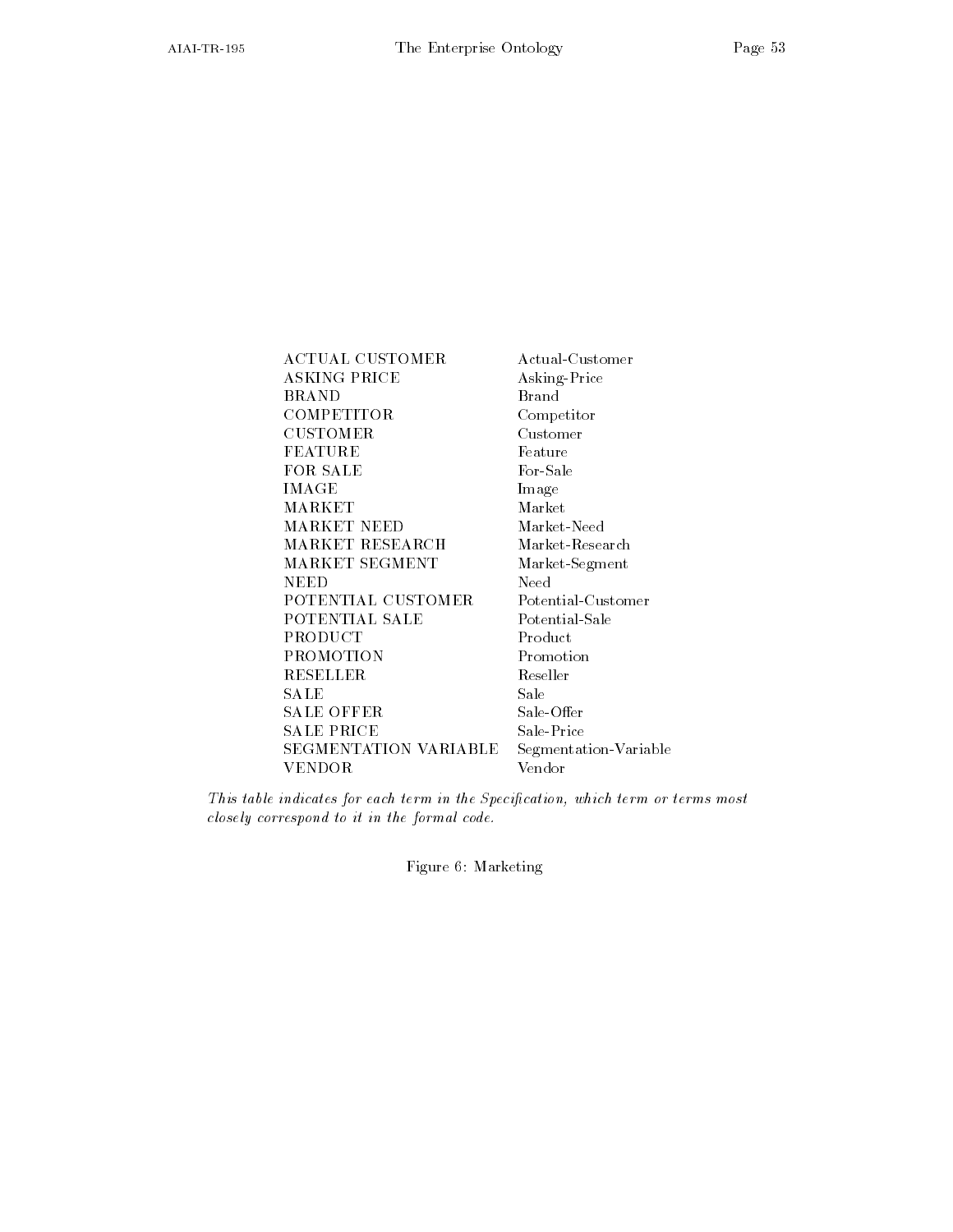## **Index**

ACHIEVE - ACHIEVE - ACHIEVE - ACHIEVE - ACHIEVE - ACHIEVE - ACHIEVE - ACHIEVE - ACHIEVE - ACHIEVE - ACHIEVE -ACTION - ACTION - ACTION - ACTION - ACTION - ACTION - ACTION - ACTION - ACTION - ACTION - ACTION - ACTION - ACTION ACTION OF A RESIDENCE OF A RESIDENCE OF A RESIDENCE OF A RESIDENCE OF A RESIDENCE OF A RESIDENCE OF A RESIDENCE ACTIVITY SPECIFICATION - ACTIVITY SPECIFICATION - ACTIVITY SPECIFICATION - ACTIVITY SPECIFICATION - ACTIVITY SPECIFICATION - ACTIVITY SPECIFICATION - ACTIVITY SPECIFICATION - ACTIVITY SPECIFICATION - ACTIVITY SPECIFICATION ACTOR - ACTOR ROLE - ACTUAL CUSTOMER, 31 AFTER  ASKING PRICE  ASSET ASSUMPTION ATTRIBUTE - ATTRIBUTE - ATTRIBUTE - ATTRIBUTE - ATTRIBUTE - ATTRIBUTE - ATTRIBUTE - ATTRIBUTE - ATTRIBUTE - AT authority - Authority - Authority - Authority - Authority - Authority - Authority - Authority - Authority - Au BEFORE, 37 BRAND, 33 CALENDAR DATE  CAPABILITY COMPETITOR  CORPORATION CRITICAL ASSUMPTION CRITICAL INFLUENCE FACTOR CRITICAL SUCCESS FACTOR (CSF), CUSTOMER  DECISION, 29 DELEGATE, 24 DISTANCE, 37 DOER - DURATION  DURATION BOUNDS  EARLIEST END TIME  EARLIEST START TIME  EFFECT - EMPLOYMENT CONTRACT ENTITY - EVENT - A REPORT - A REPORT - A REPORT - A REPORT - A REPORT - A REPORT - A REPORT - A REPORT - A REPORT - A R Executive and the contract of the contract of the contract of the contract of the contract of the contract of EXECUTED ACTIVITY SPECIFICATION 17 FEATURE, 33

FOR SALE, 31 GOAL<sub>28</sub> HELP ACHIEVE HOLD PURPOSE IMAGE, 33 INFLUENCE FACTOR INTENDED PURPOSE INTERVAL-BEFORE, 37 INTERVAL-DISJOINT, 38 INTERVAL-DURING, 37 INTERVAL-OVERLAPS, 38 LATEST END TIME  LATEST START TIME  LEGAL ENTITY LEGAL OWNERSHIP MACHINE, 22 MANAGE, 23 MANAGEMENT LINK MARKET  MARKET NEED  MARKET RESEARCH  MARKET SEGMENT  MISSION, 28 NEED, 33 NON-CRITICAL ASSUMPTION, 29 NON-CRITICAL INFLUENCE FACTOR, 29 NONLEGAL OWNERSHIP OBJECTIVE, 28 ORGANISATIONAL UNIT 
 OWNER<sub>.25</sub> OWNERSHIP PARTNER PARTNERSHIP PERSON, 22 PLAN - PLAN - PLAN - PLAN - PLAN - PLAN - PLAN - PLAN - PLAN - PLAN - PLAN - PLAN - PLAN - PLAN - PLAN - PLAN

PLANNING - PLANNING - PLANNING - PLANNING - PLANNING - PLANNING - PLANNING - PLANNING - PLANNING - PLANNING -